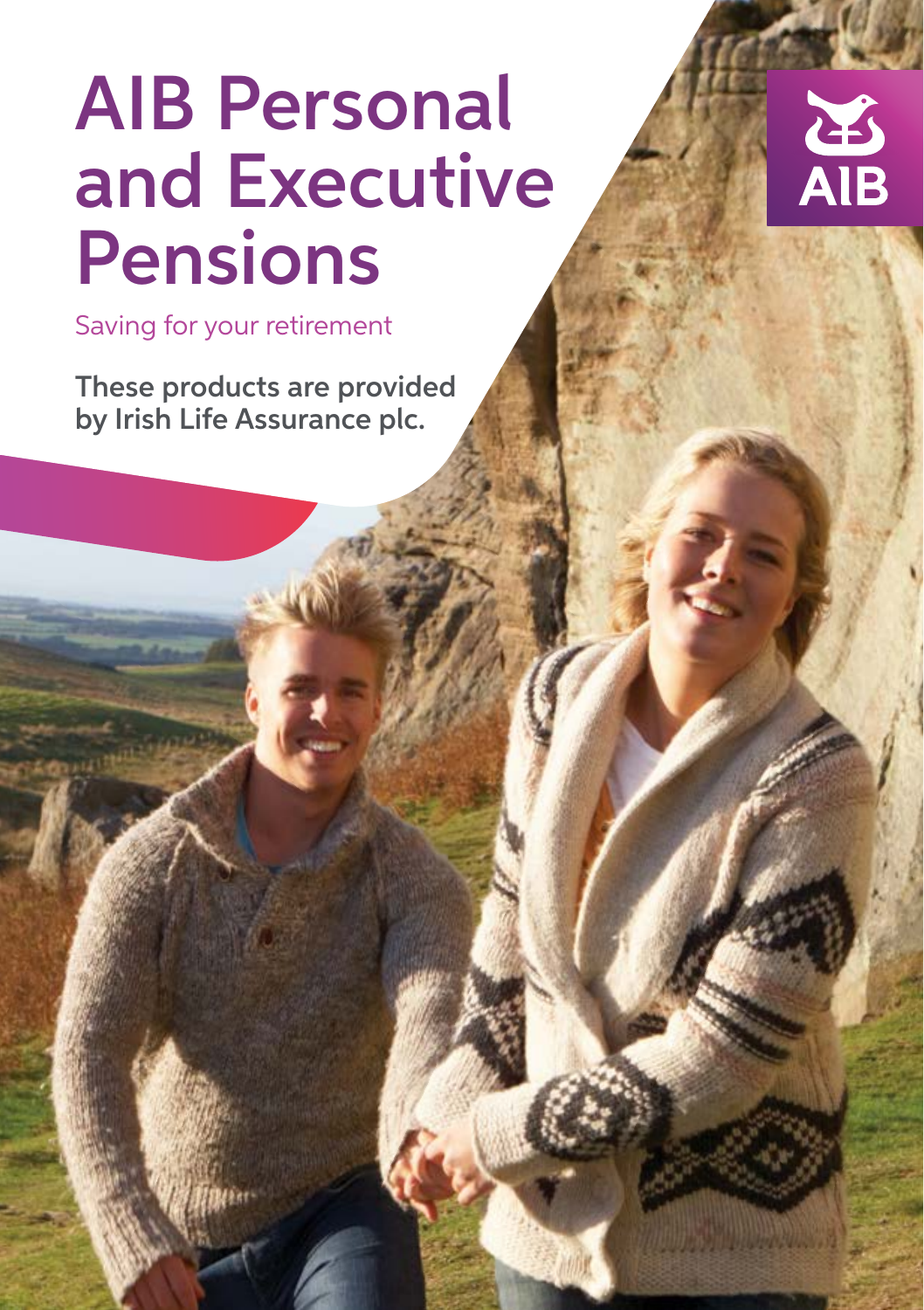#### PRODUCT SNAPSHOT

#### PENSION PLANS AVAILABLE THROUGH AIB

| Aim                    | To build up a fund to help provide for your retirement.                                                   |
|------------------------|-----------------------------------------------------------------------------------------------------------|
| Ţ<br><b>Risk</b>       | Low to very high depending on the option or mix of<br>options you choose.                                 |
| <b>Funds Available</b> | Twenty eight.                                                                                             |
| <b>Time Period</b>     | Normally between age 60 and 75 for personal pensions<br>and between age 60 and 70 for executive pensions. |
| Jargon-free            | Yes.                                                                                                      |

All information including the terms and conditions of your plan will be provided in English.

**Warning: If you invest in this product you will not have access to your money until age 60 and/or you retire.**

#### COMMITTED TO PLAIN ENGLISH

There is no financial jargon in this booklet and everything you need to know is written in an upfront and honest way.



### ABOUT US

AIB has chosen Irish Life, Ireland's leading life and pensions provider, to provide its customers with a range of pension, protection, investments and savings products. Irish Life is part of the Great-West Lifeco group of companies, one of the world's leading life assurance organisations. As well as offering advice when you take out a plan, AIB will also help you with any questions about your plans and offer you a financial review every year in return for the fee AIB receive from Irish Life.

Allied Irish Banks, p.l.c. is tied to Irish Life Assurance plc, for life and pensions business. This means that although AIB are distributing this product, the product information in this booklet has been written by Irish Life as product provider. If you choose this product, it will be provided by Irish Life. So, any reference to 'we', 'us' or 'our' refers to Irish Life. If you have any questions, your AIB Financial Advisor will be happy to help.

For the latest information, please see www.irishlife.ie

Irish Life the leading choice in Ireland for life and pensions, based on market share in 2019. Information correct as of February 2021.

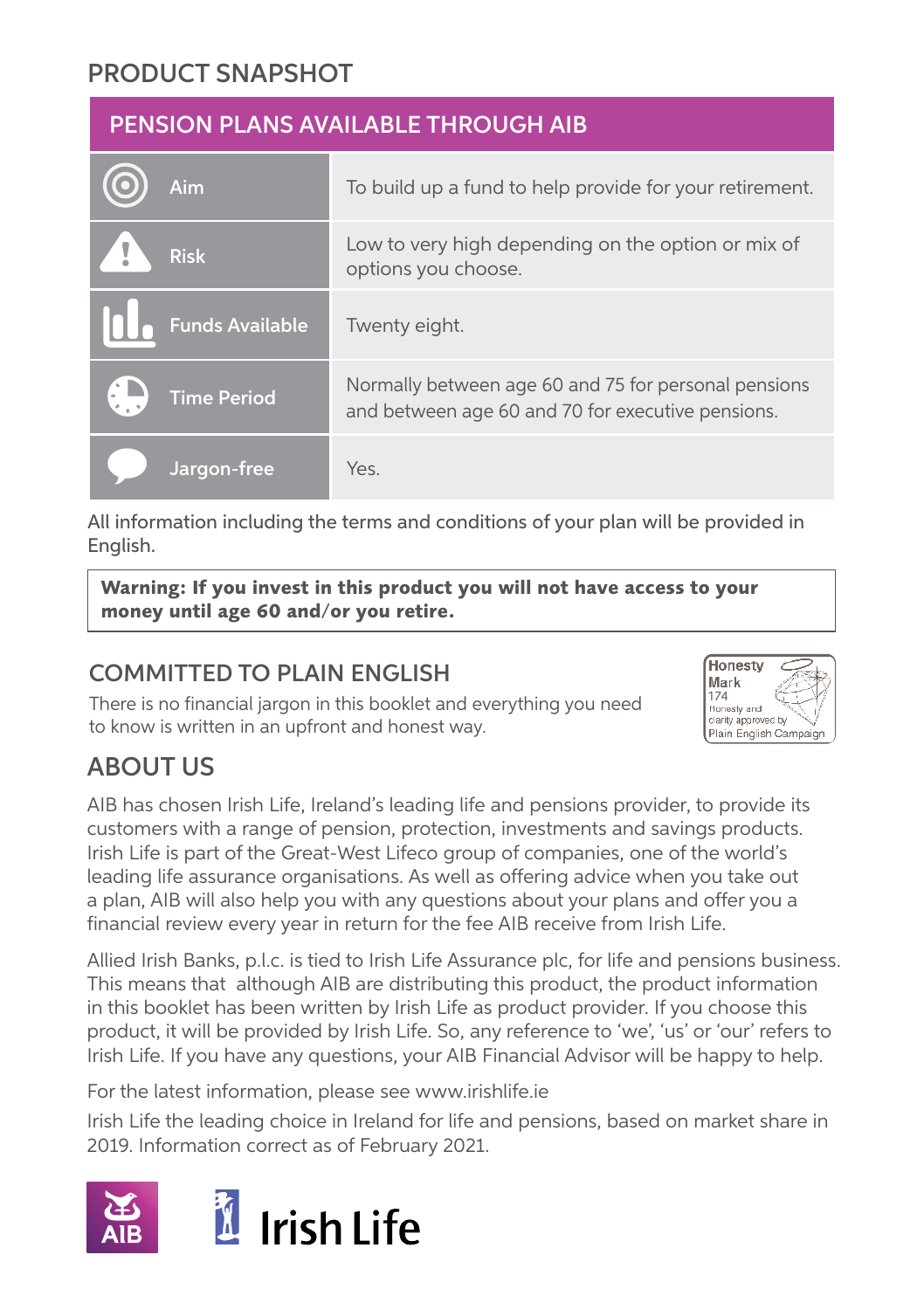## Our service to you...

#### **PUTTING YOU FIRST**

We are committed to providing excellent customer service to you at all times, from the moment you apply right throughout the life of your plan. When you ring us, you will get straight through to our AIB service team at Irish Life, based in Ireland. They are on hand to listen to your queries and help you when you are looking for answers.

#### **YOU CAN CHANGE YOUR MIND**

We want to make sure that you are happy with your decision to take out this plan. If after taking out this plan you feel it is not suitable, you can cancel it within 30 days from the day we send you your Welcome Pack. We will refund any regular contributions you have made. We will return any single contributions or transfers, less any fall in investment values during the 30-day period and in line with Revenue rules.

#### **KEEPING IT SIMPLE – CLEAR COMMUNICATION**

Because financial products can be complicated and difficult to understand, we are committed to using clear and straightforward language on all our communications to you. As a result, we work with the Plain English Campaign to make sure all our customer communications meet the highest standards of clarity, openness and honesty.

#### **KEEPING YOU UP TO DATE**

We are committed to keeping you informed about your plan. Because of this, every year we will send you a statement to keep you up to date on your plan details.

#### **ONLINE SERVICES - PERSONAL PENSIONS ONLY**

We have a range of online services available for you. You can check the details of your plan online by visiting our website www.irishlife.ie and logging into My Online Services.You can sign up with your email address and you will get a code by text message to add your plan to your account. If you are having any issues, you can contact our Customer Service Team on 01 704 1010.

Our online services help you keep up to date with your plan. Depending on your plan type you can:

- request updates to your address or direct debit details;
- submit a withdrawal claim;
- make a card payment;
- check on a new proposal;
- view the current value of your plan;
- change your choice of fund;
- view your annual benefit statements; and
- use our information service view weekly investment market updates, fund information and fund prices.

You can also phone our automated Customer Information Line on 01 704 1111 to get a current value and access our weekly market update.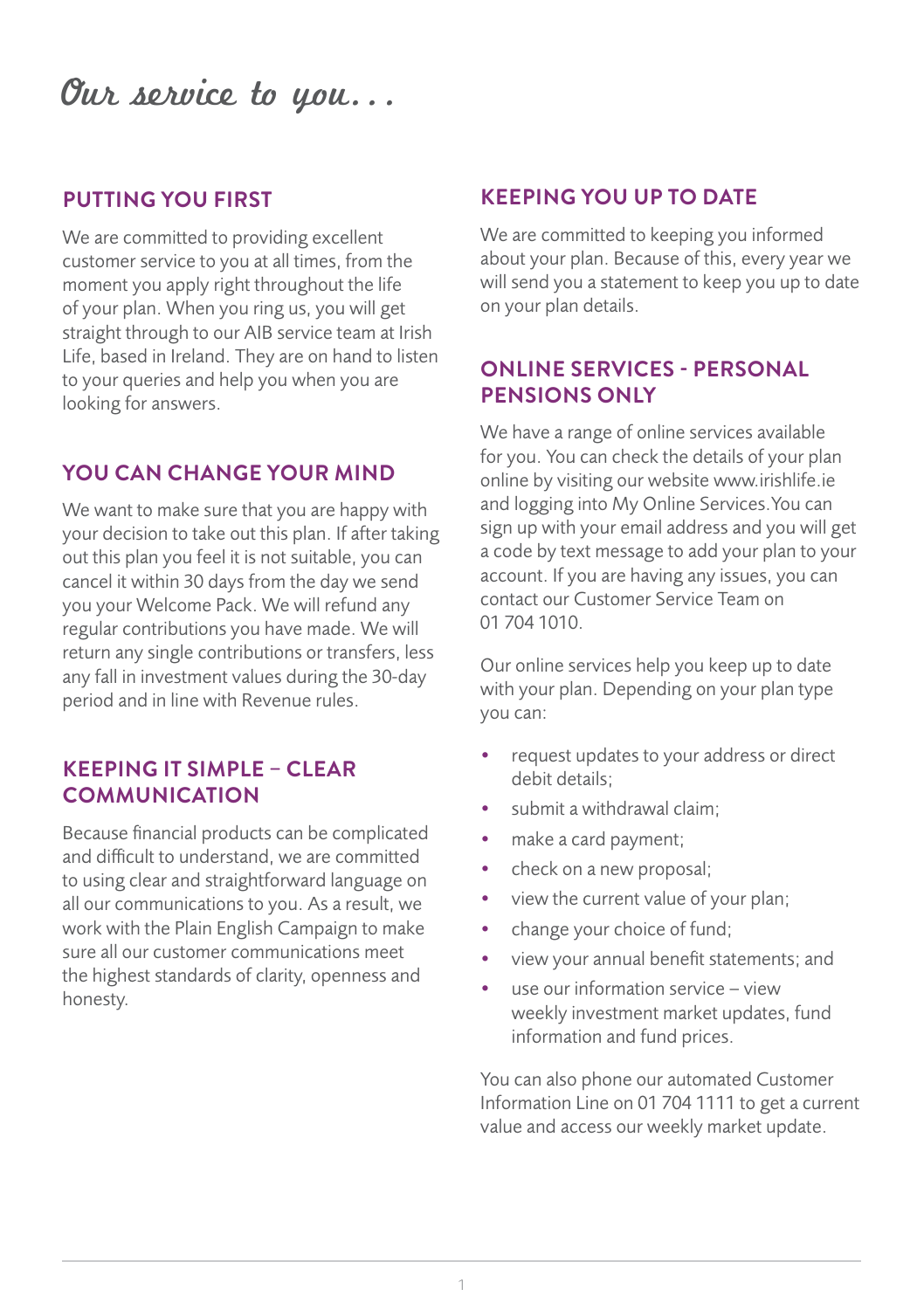#### How to contact us...

If you want to talk to us, just phone our AIB service team at Irish Life on 1890 719 390. They can answer questions about your plan.

Our lines are open:

8am to 8pm Monday to Thursday 10am to 6pm Fridays 9am to 1pm Saturdays.

In the interest of customer service, we will record and monitor calls.

You can also contact us in the following ways:

- Email: aibserviceteam@irishlife.ie
- Fax: 01 704 1900
- Write to: AIB service team Irish Life Assurance plc Irish Life Centre Lower Abbey Street Dublin 1

#### **ANY PROBLEMS?**

If you experience any problems, please call your AIB Financial Advisor or contact our AIB service team at Irish Life. We monitor our complaint process to make sure it is of the highest standard. We hope you never have to complain. However, if for any reason you do, we want to hear from you.

If, having contacted the AIB service team, you feel we have not dealt fairly with your query, you can refer it to the Financial Services and Pensions Ombudsman or the Pensions Authority depending on the type of plan and complaint you have. For more information, please see your terms and conditions.

#### **SOLVENCY AND FINANCIAL CONDITION REPORT**

Our Solvency and Financial Condition Report is available at www.irishlife.ie.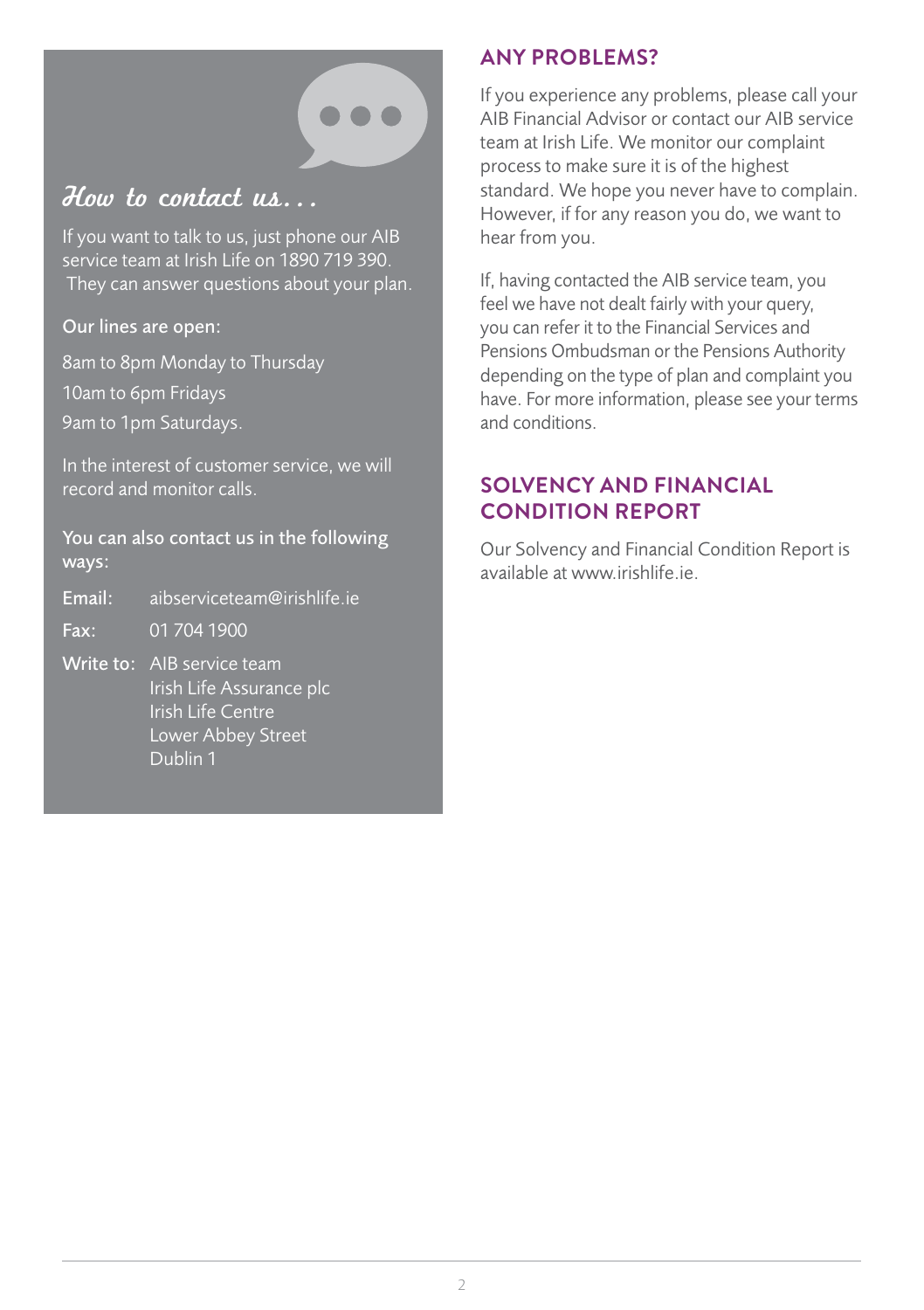## **CONTENTS**

| А. | <b>INFORMATION FOR PERSONAL PENSIONS,</b><br><b>SELF-EMPLOYED OR EMPLOYEES</b> | 4       |
|----|--------------------------------------------------------------------------------|---------|
|    | <b>INTRODUCTION</b>                                                            | 5       |
|    | PENSION PLANS AVAILABLE THROUGH AIB                                            | 6       |
|    | <b>CHOOSING THE RIGHT FUND MIX</b>                                             | $12 \,$ |
|    | <b>FUND GUIDE</b>                                                              | 14      |
|    | <b>YOUR OPTIONS WHEN YOU RETIRE</b>                                            | 30      |
|    | <b>YOUR QUESTIONS ANSWERED</b>                                                 | 33      |
|    |                                                                                |         |

## **B. INFORMATION FOR THE EMPLOYER/TRUSTEE** 44 GLOSSARY 48

All information including the terms and conditions of your plan will be provided in English.

The information and figures quoted in this booklet are correct as at February 2021 but may change.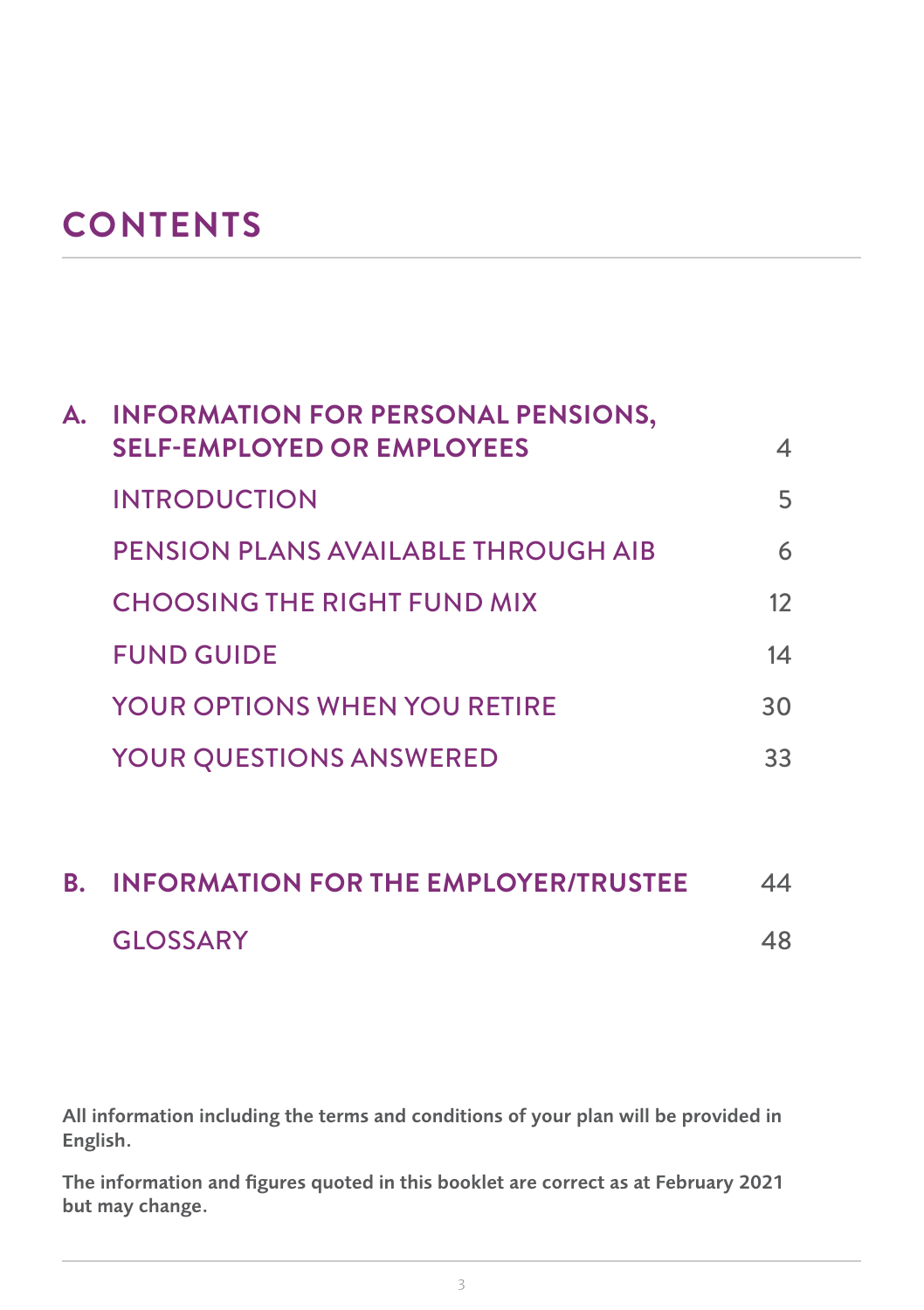## **INFORMATION FOR PERSONAL PENSIONS, SELF-EMPLOYED OR EMPLOYEES**

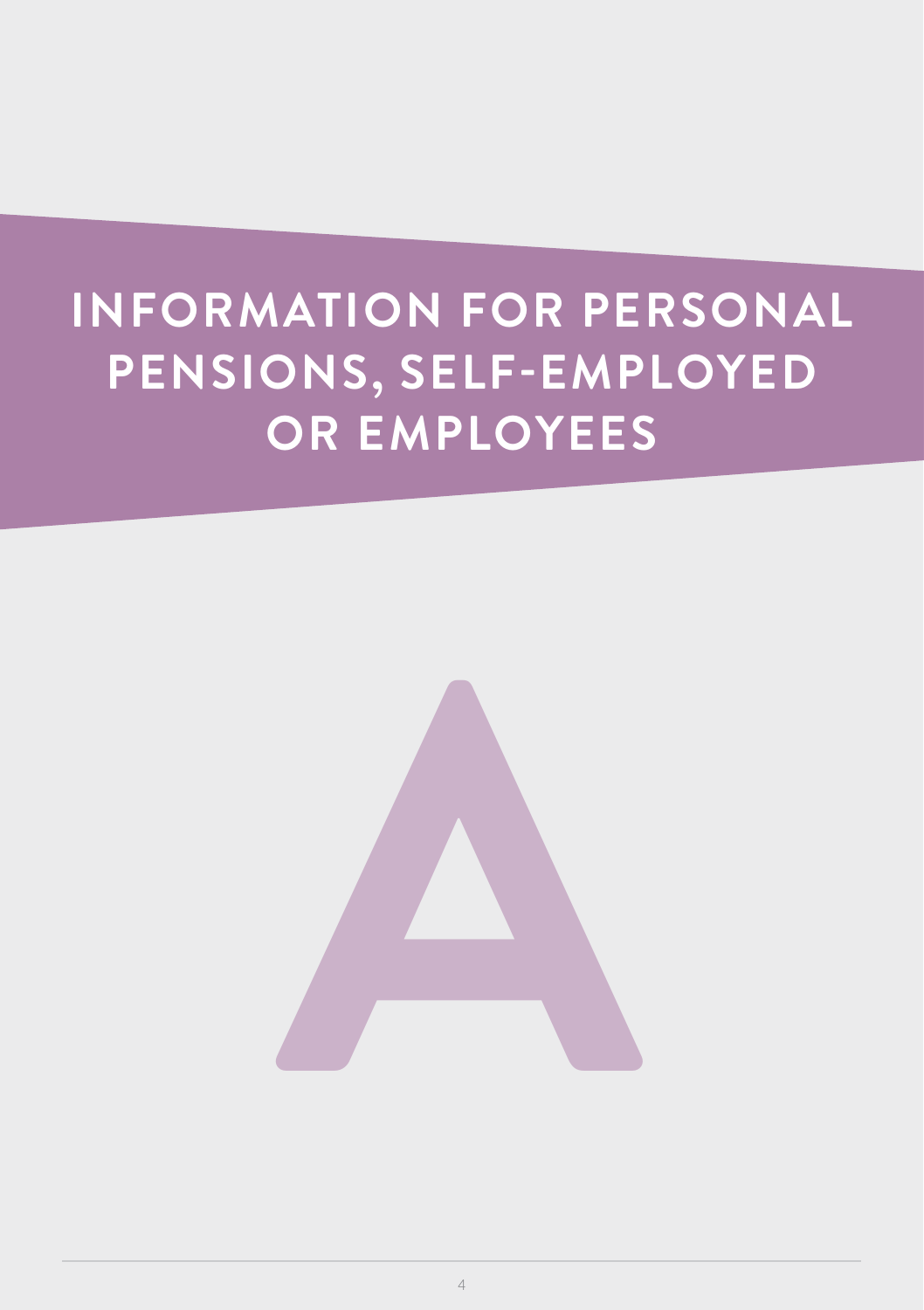# **1 SECTION**

## **INTRODUCTION**

This booklet will explain the features of pensions plans available through AIB and the options available to you after retirement.

This booklet outlines all you need to know about pension plans available through AIB.

- AIB Personal Pension
- AIB Bond for personal pension
- AIB Executive Pension
- AIB Bond for executive pension

If you decide to take out an executive pension plan, the trustee (usually the employer) will need certain information. We have outlined this at the back of this booklet. The content of this booklet is based on current law and requirements of the Revenue Commissioners, which may change at any time during the lifetime of your plan.

If you take out an AIB Executive pension plan, you and the trustee should read this booklet. Our contract will be with the trustee.

We have designed pension plans available through AIB for:

- people who want to take out a personal pension plan; and
- employers who want to provide pension benefits for their employees through an executive pension arrangement.

#### **PERSONAL PENSION PLAN**

Personal pensions are designed for people who don't have a pension scheme through their job and who want to contribute themselves. As a result, this suits people who are self-employed or have no pension scheme through their employer. Please read pages 34 to 36 for answers to some of the most common questions about personal pensions.

#### **EXECUTIVE PENSION PLAN (INCLUDING AVCs)**

Executive pensions are designed for people in employment whose employer wants to make a contribution. The employer may sometimes ask that you also pay into the plan. These contributions are called employee contributions.These are not Additional Voluntary Contributions (AVCs).

There are limits to how much the employer and employee can contribute. An executive pension plan is set up by trustees (usually your employer) on your behalf.

The trustee will own the plan and tell us what to do in terms of the scheme. You can choose the investments but, if your employer is the trustee, you should pass your instructions to them. They will then tell us.

If you want to make contributions yourself into the company pension arrangement, you can add AVCs to the company plan. The main difference between AVCs and employee contributions is that AVC funds have extra retirement options (see page 30). Employee contributions and AVCs will boost your retirement fund. You can access your retirement fund when you retire.

Please see pages 39 to 43 for answers to some of the most common questions about executive pensions. Your AIB Financial Advisor can give you more detailed information, including a personal quotation.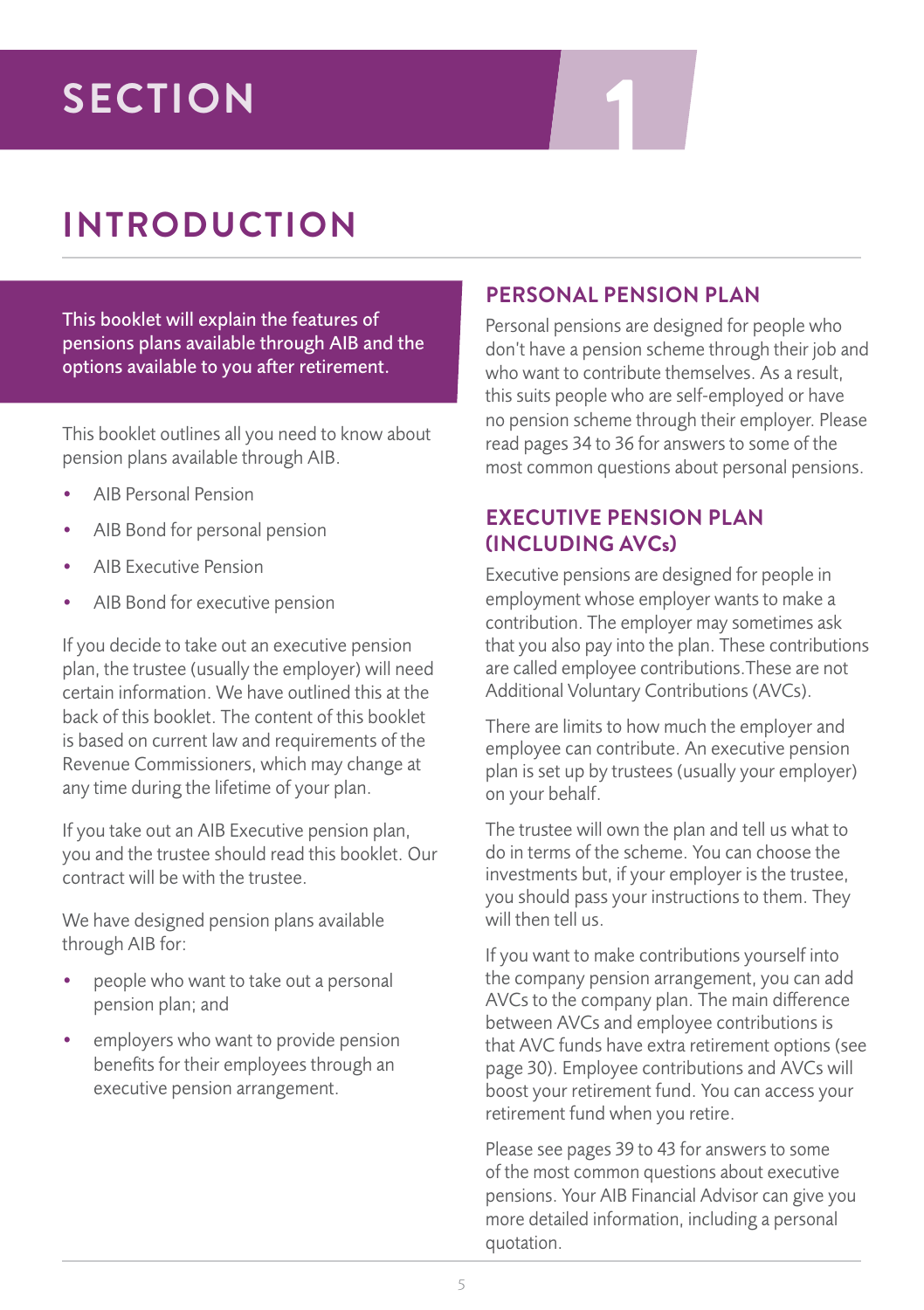# **2 SECTION**

## **PENSION PLANS AVAILABLE THROUGH AIB**

Pension plans available through AIB help you build up a fund for your retirement. Everybody knows that it makes sense to plan for retirement. Yet many people put off starting a pension because they think pensions are confusing or hard work. Pension plans available through AIB can offer you the perfect solution – an easy-to-understand pension plan which puts you in control while offering you great choice.

## **SUITABILITY SNAPSHOT**



#### Pension plans available through AIB might suit you if you:

- $\vee$  are looking for a long term investment plan to provide for your retirement
- $\vee$  don't need to use your fund before age 60 (or until you retire)
- $\vee$  are happy with the charges on this plan and accept that the value of your fund could fall as well as rise
- $\blacktriangleright$  have at least  $\epsilon$ 750 a month to invest (personal pension)
- $\vee$  have at least €150 a month to invest (executive pension)
- $\vee$  would like to take advantage of the income tax relief available on pension contributions. You understand that when you retire, your pension benefits (after the retirement lump sum) are taxed as income.

#### Pension plans available through AIB might not be suitable if you:

- $\boldsymbol{\mathsf{X}}$  are looking for a short term investment plan that will not be used for retirement
- $\boldsymbol{\times}$  need to use your fund before age 60 (or before you retire)
- $\boldsymbol{\mathsf{X}}$  are not happy with the charges or choice of funds available in this plan
- $\boldsymbol{\mathsf{X}}$  have less than  $\epsilon$ 750 a month to invest (personal pension)
- $\boldsymbol{\mathsf{X}}$  have less than €150 a month (executive pension)
- $\boldsymbol{\mathsf{X}}$  are not currently paying income tax and cannot take advantage of the income tax relief available on pension contributions.

**Warning: If you invest in this product you may lose some or all of the money you invest.**

**Warning: The value of your investment may go down as well as up.**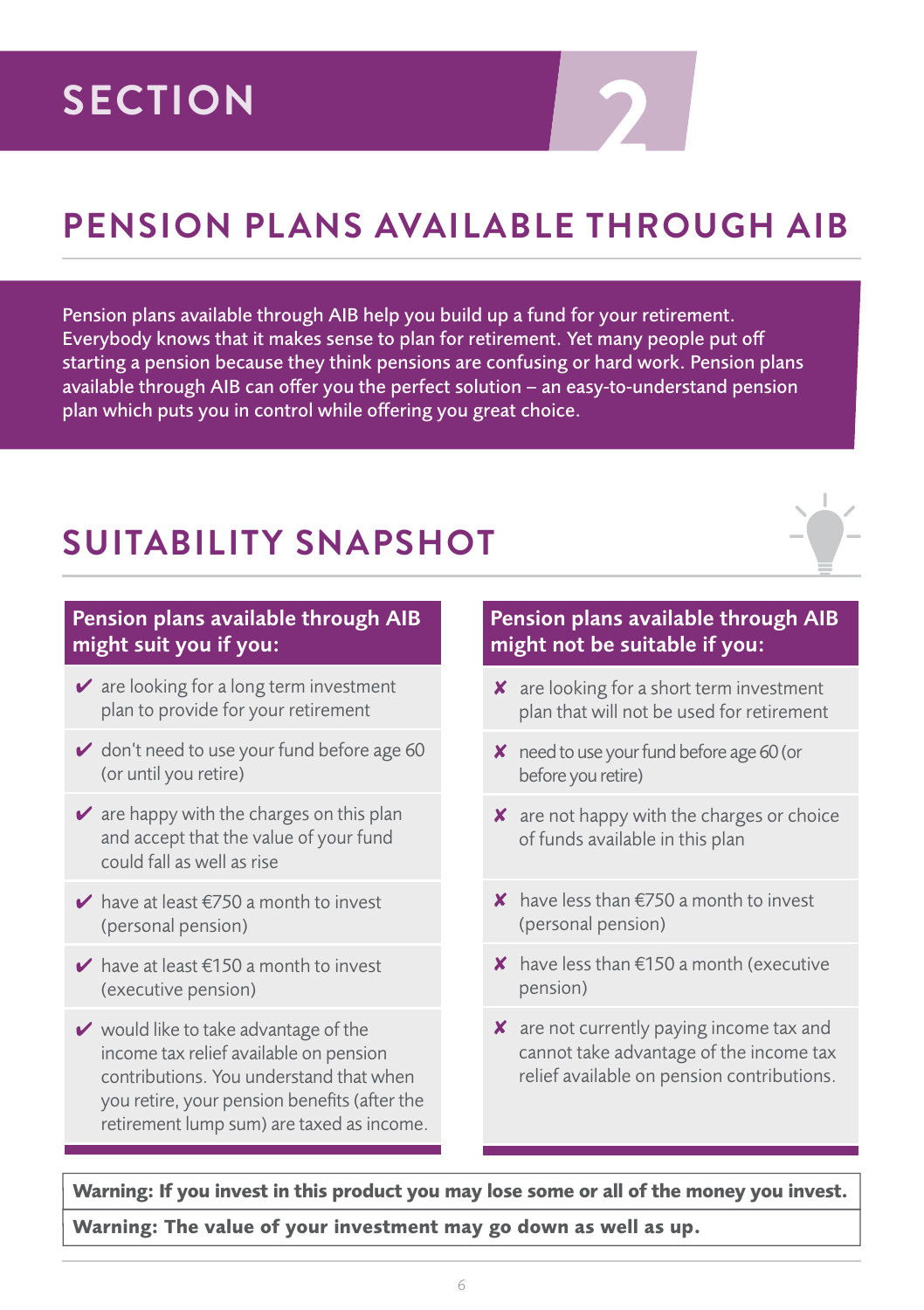#### **WHAT ARE THE CHARGES?**

Pension plans available through AIB offer you great value for money, giving you a straightforward pension solution and competitive charges.

#### Contribution charges

#### Table 1 – contribution charge on regular contributions

| Regular contribution<br>each year | Contribution<br>charge | Percentage of<br>contribution<br>invested | Reduced<br>contribution charge<br>after five years<br>(see note) | Percentage of<br>contribution<br>invested after 5<br>years |
|-----------------------------------|------------------------|-------------------------------------------|------------------------------------------------------------------|------------------------------------------------------------|
| Less than $£9,000$                | 5%                     | 95%                                       | 4.5%                                                             | 95.5%                                                      |
| €9,000 to €11,999.99              | 3.75%                  | 96.25%                                    | 3.25%                                                            | 96.75%                                                     |
| €12.000 or more                   | 3%                     | 97%                                       | 2.5%                                                             | 97.5%                                                      |

Note: Reduced contribution charge after five years.

As shown in table 1 above, after your pension plan has been in place for five years, we will reduce the contribution charge by 0.5%.

#### Table 2 – contribution charge on one-off contributions

| One-off contribution  | Contribution charge $ $ | Percentage of contribution invested |
|-----------------------|-------------------------|-------------------------------------|
| Less than €12,500     | 4%                      | 96%                                 |
| €12,500 to €24,999.99 | 3.25%                   | 96.75%                              |
| €25,000 or more       | 2.5%                    | 97 5%                               |

#### Contribution charge on transfer contributions

There is no contribution charge on funds transferred into your pension taken out through AIB from approved schemes, so we will invest 100% of the contribution.

#### If your regular contributions change in the future

If you change your regular contributions in the future, this may change the contribution charge you pay.

#### Increased regular contribution

If you increase your regular contribution, and this results in your regular contribution going into a higher band (as shown in table 1), the contribution charge for the higher band will apply which will result in a lower contribution charge for you.

For example, if your regular contribution is €8,000 a year, the contribution charge is 5%. If you increased your regular contribution to €10,000, it would go up into the higher band and the contribution charge would be 3.75% on €10,000.

#### Reduced regular contribution

If you reduce your regular contribution, and this results in your regular contribution going into a lower band (as shown in table 1), the contribution charge for the lower band will apply which will result in a higher contribution charge for you.

For example, if your regular contribution is €10,000 a year, the contribution charge is 3.75%. If you reduce your contribution to €8,000, it would go down into the lower band and the contribution charge would be 5% on €8,000.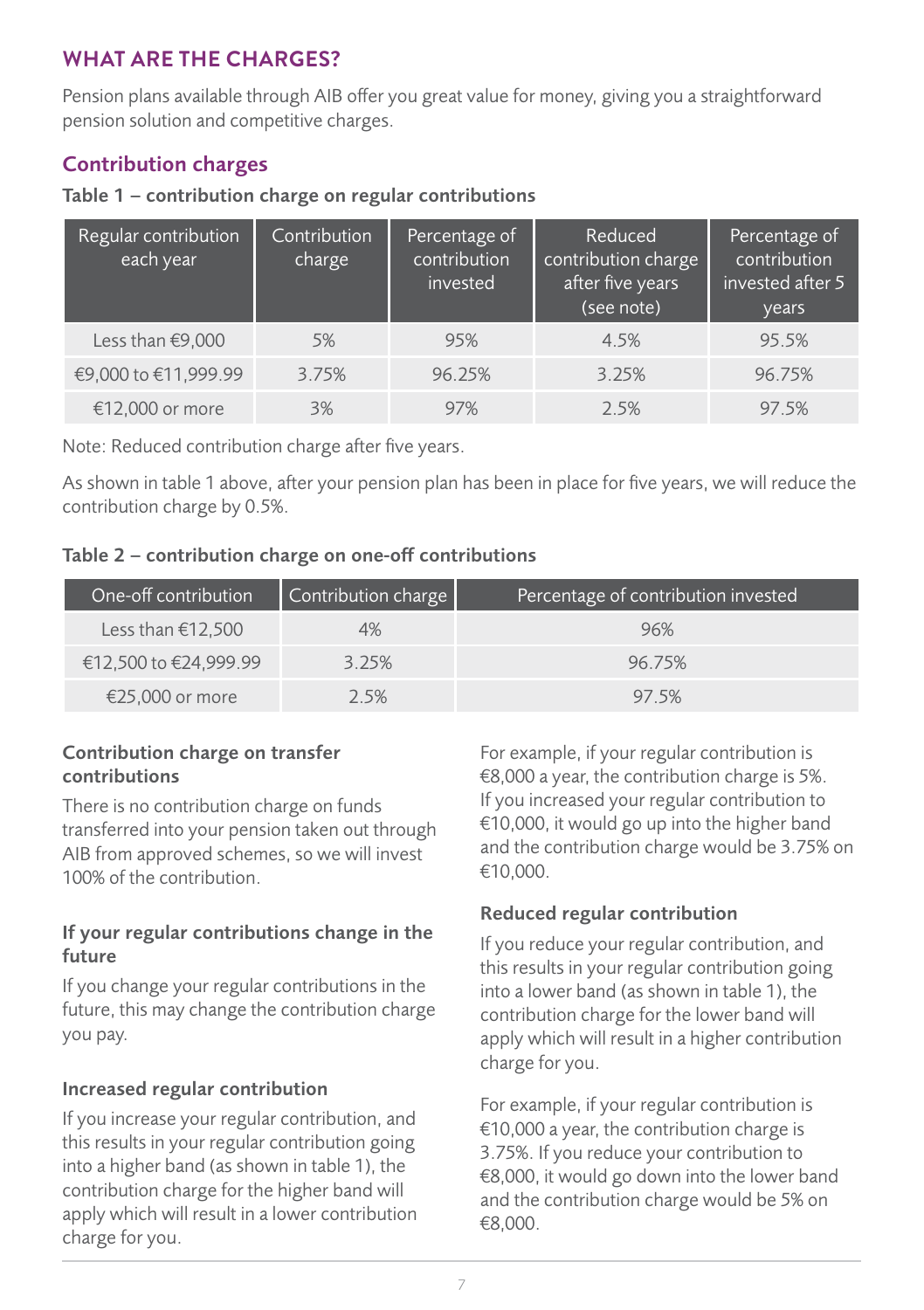#### Yearly fund charge

Over the term of your plan, we take a monthly charge from the value of your retirement fund. The full list of funds and charges are highlighted below.

#### Other charges

The Pensions Authority charges a fee every year for executive pensions. This charge is currently €8 but could change in the future. We will take this charge every year from executive pensions.

The Pensions Authority do not currently charge a fee on personal pensions.

#### Government levies

We will take any government levies due and pass them direct to the Revenue Commissioners. We will take these levies from your fund.

#### **WHAT IS MY PENSION PLAN TAKEN OUT THROUGH AIB LIKELY TO BE WORTH WHEN I RETIRE?**

This example shows the estimated future values of an AIB Executive pension plan based on a 35 year old who plans to retire at age 65 and is paying €500 a month, increasing at 1.5% a year. This is a sample case.

| Year           | Expected value € |
|----------------|------------------|
| 1              | €5,748           |
| $\overline{2}$ | €11,687          |
| 3              | €17,821          |
| $\overline{4}$ | €24,156          |
| 5              | €30,697          |
| 10             | €66,838          |
| 15             | €108,961         |
| 20             | €157,947         |
| 25             | €214,636         |
| 30             | €280.044         |

**Warning: These figures are estimates only. They are not a reliable guide to the future performance of this investment.**

Note: We assume an investment return of 3.10% a year before deductions and investment in the Multi-Asset Portfolio Fund 4 which has a yearly fund charge of 1.15%. By law, we also have to assume that your contributions increase by 1.5% each year. In reality, if you choose this option, contributions will increase by 5% each year (or in line with the consumer price index if this is higher).

The investment term is 30 years and the number of monthly contributions we have assumed is 360. The figures shown take account of the Pensions Authority yearly fee of €8.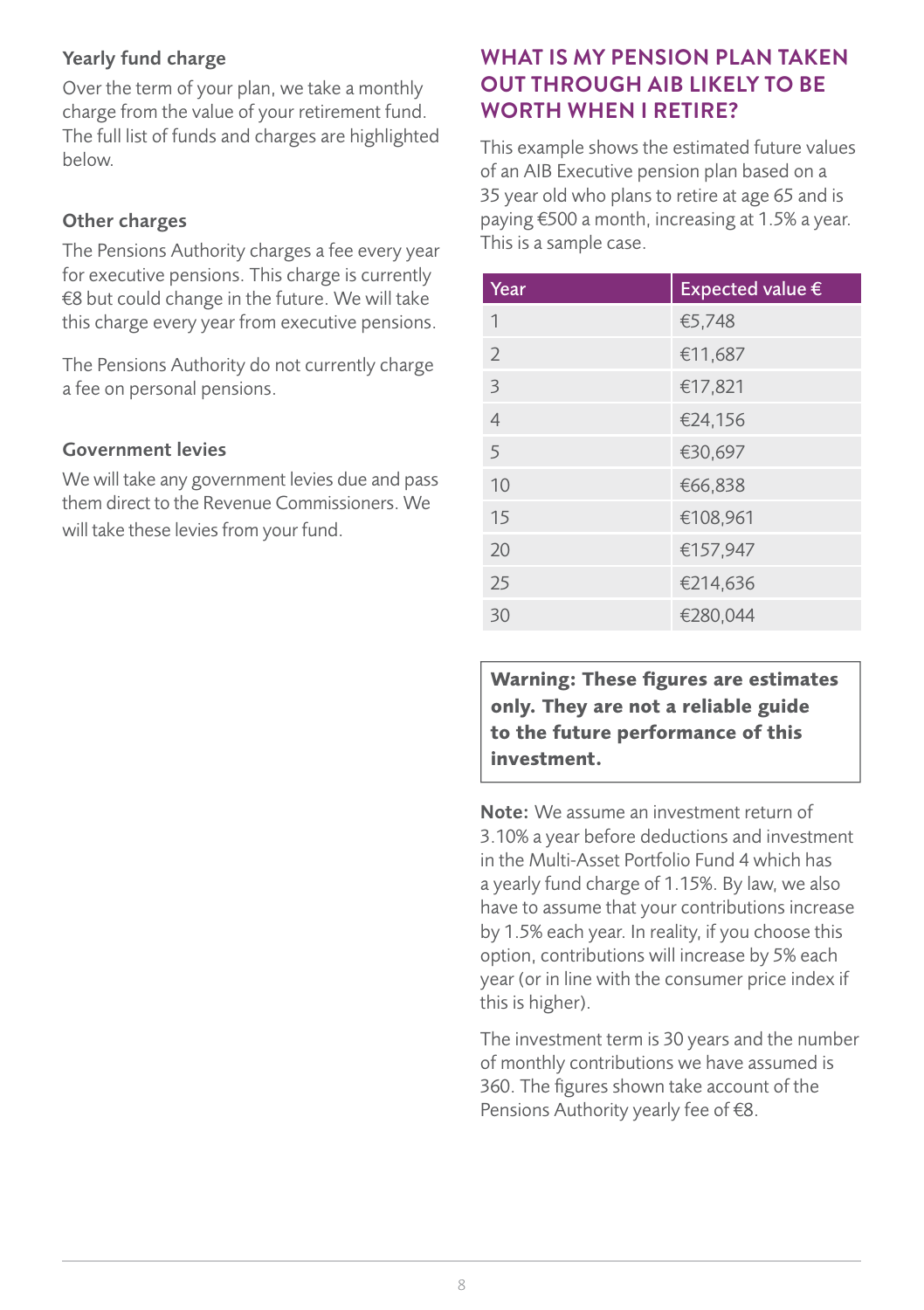#### **WHAT FUNDS ARE AVAILABLE?**

|                              | <b>Fixed Fund</b><br>Charge | <b>Estimated level of</b><br>variable fund charge | Total charge |
|------------------------------|-----------------------------|---------------------------------------------------|--------------|
| Multi Asset Portfolio Fund 2 | 1.00%                       | 0.15%                                             | 1.15%        |
| Multi Asset Portfolio Fund 3 | 1.00%                       | 0.15%                                             | 1.15%        |
| Multi Asset Portfolio Fund 4 | 1.00%                       | 0.15%                                             | 1.15%        |
| Multi Asset Portfolio Fund 5 | 1.00%                       | 0.15%                                             | 1.15%        |
| Multi Asset Portfolio Fund 6 | 1.00%                       | 0.05%                                             | 1.05%        |

| <b>Funds only available with Lifestyle</b><br><b>Options</b> |    |  |
|--------------------------------------------------------------|----|--|
| <b>Stability Fund</b>                                        | 1% |  |
| <b>Annuity Fund</b>                                          | 1% |  |
| <b>ARF</b> Fund                                              | 1% |  |

| <b>Other Funds</b>                              |    |
|-------------------------------------------------|----|
| Global Cash Fund                                | 1% |
| Pension Protection Fund                         | 1% |
| Indexed Euro Corporate Bond Fund                | 1% |
| Consensus Cautious Fund                         | 1% |
| Consensus Fund                                  | 1% |
| <b>Consensus Equity Fund</b>                    | 1% |
| Indexed Irish Equity Fund                       | 1% |
| Indexed European Equity Fund                    | 1% |
| Indexed Japanese Equity Fund                    | 1% |
| Indexed North American Equity Fund              | 1% |
| Indexed Pacific Equity Fund                     | 1% |
| Indexed UK Equity Fund                          | 1% |
| <b>Indexed European Property Shares</b><br>Fund | 1% |
| Managed Portfolio Fund 1<br>(Foundation)        | 1% |
| Managed Portfolio Fund 2 (Base)                 | 1% |
| Managed Portfolio Fund 3 (Core)                 | 1% |
| Managed Portfolio Fund 4<br>(Intermediate)      | 1% |
| Managed Portfolio Fund 5 (Dynamic)              | 1% |
| Managed Portfolio Fund 6<br>(Aggressive)        | 1% |

We explain these funds in detail in the fund guide section on page 12.

You can switch your contributions from one fund to another at any time if you decide you want a lower-risk or higher-risk investment. There is no cost for this – all you need to do is tell us. You should read the fund descriptions carefully before choosing to switch funds. This is because some funds may have a switching delay period or you may have to pay a charge for leaving the fund.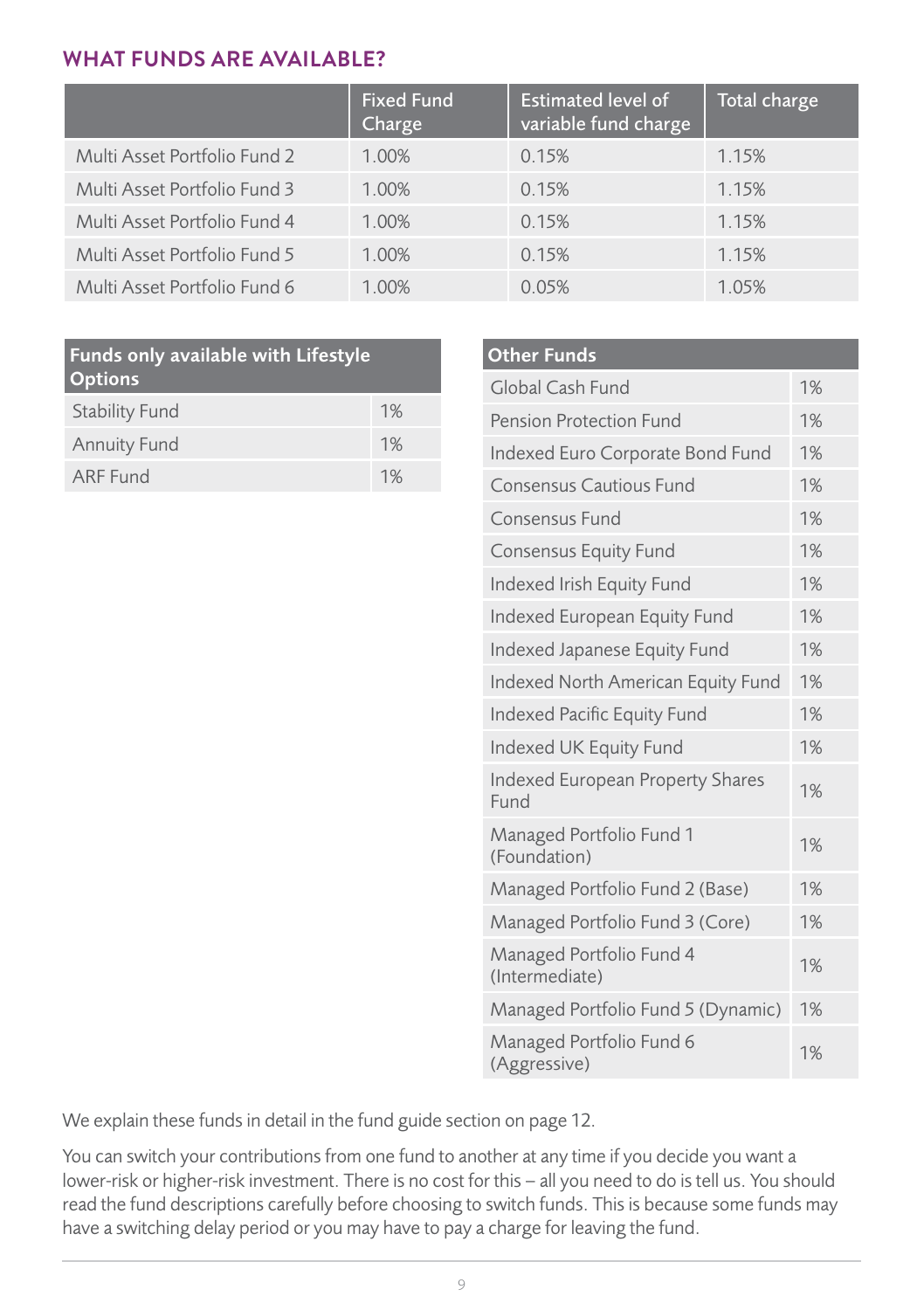#### **WHAT INVESTMENT STRATEGIES ARE AVAILABLE?**

We will invest your pension contributions in a fund or funds as explained above so it's beneficial for you to choose funds which are right for you. Investment strategies are a way of managing the funds you are invested to help reduce risk as you draw closer to retirement. We have two investment strategies for you to choose from - the ARF Lifestyle Option and the Annuity Lifestyle Option. We also have a number of funds for you to choose from if you don't want to invest in any investment strategy.

#### The Lifestyle Option Strategies

Our lifestyle options strategies involve gradually moving your investment into a mix of low and medium-risk funds as you move closer to retirement.

Before choosing either strategy you should be aware that the funds in which they invest in can fall and rise in value and have different levels of risk. This is explained in the description of each fund.

It is generally recommended that the Multi Asset Portfolio Funds (MAPS) form part of the lifestyle option, but you can choose your own funds if you prefer. The percentage invested in each fund at any one time depends on how long you have left to your retirement date.

#### 1. The Approved Retirement Fund (ARF) **Option**

If you are more than 25 years from your chosen retirement date, we fully invest your contributions in the Multi Asset Portfolio Funds or the funds of your choice.

Between 25 years to six years before you retire, we will switch 2% of your fund into the Stability Fund every year.

When you are six years before retirement, 60% of your fund is invested in your fund choice and 40% in the Stability Fund. At that date, we gradually switch the total fund and future contributions into the Global Cash Fund and the ARF Fund until one year before your retirement.

For the last year your fund is entirely in the Global Cash Fund (25%) and ARF Fund (75%). We explain these funds in more detail on pages 21 and 22.

This strategy will suit you if you want to invest your retirement fund in an Approved Retirement Fund (ARF) when you retire.

The table below shows how your investment is automatically switched between funds in the ARF Lifestyle Option. If, for example, you take out a pension plan available through AIB and you have 18 years to retirement, we will at first invest 84% of your contributions in your own choice of funds and 16% in the Stability Fund.



#### **ARF LIFESTYLING STRATEGY**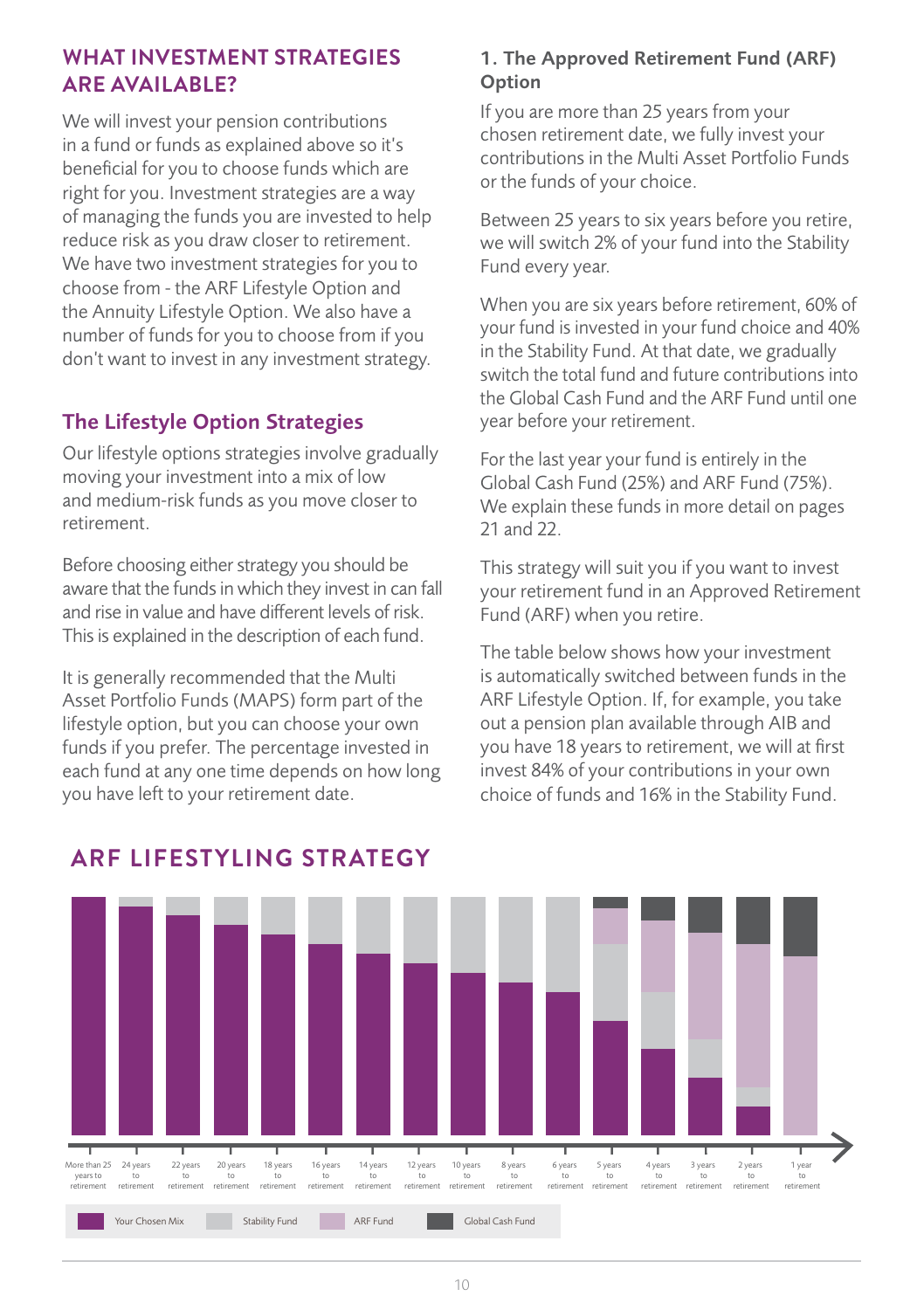The contributions will gradually switch over the rest of the term as explained above.

#### 2. The Annuity Lifestyle Option

If you want to buy an annuity with your retirement fund when you retire, you can choose our Annuity Lifestyle Option. This is identical to our ARF Lifestyle Option except that instead of switching into the ARF Fund, you will switch into the Annuity Fund. As with the ARF Lifestyle Option, you can invest in the Multi Asset Portfolio Funds or choose your own funds.

We do not recommend the lifestyle option strategies if you want to invest in low-risk funds. This is because with those strategies your investment is gradually moved into a mix of lowrisk and medium-risk funds.

We explain the current risk and volatility levels associated with your chosen funds and the other funds in the lifestyle options are on page 21. You should make sure that you are happy with the risk and volatility levels your funds will be invested in throughout the lifetime of your plan. All funds can rise and fall in value.

You can switch out of a lifestyle option strategy at any time. The percentage invested in each fund at any one time depends on the time you have left until your retirement date. If your retirement fund is automatically moved into less risky funds, such as bonds, and stock markets rise in the years leading up to your retirement, this could lead to your retirement fund being less than it could have been.

Please note that the lifestyling switching process is automated and will start once you have chosen lifestyling and are less than 25 years to retirement. This could take up to five working days to start from the start date of your plan.

You will be fully invested in your own choice of funds until this switch happens.

#### Other investment options

If you do not choose to invest in any of these strategies, you can choose any one, or a combination, of the other funds available (up to 10 funds) that we describe in the fund guide section.

If you choose your own funds, we will not automatically switch your funds into more secure funds as you get nearer retirement.

However, at any stage over the term of your contract, you can ask to switch funds into more secure funds, or into one of our strategies described. Fund switching is free.

**Warning: The value of your investment may go down as well as up.**

**Warning: This product may be affected by changes in currency exchange rates.**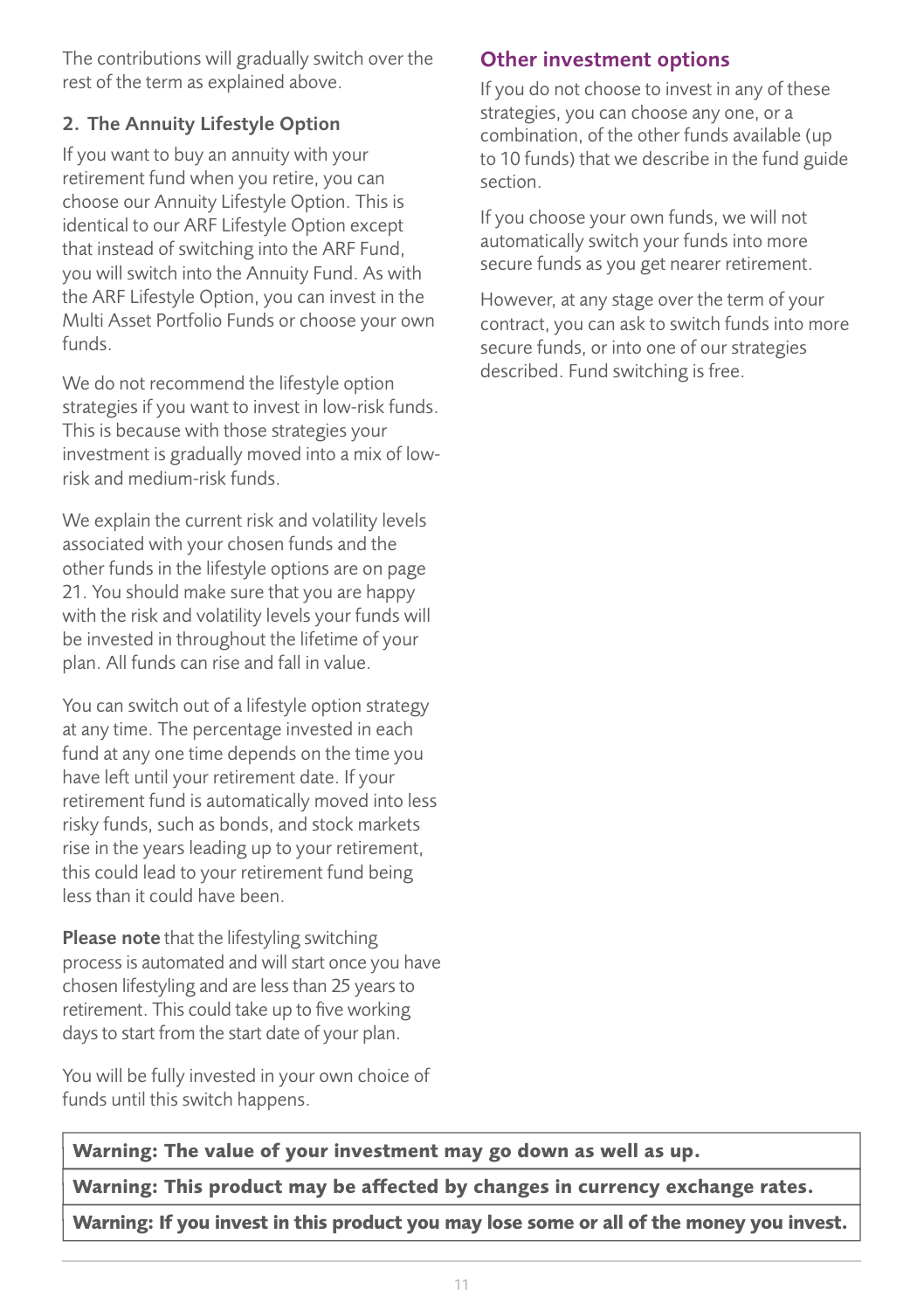## **3 SECTION**

## **CHOOSING THE RIGHT FUND MIX**

There are a wide range of funds for you to choose from. The fund that is right for you depends on the amount of risk you are willing to take and how long you want to invest for.

#### **THE FUND THAT IS RIGHT FOR YOU DEPENDS ON:**

#### Amount of risk

Lower-risk funds aim to protect your investment from large falls in value, but the potential for large gains is lower than if you choose a higher-risk fund.

Higher-risk funds, such as those investing in company shares, do not aim to protect your investment from large falls in value, but you do have the potential to gain much more, especially over the long term. If you invest in these types of funds, you should realise that, in wanting a higher return, you need to accept that the value of these funds can move up and down, sometimes by large amounts and you can lose some or all of the value of your investment.

#### How long you want to invest for

If you are investing in a pension plan, it is important to consider how long you have left until you retire. If you are many years away from retirement, you may be able to accept more risk than somebody who is quite close to retirement.



#### **VOLATILITY SCALE AND RISK LEVELS**

To help you choose between funds, we rate the possible level of 'volatility' of each fund on a scale of IL1 to IL 7. Volatility refers to the potential ups and downs that a fund may experience over time. A fund with a risk level of IL1 is very low-risk and a risk level of IL7 is very high-risk. You should remember that risk and potential return are closely linked. In other words, investments which are higher risk tend to have higher returns over the long term, but can also experience higher falls.

Our volatility scale assumes that all investments are held on a long-term basis. If an investment is held for a short-term, it will usually have a greater level of risk than the volatility scale shows.

You can usually reduce the level of risk attached to an investment by diversifying (splitting the investment 'eggs' between different 'baskets') and leaving the investment where it is for a longer period of time. In other words, the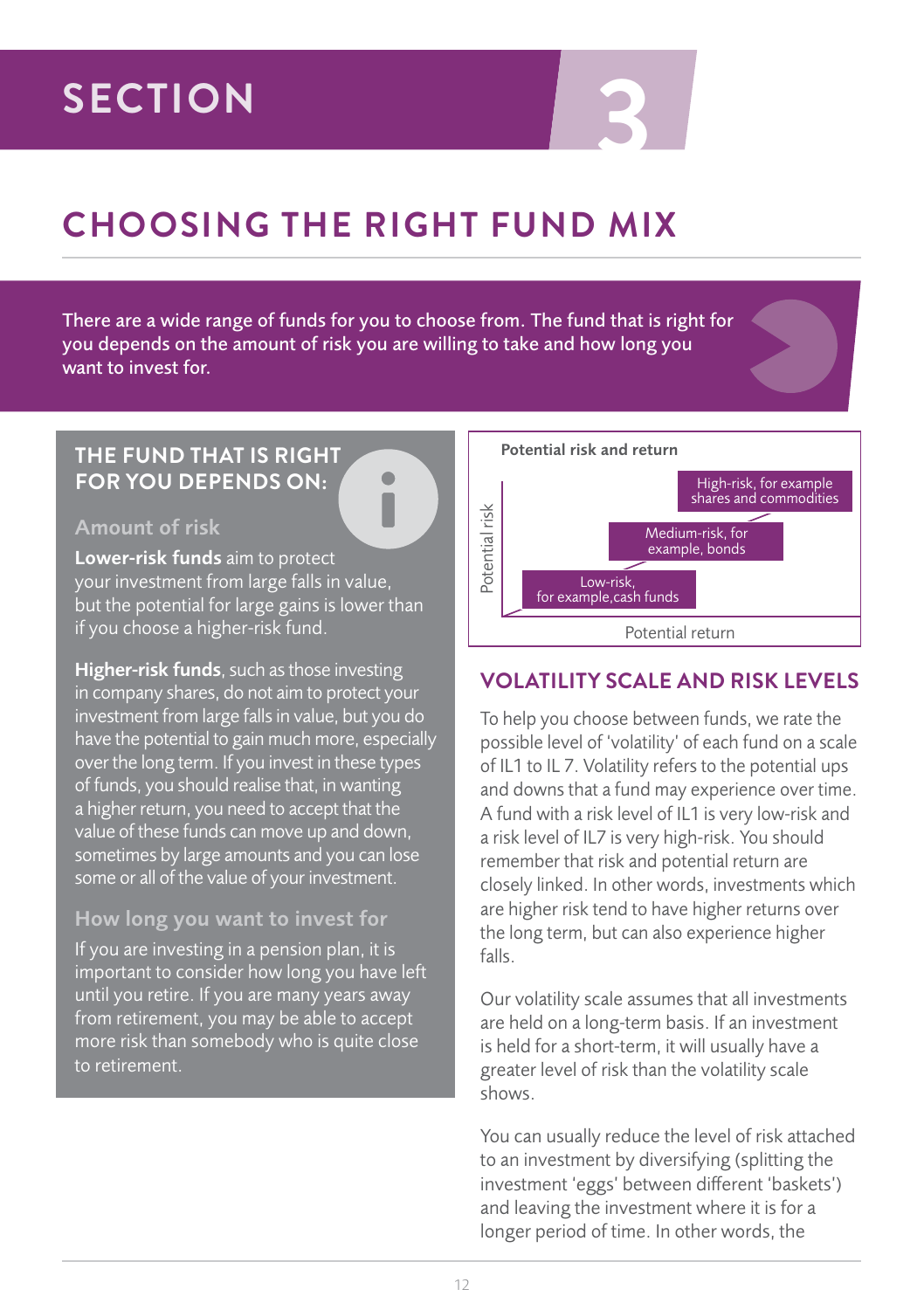longer you hold volatile investments for, the less volatile the returns become.

A fund's risk rating can change. Because of this, the risk ratings in this booklet may not be the most up-to-date ratings. Please visit our website www.irishlife.ie/investments/fund-prices-andperformance/aib to see the most up-to-date risk rating for each of our funds.

You should monitor your investment on an ongoing basis to make sure that you are still comfortable that the fund volatility is right for you depending on the amount of risk you are willing to take.

Think about how you feel about the risks associated with investing. Everyone's situation is different and everyone handles risk differently. Together with your AIB Financial Advisor you can decide which level of risk you are open to.

In the fund guide section we have set out the full range of investment funds available. We divided these into low-risk funds with lower potential for returns, medium-risk funds with the possibility of medium return, and high-risk funds with the potential for higher return.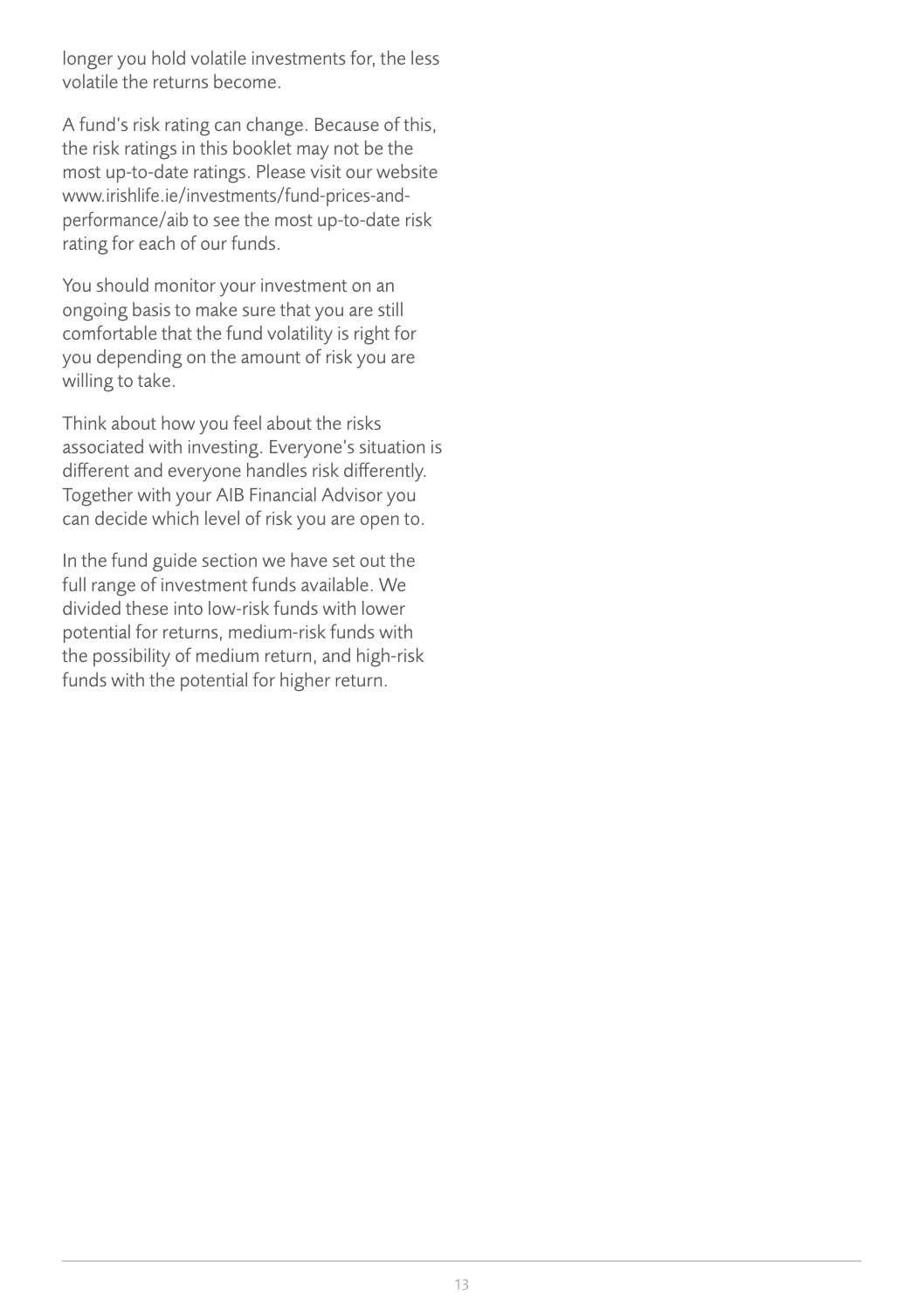# **4 SECTION**

## **FUND GUIDE**

#### **MULTI ASSET PORTFOLIO FUNDS (MAPS)**

We developed our multi asset portfolio funds bearing in mind the needs of our customers and their attitude to risk. There are five multi asset portfolio funds, each targeting a different level of risk. Irish Life Investment Managers monitor, review and manage each of the five funds to this risk level.

If you are a low-risk or high-risk investor, there is a fund that may suit you.

- The funds invest in a wide range of assets, including cash, shares, property and bonds.
- The funds are expertly managed by Irish Life Investment Managers (ILIM).
- All five funds benefit from a wide range of risk-management strategies.

**Warning: Past performance is not a reliable guide to future performance.**

#### **MULTI ASSET PORTFOLIO FUNDS USING ILIM'S DYNAMIC SHARE TO CASH™ MODEL**

MULTI ASSET PORTFOLIO 2 PORTFOLIO 6 FUND NAME MULTI ASSET PORTFOLIO 3 MULTI ASSET PORTFOLIO 4 MULTI ASSET PORTFOLIO 5 MULTI ASSET<br>PORTFOLIO 6 RISK LEVEL **LOW MEDIUM HIGH**

These range from lower risk, where there is a large portion of the fund in cash and bonds, to higher risk where most of the fund can be invested in shares. So if you are a low-risk or high-risk investor, there is a fund that may suit you.

The multi asset portfolio funds are designed to provide peace of mind for you as an investor.

Based on your attitude to risk, you will have a risk rating between IL1 (safety first) and IL7 (very adventurous). Each of our multi asset portfolio funds is designed for a specific risk rating. ILIM will manage these funds to this risk rating throughout. This means that Multi Asset Portfolio Fund 3 will be managed to a risk rating of IL3 and you don't have to worry about the risk rating of the fund changing.

**Warning: The value of your investment may go down as well as up.**

**Warning: These funds may be affected by changes in currency exchange rates.**

**Warning: If you invest in this product you may lose some or all of the money you invest.**

**Warning: Past performance is not a reliable guide to future performance.**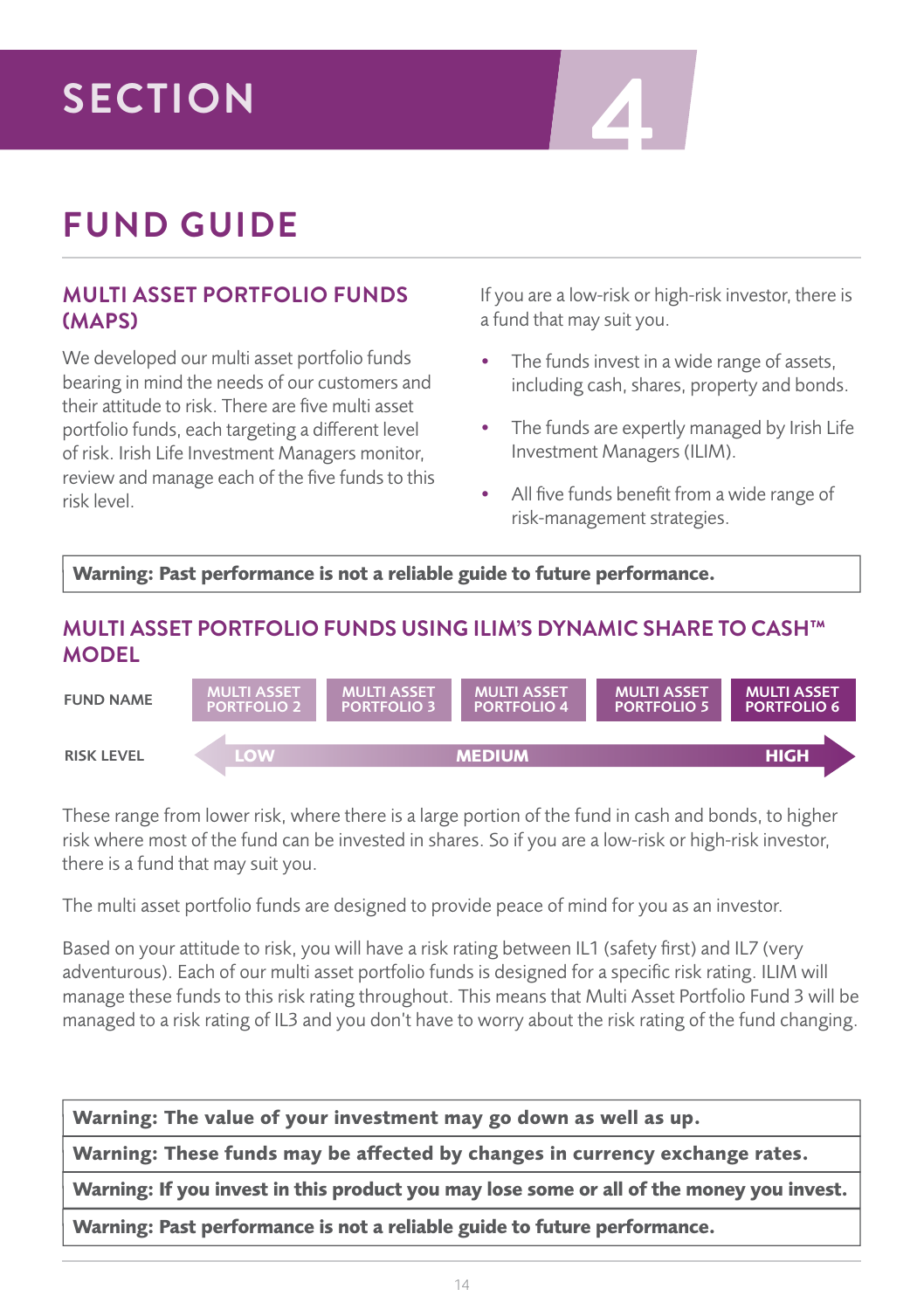#### **RANGE OF ASSETS**

#### Range of funds from low to high risk

As the name suggests, the Multi Asset Portfolio Funds invest in a wide range of assets. Investing in a range of assets increases the 'diversification' of each multi asset portfolio fund. We recommend that you spread out your investment across different asset classes by not putting all your 'eggs in one basket' and these funds allow you to do just that. Investing in a wide range of assets and asset classes helps to reduce the volatility of the fund, which is a measure of the extent the fund value moves up and down.

We outline and explain the assets that are available in these funds below. The split across each of the asset classes affects the risk rating of your fund.

ILIM will continually monitor and review these assets and may change them over time. Each of the five funds will invest in different mixes of the range of assets described below. For the actual Multi Asset Portfolio Fund mix, see the latest factsheets at www.irishlife.ie/investments/fund-prices-and-performance/aib

| Cash & bonds                                                                    | <b>Shares</b>                                                                                            | Alternatives managed<br>by external managers                                                                                                                                                                                                               | Other assets                                                                                                                                                                         |
|---------------------------------------------------------------------------------|----------------------------------------------------------------------------------------------------------|------------------------------------------------------------------------------------------------------------------------------------------------------------------------------------------------------------------------------------------------------------|--------------------------------------------------------------------------------------------------------------------------------------------------------------------------------------|
| $\bullet$ Cash<br>• Government bonds<br>• Corporate bonds<br>• High yield bonds | • Global Shares<br>• Low Volatility<br>Global Shares<br>• Option* Strategy<br>• Infrastructure<br>shares | Part of each multi asset<br>portfolio fund invests in a<br>dynamic blend of specialist<br>alternative funds managed<br>by asset managers other than<br>ILIM. Underlying investments<br>are across a range of traditional<br>and alternative asset classes. | Each of the multi asset<br>portfolio funds have<br>some investment in<br>property funds. As<br>markets change and<br>new opportunities arise,<br>ILIM may invest in other<br>assets. |

\* An option is the right, but not the obligation, to buy/sell an asset at a specific price on an agreed date in the future. The seller of the option receives a sum of money from the buyer.

**Warning: The value of your investment may go down as well as up.**

**Warning: These funds may be affected by changes in currency exchange rates.**

**Warning: If you invest in this product you may lose some or all of the money you invest.**

**Warning: Past performance is not a reliable guide to future performance.**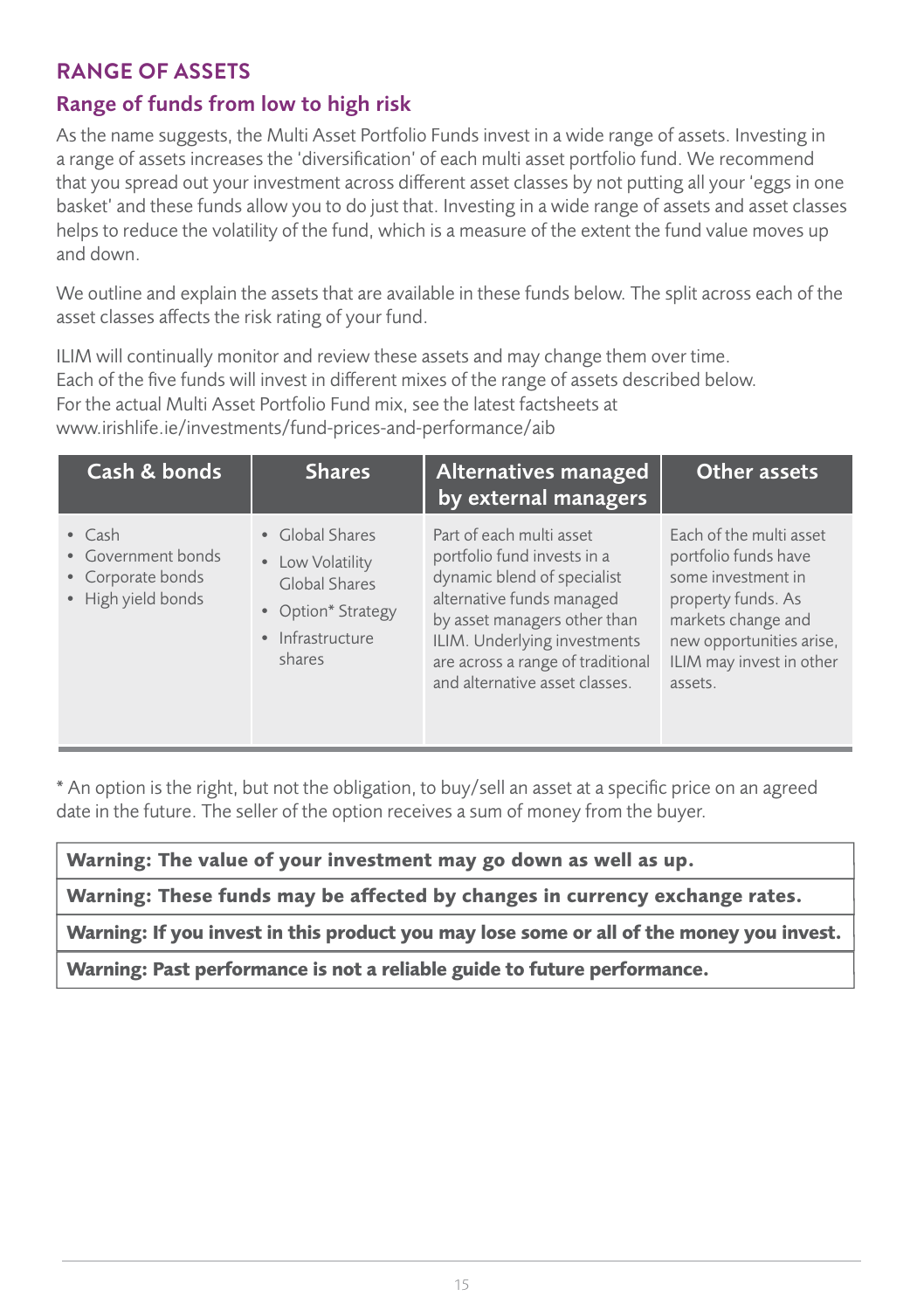#### **THE MULTI ASSET PORTFOLIO FUND SPLITS**

As mentioned, there are five multi asset portfolio funds available to suit different attitudes to risk. The graph below, which is a guide only, shows the broad asset mix of each of the five funds. As you can see the lower-risk fund Multi Asset Portfolio 2 (MAP2) has a very high percentage in bonds and cash which are traditionally less volatile than other assets, such as shares. The higher-risk fund Multi Asset Portfolio 6 (MAP6) is mainly invested in shares, which are traditionally more volatile than bonds or cash but, in the past, have given better long-term returns.



#### For the actual Multi Asset Portfolio Fund mix, see the latest factsheets at www.irishlife.ie/investments/fund-prices-and-performance/aib

#### **EXPERTLY MANAGED BY IRELAND'S NUMBER 1 INVESTMENT MANAGER**

Irish Life Investment Managers (ILIM) are world class investment managers. ILIM currently manage over €81 billion of assets. ILIM have designed the Multi Asset Portfolio Funds and the Dynamic Share to Cash (DSC) model, so you are getting the benefit of their expertise. ILIM will monitor and review the asset splits and the DSC on a regular basis to ensure that each Multi Asset Portfolio Fund is managed to its original risk rating. ILIM will also rebalance each of the Multi Asset Portfolio Funds every quarter.

#### **REGULAR REVIEWS**

ILIM regularly review Irish Life MAPS, evaluating the current assets and managers to make sure they continue to represent the best of ILIM thinking and capability with respect to achieving their long-term risk and performance objectives. The process takes into account the short, medium and long-term expected outlook for investment markets with a view to creating the best fund mix. Typically in these reviews, ILIM are looking for opportunities to either refine the way they manage risk or increase the expected fund returns. This process involves reviewing investment opportunities such as choosing new managers, asset classes, strategies, geographies, developments in research and analysing how best to include any prospective changes into the existing funds.

**Warning: The value of your investment may go down as well as up.**

**Warning: These funds may be affected by changes in currency exchange rates.**

**Warning: If you invest in this product you may lose some or all of the money you invest.**

**Warning: Past performance is not a reliable guide to future performance.**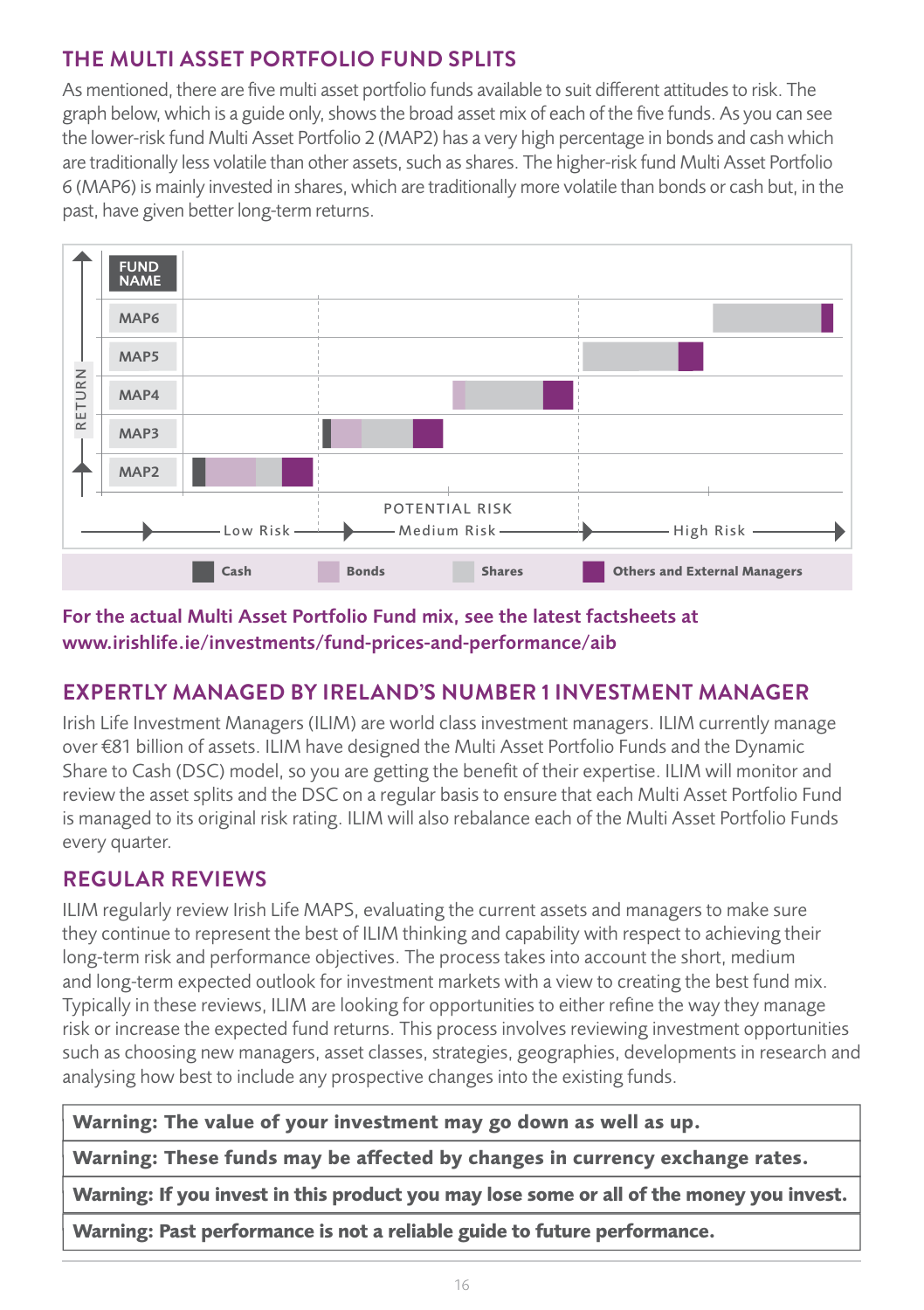#### REBALANCING

One of the most important risk management tools used by ILIM is rebalancing each Irish Life MAPS fund every three months. The example below shows why rebalancing is important and what could happen without it.



Every three months ILIM will change the split of assets in the fund so that the funds are rebalanced back to the intended split. This means that you don't have to worry about a fund becoming a higher risk rating than the one you originally invested in.

**Warning: These funds may be affected by changes in currency exchange rates.**

**Warning: If you invest in this product you may lose some or all of the money you invest.**

**Warning: These figures are estimates only. They are not a reliable guide to the future performance of this investment.**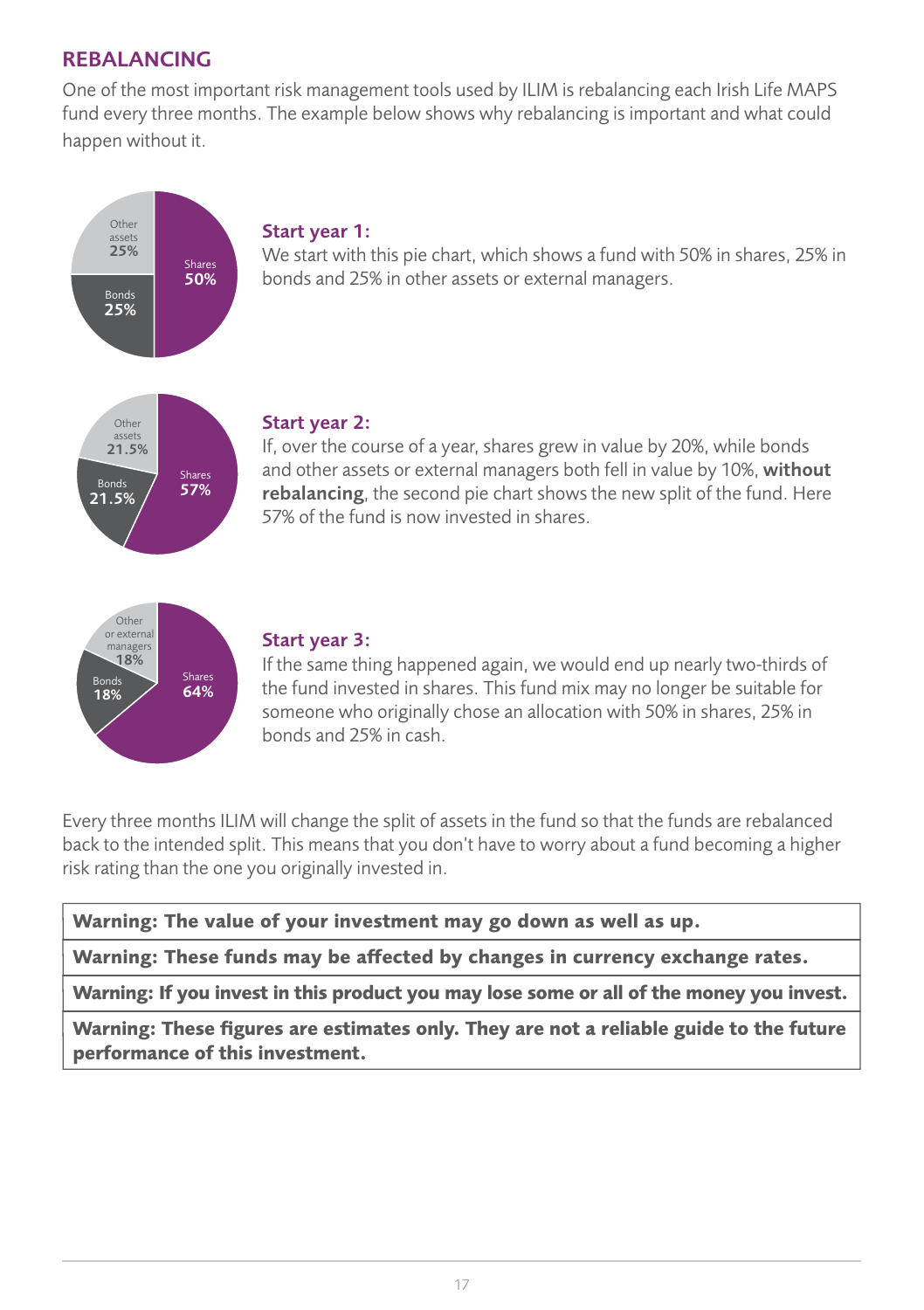## **DYNAMIC SHARE TO CASH (DSC) MODEL DSP**

ILIM use their DSC model on all five multi asset portfolio funds. ILIM developed the DSC model and it is a market first in Ireland. It uses many factors to identify long-term stock-market trends and movements.

The advantage of having the DSC is that, when the strategy identifies greater potential for falls in the stock market, it aims to reduce the amount invested in global shares and increase the amount in cash. And importantly, when the DSC identifies greater potential for stock-market recovery, it will move back out of cash and into global shares.

It is important to note that the DSC looks at long-term movements and trends in the market and is not designed to react to one-off or short-term jumps or shocks. Currently DSC applies to global shares, ILIM will continually review this and, in the future, a similar process may apply to other assets.

**Warning: The value of your investment may go down as well as up.**

**Warning: These funds may be affected by changes in currency exchange rates.**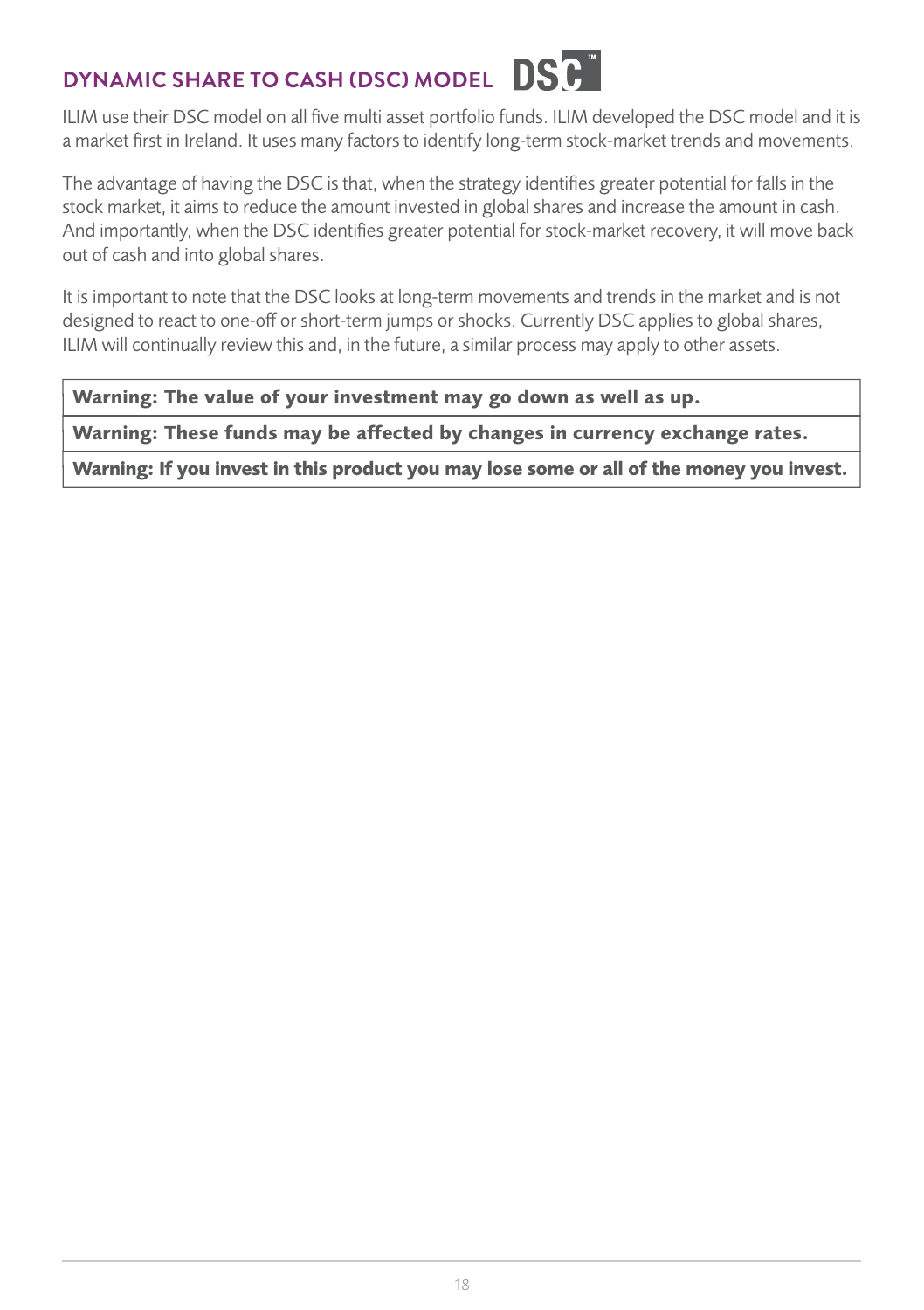## **FUND DESCRIPTIONS**

#### **IMPORTANT:**

This applies to all Multi Asset Portfolio funds listed below:

Funds that are managed by external asset managers are subject to incentive fees. See page 25 for information on external managers. Part of this fund may borrow money to invest in property. Borrowing increases the chance of achieving improved returns if the assets perform well. However, it also may mean greater losses if the assets fall in value.

#### **LOW RISK**



#### **MULTI ASSET PORTFOLIO FUND 2** (Volatility IL2)

This fund invests in a mix of assets such as bonds, shares, property, cash and externally managed funds. It also features several risk management strategies. The fund may use derivatives to achieve the fund's investment objective, reduce risk or to manage the fund more efficiently. The fund aims to have a small percentage invested in higher-risk assets such as shares and property. The fund manager monitors and re-balances the fund regularly and may change the asset mix and risk management strategies over time. For the current asset mix of the fund, please see www.irishlife.ie/ investments/fund-prices-and-performance/aib

The assets in this fund may be used for the purposes of securities lending in order to earn an additional return for the fund. While securities lending increases the level of risk within the fund it also provides an opportunity to increase the investment return. Non euro currency exposures may be fully or partly hedged back to euro to reduce foreign currency risk.

#### **MEDIUM RISK**



#### **MULTI ASSET PORTFOLIO FUND 3** (Volatility IL3)

This fund invests in a mix of assets such as bonds, shares, property, cash and externally managed specialist funds. It also features several risk management strategies. The fund may use derivatives to achieve the fund's investment objective, reduce risk or to manage the fund more efficiently. The fund aims to have a mix of lower-risk assets such as cash and bonds and higher-risk assets such as shares and property. The fund manager monitors and re-balances the fund regularly and may change the asset mix and risk management strategies over time. For the current asset mix of the fund, please see www.irishlife.ie/ investments/fund-prices-and-performance/aib.

The assets in this fund may be used for the purposes of securities lending in order to earn an additional return for the fund. While securities lending increases the level of risk within the fund it also provides an opportunity to increase the investment return. Non euro currency exposures may be fully or partly hedged back to euro to reduce foreign currency risk.

**Warning: The value of your investment may go down as well as up.**

**Warning: This product may be affected by changes in currency exchange rates.**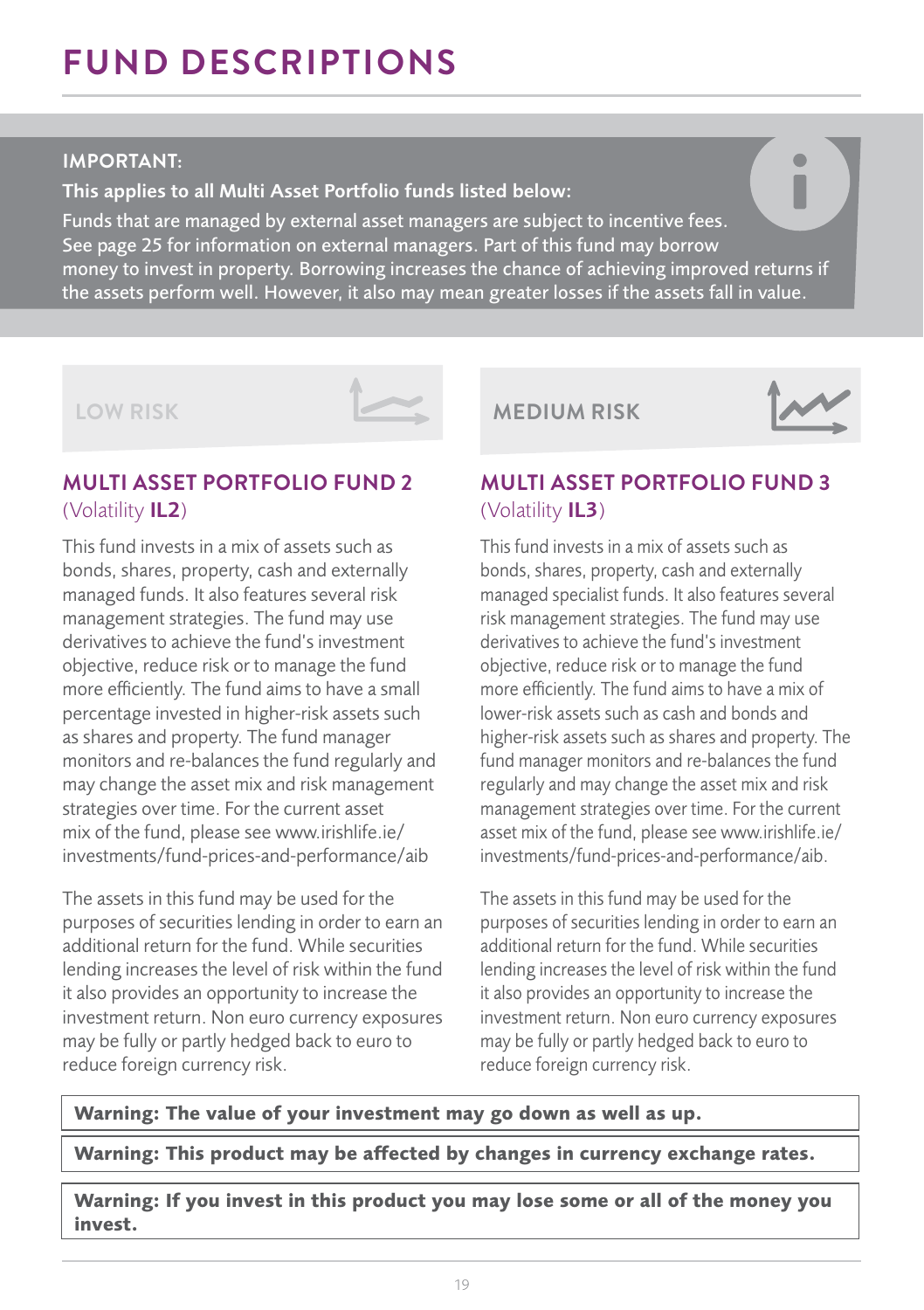#### **MULTI ASSET PORTFOLIO FUND 4** (Volatility IL4)

This fund invests in a mix of assets such as bonds, shares, property, cash and externally managed funds. It also features several risk management strategies. The fund may use derivatives to achieve the fund's investment objective, reduce risk or to manage the fund more efficiently. The fund aims to have a moderate percentage invested in higher risk assets such as shares and property. The fund manager monitors and rebalances the fund regularly and may change the asset mix and risk management strategies over time. For the current asset mix of the fund, please see www.irishlife.ie/investments/fund-prices-andperformance/aib.

The assets in this fund may be used for the purposes of securities lending in order to earn an additional return for the fund. While securities lending increases the level of risk within the fund it also provides an opportunity to increase the investment return. Non euro currency exposures may be fully or partly hedged back to euro to reduce foreign currency risk.

#### **HIGH RISK**



#### **MULTI ASSET PORTFOLIO FUND 5** (Volatility IL5)

This fund invests in a mix of assets such as bonds, shares, property, cash and externally managed funds. It also features several risk management strategies. The fund may use derivatives to achieve the fund's investment objective, reduce risk or to manage the fund more efficiently. The fund aims to have a relatively high percentage invested in higher risk assets such as shares and property. The

fund manager monitors and rebalances the fund regularly and may change the asset mix and risk management strategies over time. For the current asset mix of the fund, please see www.irishlife.ie/investments/fund-prices-andperformance/aib

The assets in this fund may be used for the purposes of securities lending in order to earn an additional return for the fund. While securities lending increases the level of risk within the fund it also provides an opportunity to increase the investment return. Non euro currency exposures may be fully or partly hedged back to euro to reduce foreign currency risk.

#### **MULTI ASSET PORTFOLIO FUND 6** (Volatility IL6)

This fund invests in a mix of assets such as bonds, shares, property, cash and externally managed funds. It also features several risk management strategies. The fund may use derivatives to achieve the fund's investment objective, reduce risk or to manage the fund more efficiently. The fund aims to have a high percentage invested in higher risk assets such as shares and property. The fund manager monitors and rebalances the fund regularly and may change the asset mix and risk management strategies over time. For the current asset mix of the fund, please see www.irishlife.ie/ investments/fund-prices-and-performance/aib

The assets in this fund may be used for the purposes of securities lending in order to earn an additional return for the fund. While securities lending increases the level of risk within the fund it also provides an opportunity to increase the investment return. Non euro currency exposures may be fully or partly hedged back to euro to reduce foreign currency risk.

**Warning: The value of your investment may go down as well as up.**

**Warning: This product may be affected by changes in currency exchange rates.**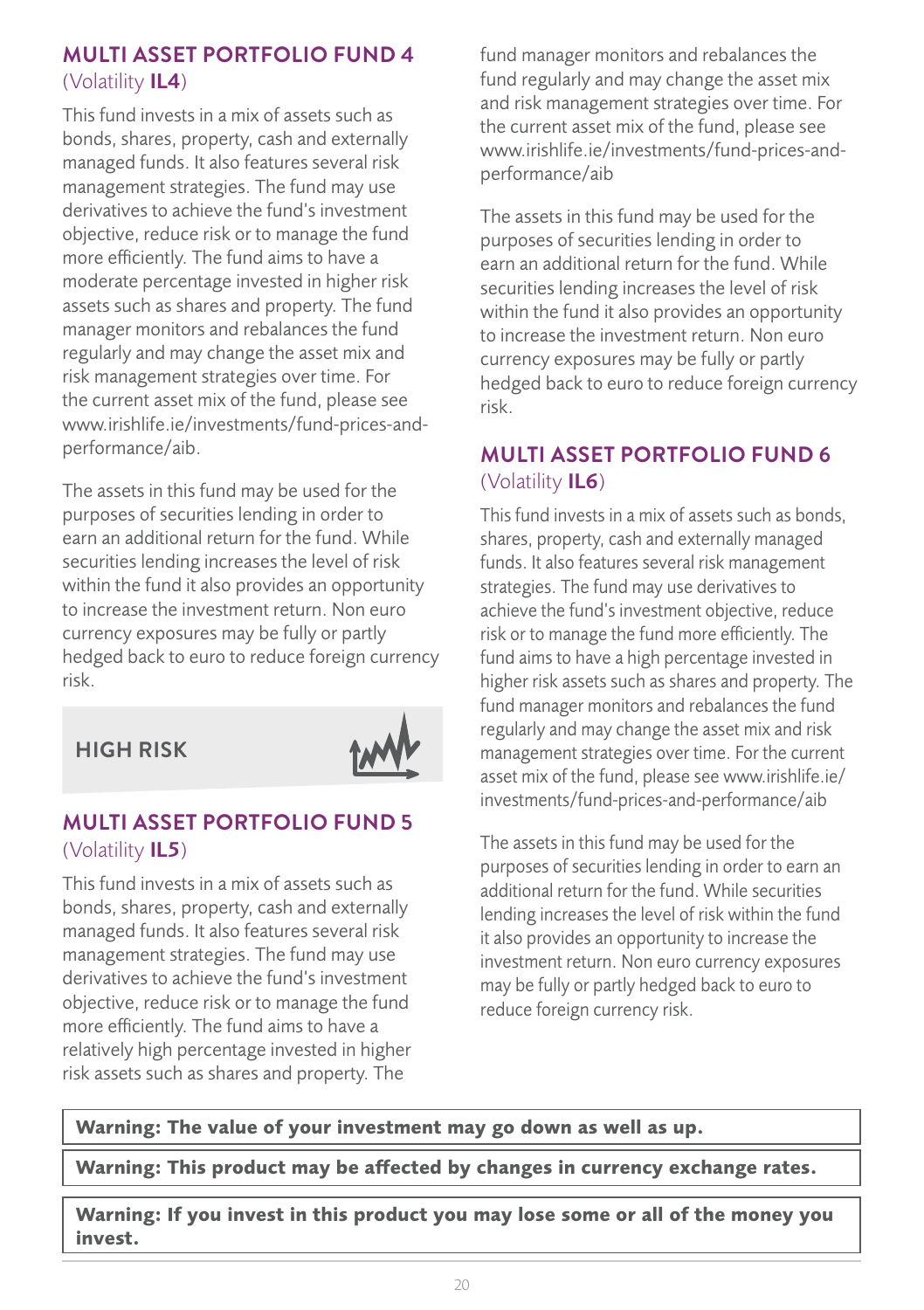#### **OTHER FUND OPTIONS**

As well as the MAPS funds there are other funds for you to choose from. Outlined below is the risk rating and description of each of these funds.

#### **OTHER FUNDS AVAILABLE**

#### **LOW RISK**



### Volatility IL1

Global Cash Fund

#### Volatility IL2

ARF Fund Stability Fund

#### **MEDIUM RISK**

#### Volatility IL3



Consensus Cautious Fund Indexed Euro Corporate Bond Fund

Managed Portfolio Fund 1 (Foundation)

#### Volatility IL4

Annuity Fund Managed Portfolio Fund 2 (Base) Managed Portfolio Fund 3 (Core) Pension Protection Fund

#### **HIGH RISK**

#### Volatility IL5



Consensus Fund Managed Portfolio Fund 4 (Intermediate)

Managed Portfolio Fund 5 (Dynamic)

#### Volatility IL6

Consensus Equity Fund Indexed European Equity Fund Indexed European Property Shares Fund Indexed Japanese Equity Fund Indexed North American Equity Fund Indexed UK Equity Fund Managed Portfolio Fund 6 (Aggressive)

#### Volatility IL7

Indexed Irish Equity Fund Indexed Pacific Equity Fund

#### **FUNDS TO BE USED ONLY WITH LIFESTYLE OPTIONS**

The following funds are specifically designed to be used with the Multi Asset Portfolio Funds as part of our lifestyle option investment strategies.

**LOW-RISK FUNDS**



#### ARF Fund (Volatility IL2)

This fund is largely made up of bonds and cash which currently account for about 70% of the fund, with the rest in shares and alternatives (for example emerging market shares). This fund aims to provide moderate returns.

#### Stability Fund (Volatility IL2)

The Stability Fund invests mostly in bonds and cash with a small amount in shares. This is different to a standard managed fund which invests a large amount in shares. This fund aims to provide moderate returns with low levels of ups and downs.

#### **MEDIUM-RISK FUNDS**



Annuity Fund (Volatility IL4)

This fund invests in long-term eurozone government bonds. The aim of the investment is to pay for an annuity when you retire.

**Warning: The value of your investment may go down as well as up.**

**Warning: This product may be affected by changes in currency exchange rates.**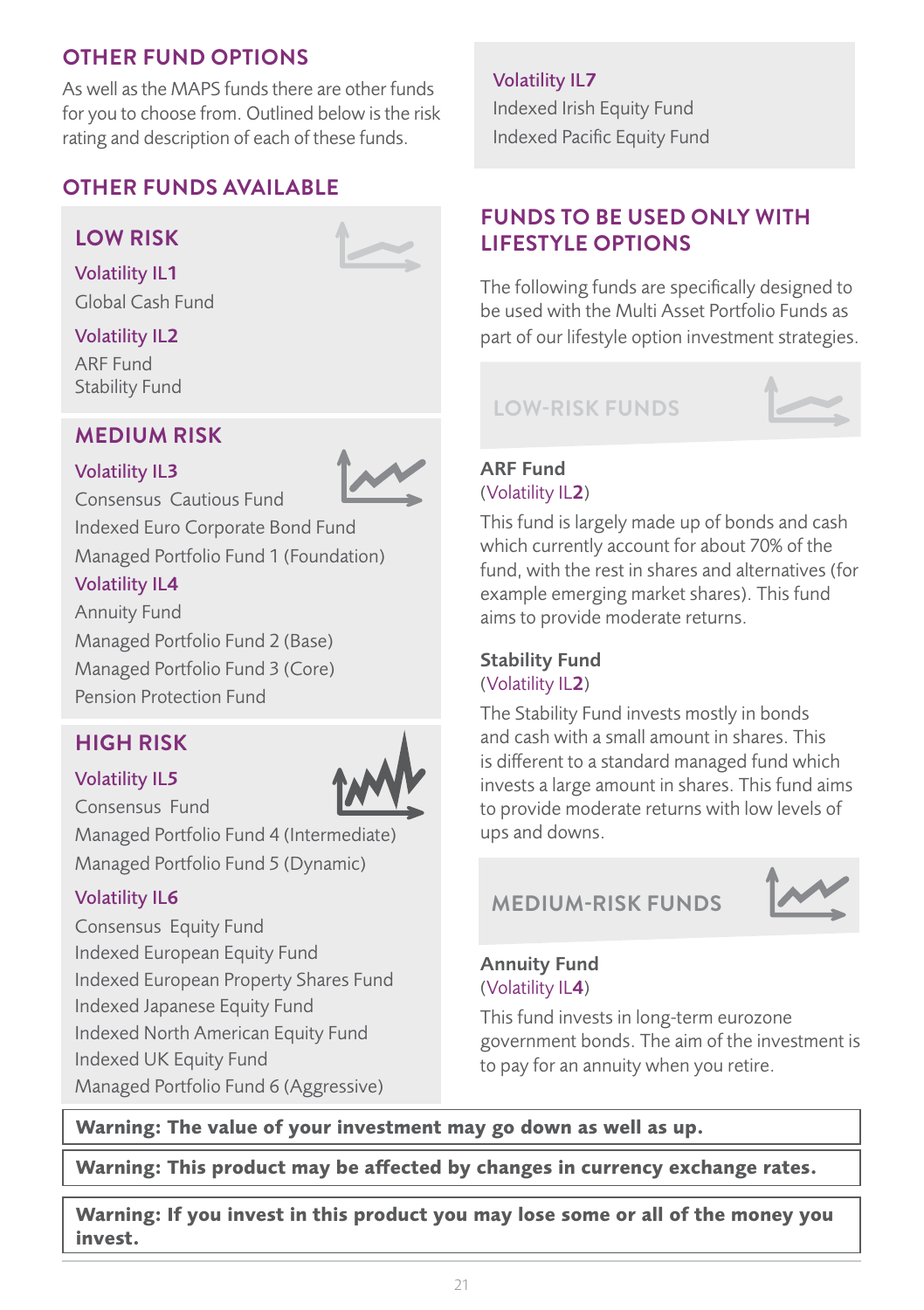#### **OTHER AVAILABLE FUNDS**

We also have 19 other funds from which you can build your own mix of funds to be used with or without the lifestyle option investment strategies.

#### **LOW RISK FUNDS**



#### Global Cash Fund (Volatility IL1)

This fund invests in bank deposits and shortterm investments on international and domestic money markets. It is intended to be a lower-risk investment, but you should be aware that this fund could fall in value. This could happen if, for example, a bank the fund has a deposit with cannot repay that deposit, or if the fund charge is greater than the growth rate of the assets in the fund.

#### **MEDIUM RISK FUNDS**



#### Consensus Cautious Fund (Volatility IL3)

The Consensus Cautious Fund aims to divide its assets, where 65% of the assets are currently invested in the Consensus Fund and 35% track the performance of short-term eurozone government bonds. For more details on the Consensus Fund, please see page 23. The Consensus Cautious Fund aims to give midrange levels of return with lower levels of ups and downs.

The assets in this fund may be used for the purposes of securities lending in order to earn an additional return for the fund. While securities lending increases the level of risk within the fund it also provides an opportunity to increase the investment return.

#### Indexed Euro Corporate Bond Fund (Volatility IL3)

This fund invests in investment-grade euro corporate bonds which become due for payment at different times. By providing access to a wide range of companies who issue bonds, the fund aims to provide long-term returns which are greater than can be achieved by investing in cash or government bonds. The fund aims to track the performance of the Merrill Lynch EMU Large Cap Corporate Bond Index.

The assets in this fund may be used for the purposes of securities lending in order to earn an additional return for the fund. While securities lending increases the level of risk within the fund it also provides an opportunity to increase the investment return.

#### Managed Portfolio Fund 1 (Foundation) (Volatility IL3)

This is a passively managed fund, where 65% of the assets are invested in the Consensus Fund and 35% track the performance of shorter term eurozone government gilts. The Consensus Fund invests in the same assets as the main Irish pension investment managers, i.e. it mirrors their choice of equities, bonds, property and cash. The European fixed interest securities are Eurozone bonds that typically have less than five years to maturity. This fund is suitable for those who are looking for less volatility than traditional managed funds and will accept less potential growth.

#### Managed Portfolio Fund 2 (Base) (Volatility IL3)

This is a passively managed fund that invests in a mix of equities, bonds, property and cash. Currently, the fund is invested 70% in the Cautious Consensus Fund and 30% in the Consensus Fund.

**Warning: The value of your investment may go down as well as up.**

**Warning: This product may be affected by changes in currency exchange rates.**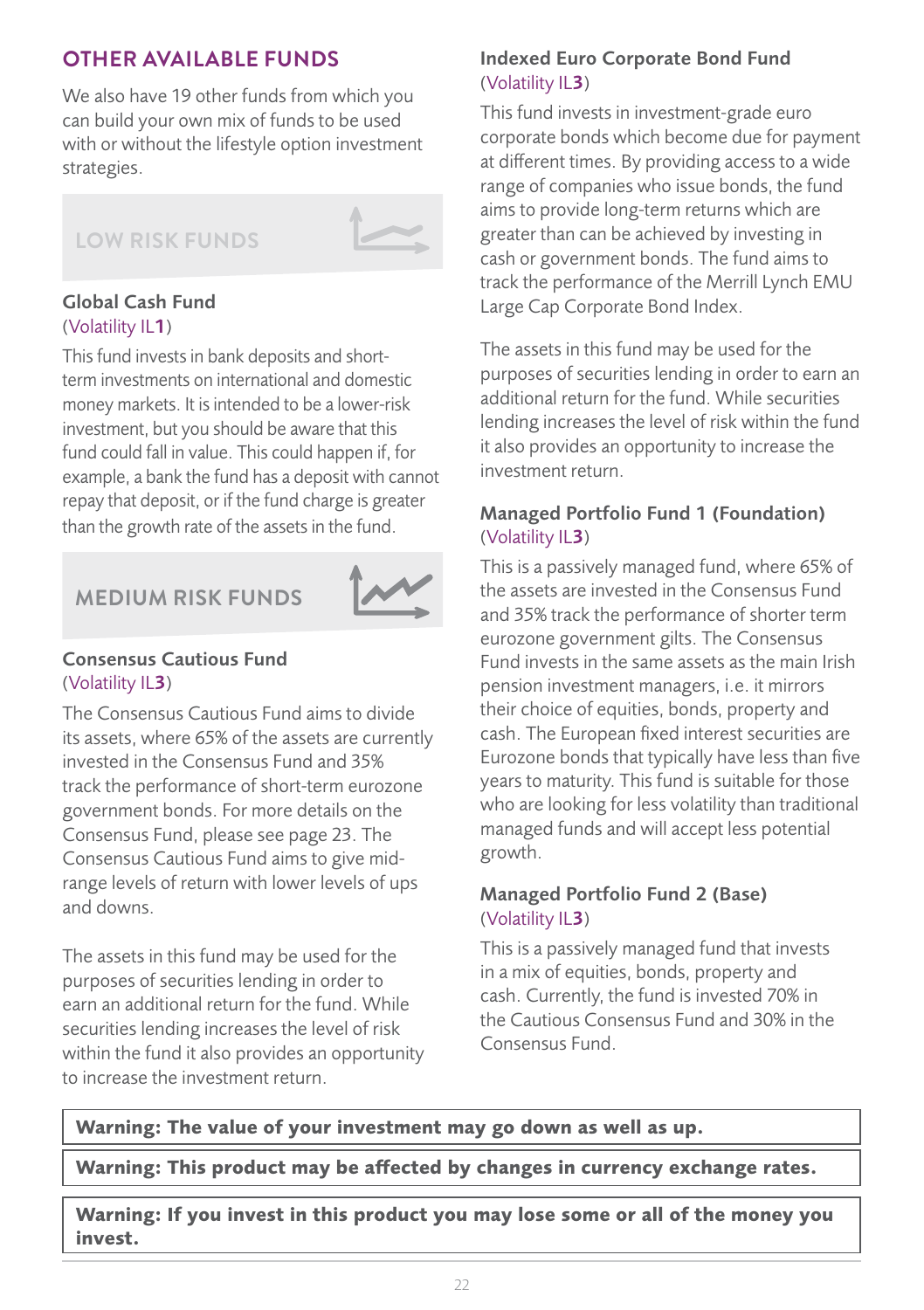#### Managed Portfolio Fund 3 (Core) (Volatility IL4)

This is a passively managed fund that invests in a mix of equities, bonds, property and cash. Currently, the fund is invested 70% in the Consensus Fund and 30% in the Cautious Consensus Fund.

#### Pension Protection Fund (Volatility IL4)

This fund aims to track the price of annuities i.e. if long-term interest rates fall, the value of this fund will increase to roughly compensate for the rise annuity prices as it invests in long dated bonds. This fund invests entirely in long-dated Euro-denominated government securities. These securities are effectively loans to governments with repayment dates of ten years or more. The returns on these assets come from a combination of the interest paid and any capital appreciation or depreciation on the value of the securities.

#### Consensus Fund (Volatility IL5)

The fund aims to match the investments made by the main investment managers in Ireland and provide performance that is in line with the average of all pension managed funds in the Irish market. The fund may invest in shares, property, bonds and cash.

The assets in this fund may be used for the purposes of securities lending in order to earn an additional return for the fund. While securities lending increases the level of risk within the fund it also provides an opportunity to increase the investment return.

#### Managed Portfolio Fund 4 (Intermediate) (Volatility IL5)

This is a passively managed fund that invests in a mix of equities, bonds, property and cash. Currently, the fund is invested 80% in the Consensus Fund and 20% in the Consensus Equity Fund.

#### Managed Portfolio Fund 5 (Dynamic) (Volatility IL5)

This is a passive fund that invests substantially in global equities with the balance invested in bonds, property and cash. Currently, the fund is invested 70% in the Consensus Equity Fund, 20% in the Consensus Fund and 10% in the Indexed Pacific Equity Fund.

#### Indexed European Equity Fund (Volatility IL6)

This fund invests in European shares. The fund's aim is to match the average return of all the shares that make up the FTSE Europe Ex UK Index.

The assets in this fund may be used for the purposes of securities lending in order to earn an additional return for the fund. While securities lending increases the level of risk within the fund it also provides an opportunity to increase the investment return.

#### Indexed Japanese Equity Fund (Volatility IL6)

This fund invests in Japanese shares. The fund's aim is to match the average return of all the shares that make up the FTSE Japan Index. A one-day delay applies to switches due to significant trading and settlement time differences in Asian markets.

The assets in this fund may be used for the purposes of securities lending in order to earn an additional return for the fund. While securities lending increases the level of risk within the fund it also provides an opportunity to increase the investment return.

**Warning: The value of your investment may go down as well as up.**

**Warning: This product may be affected by changes in currency exchange rates.**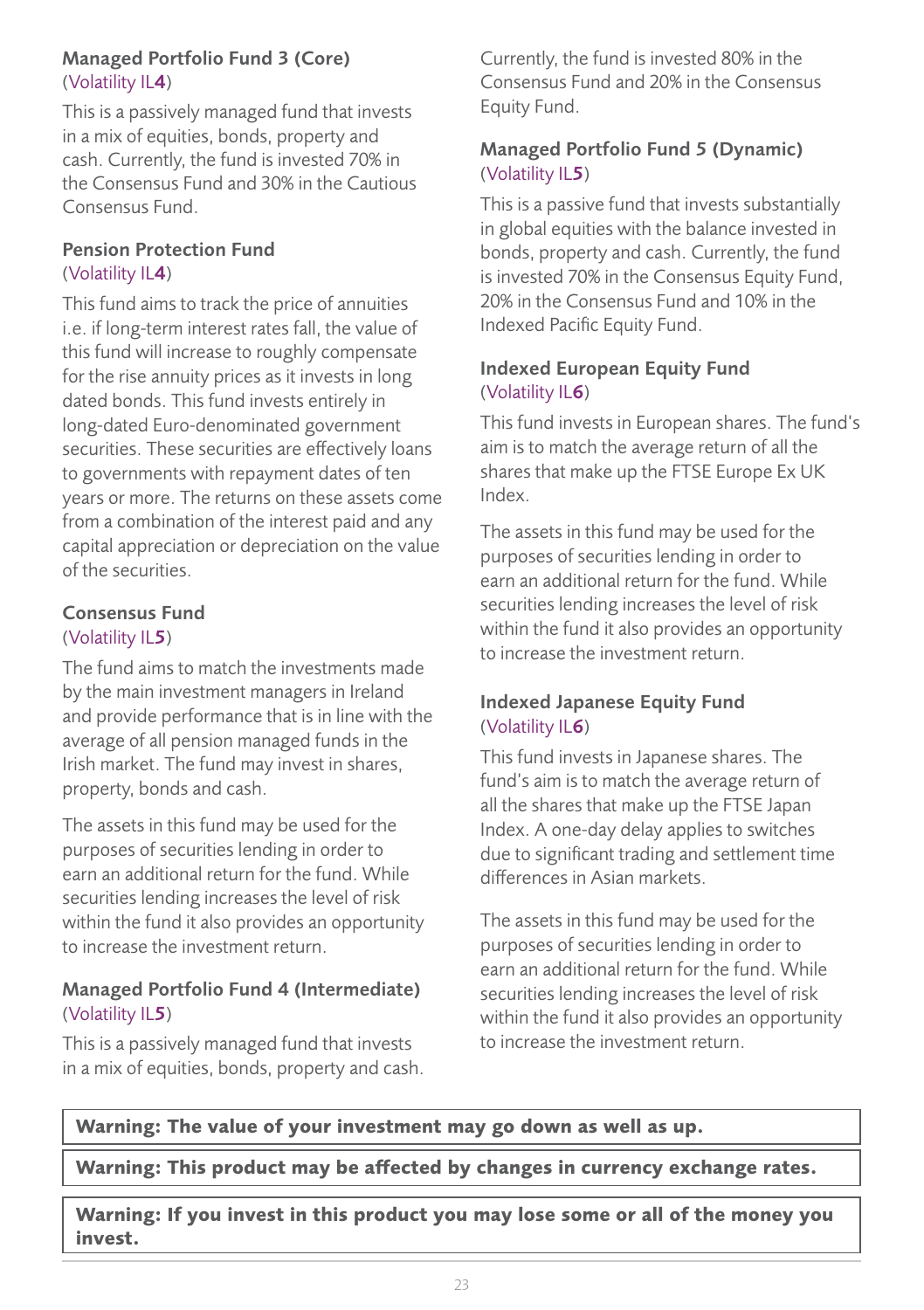#### Indexed North American Equity Fund (Volatility IL6)

This fund invests in North American shares. The fund's aim is to match the average return of all the shares that make up the FTSE North America Index.

The assets in this fund may be used for the purposes of securities lending in order to earn an additional return for the fund. While securities lending increases the level of risk within the fund it also provides an opportunity to increase the investment return.

#### Indexed European Property Shares Fund (Volatility IL6)

This fund invests in shares of European property companies and real estate investment trusts (REITs) that are managed by external managers. Part of this fund may borrow to invest in property. Borrowing increases the chance of achieving improved returns if the assets perform well. However, it also may mean greater losses if the assets fall in value. REITs generally contain borrowings of about 50% and so are more risky than investing in property that does not have any borrowing associated with it.

The assets in this fund may be used for the purposes of securities lending in order to earn an additional return for the fund. While securities lending increases the level of risk within the fund it also provides an opportunity to increase the investment return.

The fund tracks the FTSE EPRA/NAREIT Europe Ex UK Liquid 40 index which invests in listed property companies across mainland Europe. In certain circumstances we may delay exits and switches out of this fund for a period of up to 18 months from the time we receive your request. Delayed exits and switches from this fund will be based on the value of the units at the end

of the delay period. Please read the 'Important information' section for more information.

#### Indexed UK Equity Fund (Volatility IL6)

This fund invests in UK shares. The fund's aim is to match the average return of all the shares that make up the FTSE UK Index.

The assets in this fund may be used for the purposes of securities lending in order to earn an additional return for the fund. While securities lending increases the level of risk within the fund it also provides an opportunity to increase the investment return.

#### Managed Portfolio Fund 6 (Aggressive) (Volatility IL6)

This is a passively managed global equity fund invested in the same equities as the Consensus fund with an extra allocation to Pacific equities. Currently the fund is invested 85% in the Consensus Fund mix of equities and 15% in the Indexed Pacific Equity Fund.

#### Consensus Equity Fund (Volatility IL6)

The fund aims to achieve growth by investing in Irish and international shares based on the average investment made by Irish investment managers. The Consensus Equity Fund aims to provide performance that is in line with the average of all pension managed funds in the Irish market.

The assets in this fund may be used for the purposes of securities lending in order to earn an additional return for the fund. While securities lending increases the level of risk within the fund it also provides an opportunity to increase the investment return.

**Warning: The value of your investment may go down as well as up.**

**Warning: This product may be affected by changes in currency exchange rates.**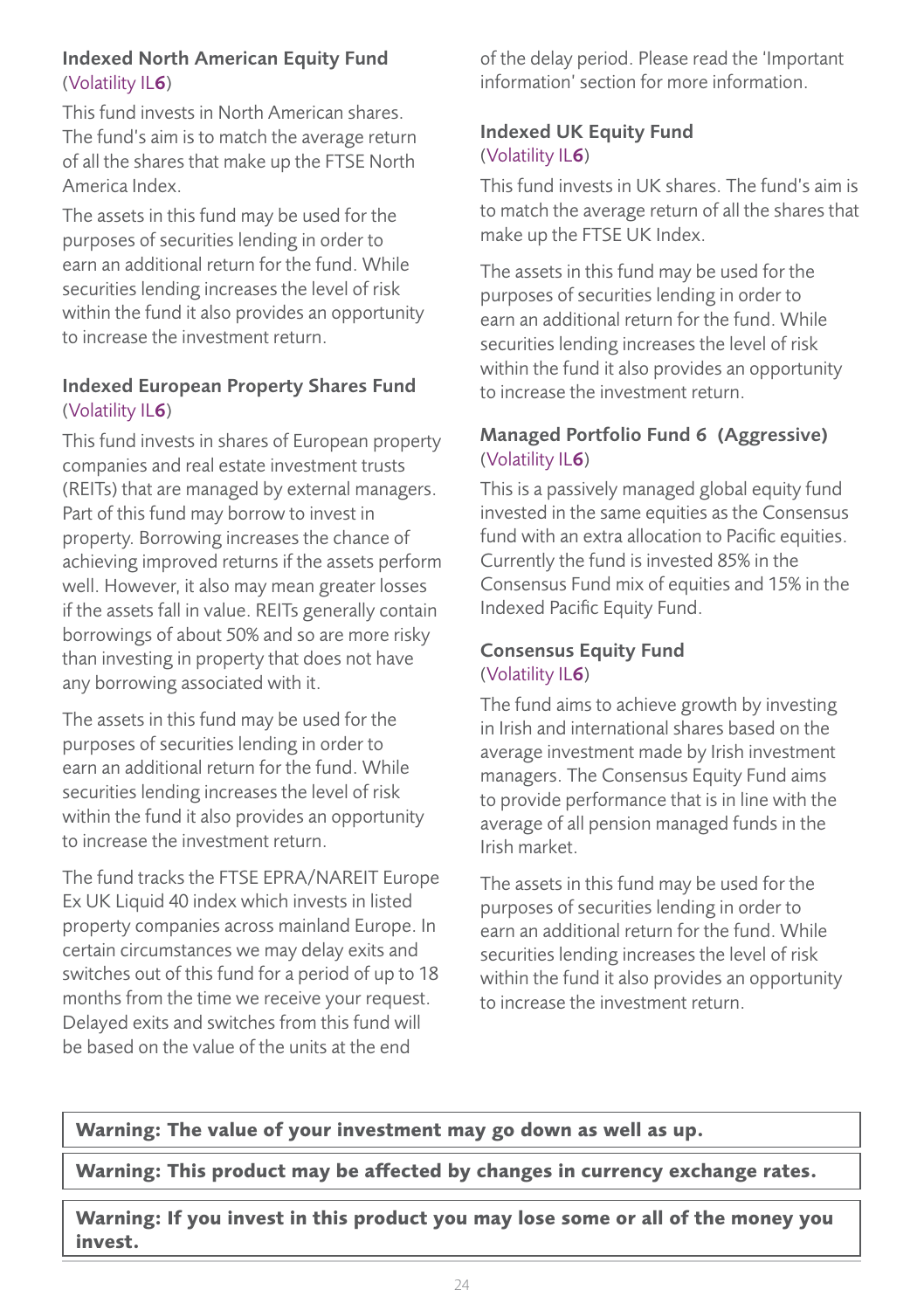#### Indexed Irish Equity Fund (Volatility IL7)

This fund invests in Irish shares. The fund aims is to match the average return of all the shares that make up the ISEQ Index. There is a significant level of risk in this investment.

The assets in this fund may be used for the purposes of securities lending in order to earn an additional return for the fund. While securities lending increases the level of risk within the fund it also provides an opportunity to increase the investment return.

#### Indexed Pacific Equity Fund (Volatility IL7)

This fund invests in Pacific shares, which includes countries such as Singapore, South Korea and Australia. The fund's aim is to match the average return of all the shares that make up the FTSE Pacific Ex Japan Index. A one-day delay applies to switches due to significant trading and settlement time differences in Asian markets.

The assets in this fund may be used for the purposes of securities lending in order to earn an additional return for the fund. While securities lending increases the level of risk within the fund it also provides an opportunity to increase the investment return.

**Warning: The value of your investment may go down as well as up.**

**Warning: This product may be affected by changes in currency exchange rates.**

**Warning: If you invest in this product you may lose some or all of the money you invest.**

#### **IMPORTANT INFORMATION ABOUT AVAILABLE FUNDS**

This section gives you important information about investing in our funds.

#### Delay periods

In certain circumstances we may need to delay switches, withdrawals or transfers out of a fund. The circumstances in which we may delay a switch, withdrawal or transfer can include the following.

- If a large number of customers want to take money out of the same fund at the same time.
- If there are practical problems selling the assets in which a fund is invested.
- The fund manager imposes a delay.
- If you invest in markets or funds with assets with significant time differences including trading or settlement time differences. An example of this is Asian markets.

Delayed transactions will be based on the value of the units at the end of the delay period. Delay periods can be significant depending on the nature of the underlying assets.

#### External managers

We offer a number of funds where some or all of the assets within the fund are managed by companies (external managers) other than Irish Life Investment Managers (ILIM). There will be charges taken from these funds by both us and these external fund managers.

For those funds that are managed by external fund managers, it is important to note the value of any investment placed with these managers may be affected if any of the institutions with whom we place money suffers insolvency or other financial difficulty. Our commitment is to pass on the full value of the assets we receive from the external manager for your plan. Our commitment is restricted to the amounts we actually receive from the external manager.

If you invest in funds managed by an external fund manager, it is likely that the way your investment performs in those funds using our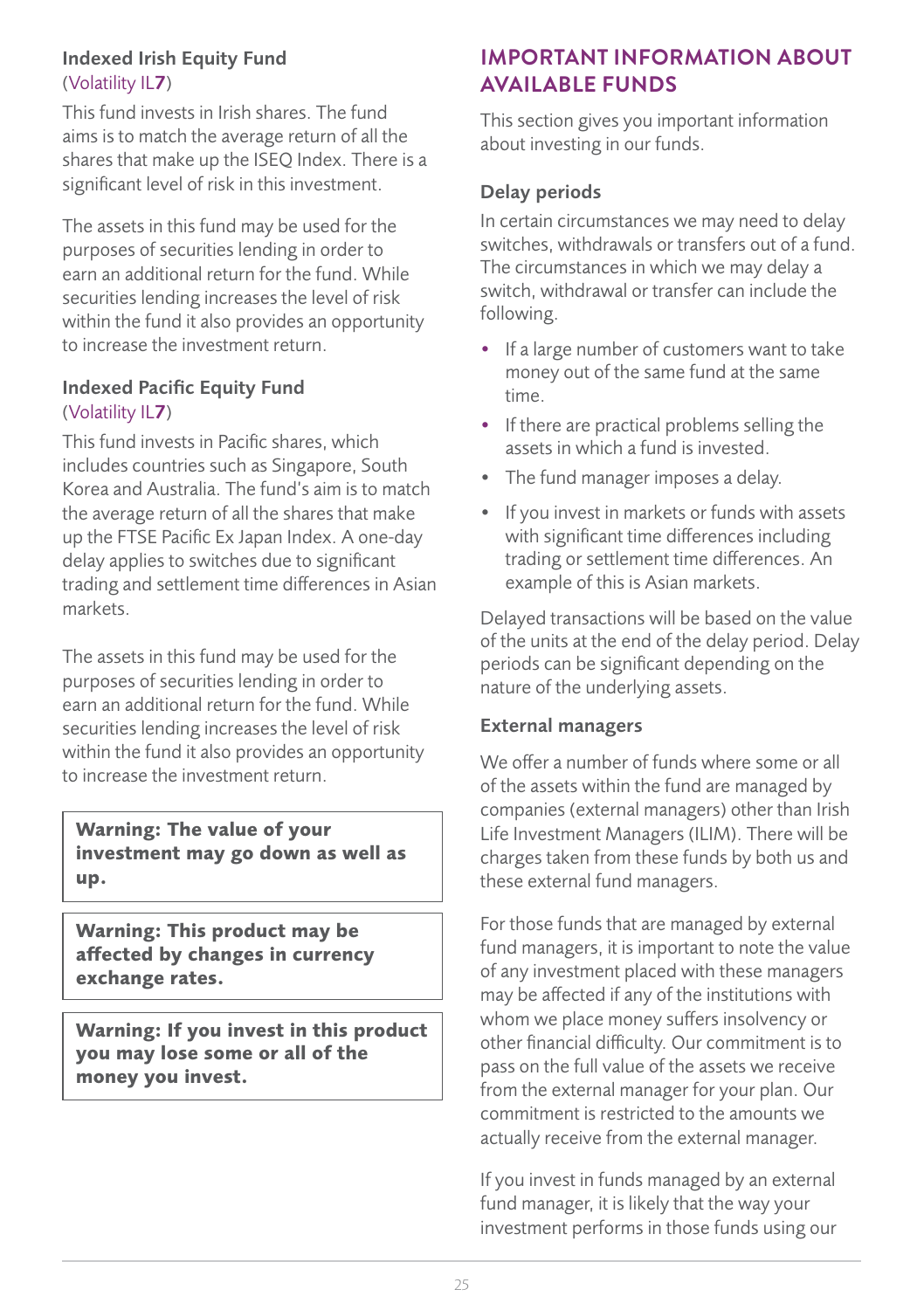products will be slightly different from the performance of the external manager funds themselves. This could be due to factors such as the time needed to move your investment into their funds and any changes in the values of currencies (please see Currency section below).

Where funds are managed by external fund managers, the investments may be legally held in countries other than Ireland. You should be aware that where a fund is domiciled will impact on how it is regulated.

#### Variable fund charges

We will only increase the charges when there is an increase in the costs of dealing with the investment and will give you notice of the increase. However, the charges on some of our funds are variable which means they can be higher or lower than the charges shown in this booklet. The charges on a fund may also vary if that fund can invest in a range of other funds.

Since fund charges vary between funds, the overall fund charge will vary depending on the weighting of individual investments in each fund. Also, if the charges on individual funds change, the overall fund charge will vary as a result.

Where the charges on a fund can vary we have shown the estimated level of the variable charge. The charges shown reflect our best estimate of the charges we expect the fund will have to pay over the long-term. However, the actual charges can vary from the amounts shown.

The factors that may cause the level of variable charges to be higher or lower than that shown are outlined in your terms & conditions booklet.

The actual level of the variable charges may be higher or lower than this depending on the factors outlined in your Customer Information Notice or your terms and conditions. If you receive a Customer Information Notice, for the purposes of the table of benefits and charges, we have used an estimated average level of variable charges for each of the funds. However, these are for example only and are

not contractually standard charges.

#### Incentive fees

Some fund managers from the Multi Asset Portfolio Funds may take an incentive fee if they achieve certain investment returns on the funds they manage. Depending on the particular fund, circumstances in which they may take an incentive fee include the following:

- If the investment return is positive in any calendar quarter.
- If the investment returns go over a certain level each year.
- If the investment returns achieved in a particular year are greater than the previous highest investment return.
- If the returns achieved by these funds go over the performance of a benchmark fund.

Where an incentive fee is deducted, this will be reflected in the unit price of the fund. Please contact your AIB Financial Advisor for details of the exact nature of the incentive fee which applies to a particular fund.

For details of the exact nature of the incentive fee applying to a particular fund, please see www.irishlife.ie.

#### **PROPERTY**

This section is applicable if you are invested in a property fund or a fund with a high percentage invested in property assets.

#### The property cycle – selling costs and delays

The property market reacts more slowly than stock-markets and tends to follow more of a cycle. It can rise or fall for longer periods in a more consistent way than the stock-market does. This is partly because it takes more time and costs more to buy and sell properties than it does to buy or sell other assets like shares. As a result, if there are more investors who want to cash in their investments than there are new investors, we may need to make the following changes so that all investors pay their fair share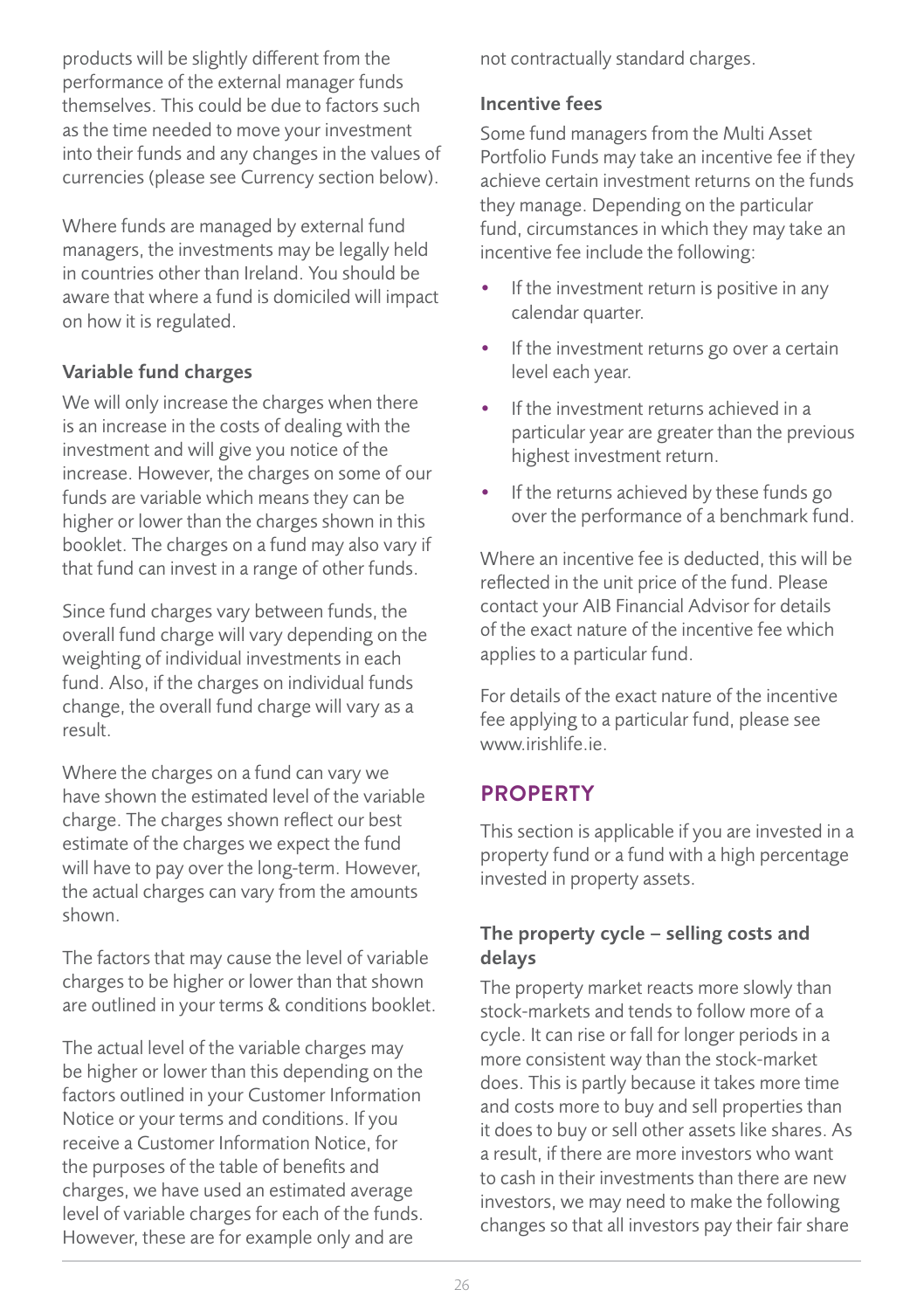of the costs that the funds have to pay.

#### Notice periods (delays)

In certain circumstances, we may delay switches, withdrawals or transfers out of a fund. This is referred to as the 'notice period'. This may be because there are a large number of customers wishing to switch into or out of the fund at the same time, or if there are practical problems buying or selling the assets within the fund or if an external manager who is responsible for the investment of any part of the fund imposes such a delay. Delayed transactions will be based on the value of units at the end of the period when the transaction actually takes place.

Due to the high cost and time involved in buying or selling properties, a delay of this sort is most likely to happen if you are invested in a property fund (or a fund with a high proportion of property or property related assets). The length of any delay will depend on how long it takes us to buy or sell the assets in the fund. A significant delay would be likely to apply in this situation depending on the nature of the underlying assets. Once you have given us notice that you want to switch, withdraw or transfer out of a fund, you cannot change your mind during any notice period. This delay will be no more than 18 months.

#### Reducing the value of the fund

When there are more customers moving out of a fund than making new investments in it, we may reduce the value of the units in the fund to reflect the percentage of the costs associated with buying and selling the assets of the fund. The reduction is likely to be most significant for the percentage of any fund invested in property.

For those funds invested in property, the actual reduction will depend on the percentage of property in the fund and the actual costs involved in having to sell properties within that fund. If a reduction in value were to apply today, we estimate this rate could possibly be about 10%, assuming that the fund has a high percentage invested in property. To arrive at this rate, we have estimated the selling costs that

might apply. It is possible that the reduction in value could be higher or lower in the future and could take place in stages. Funds with a lower property asset mix will have a lower reduction rate.

The reduction for any part of a fund invested with fund managers may happen at a different time to the reduction for the rest of the fund.

#### Using borrowings

In the description of funds, we have shown the funds which are likely to include borrowing as part of their investment strategy. The amount borrowed will vary and you should contact us to find out the current amount borrowed within the fund you are interested in. This will help you assess the level of risk, which increases as borrowing increases.

This is one of the main attractions of these indirect property funds. You will have the chance to get higher returns if the value of the property paid for by the loans is higher than the cost of repaying the loans.

However, borrowing in this way also increases the possible risks for the fund. It can mean greater losses if the property falls in value.

The value of indirect property investments will reflect the total value of the properties in the fund but with the value of the loans and the interest due taken off. The following example shows how a property fund works if it usually invests in a mix of direct and indirect properties.

| <b>Amount of investment</b>                               | €100,000 |
|-----------------------------------------------------------|----------|
| Amount invested directly in<br>property                   | €75.000  |
| Amount indirectly invested in<br>property                 | €25,000  |
| Amount borrowed by indirect<br>funds                      | €75.000  |
| Amount invested in indirect<br>property with borrowings   | €100.000 |
| Total amount invested in property<br>including borrowings | €175,000 |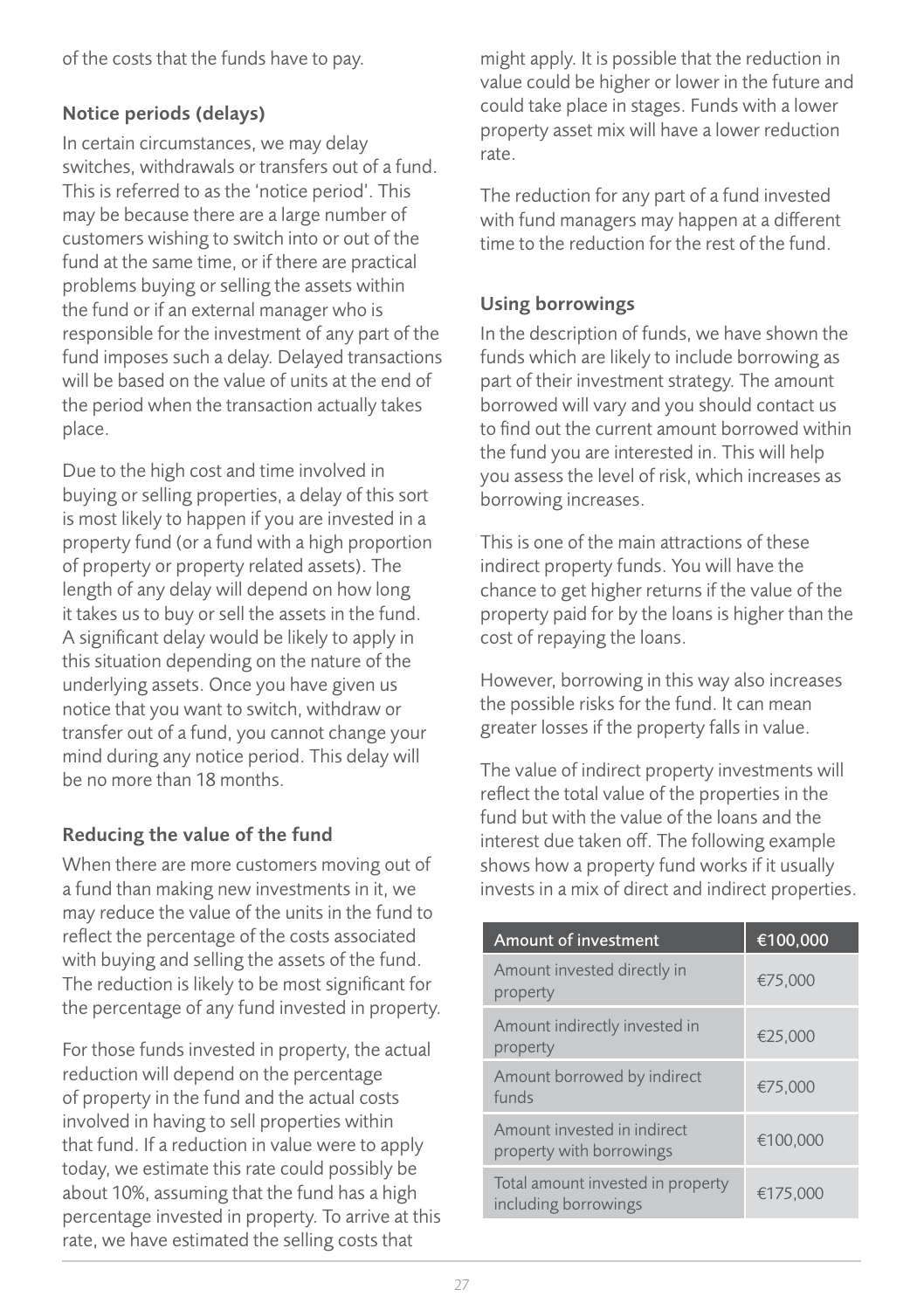In this example:

- 25% of the investment is invested indirectly in property; and
- for every €1 invested indirectly in property, €3 is borrowed. Please note that the level of borrowing will vary from fund to fund.

When referring to funds with borrowing, the term 'loan-to-value ratio' is often used. This is the loan amount divided by the value of the property and in the above example is 75%. The loan to value ratio changes based on the value of the indirect properties at any given time so this percentage will vary regularly.

#### What happens if property falls in value?

That part of the fund linked to indirect property investments will fall in value by a greater amount because of the level of borrowing.The following are examples:

- If the value of the indirect properties fall by 10% and the indirect fund borrowed €3 for every €1 invested, the actual fall in value of the indirect part of the investment would be 40%.
- If the value of the indirect properties fall by 10% and the indirect fund borrowed €2 for every €1 invested, the actual fall in value of the indirect part of the investment would be 30%.
- If the value of the indirect properties fall by 10% and the indirect fund borrowed €1 for every €1 invested, the actual fall in value of the indirect part of the investment would be 20%.

For any particular fund the amount invested indirectly in property by the external fund manager may be higher or lower than shown above.

The level of borrowing within that part of the fund invested indirectly in property will also change over time. The higher the amount of the loan compared with the amount invested in property, the greater the potential returns. However, the level of risk will be higher.

#### **Currency**

Funds that invest outside of the eurozone carry a risk related to currency. This is because the funds are priced in euro but the assets in which the fund invests are valued in their local currency. This can increase or reduce your returns depending upon how those local currencies are performing compared with the euro.

For example, the Indexed UK Equity Fund aims to track the performance of the FTSE UK index of shares of UK companies. Since the shares are priced in pounds sterling, the value of the Indexed UK Equity Fund will be affected both by how the shares of the companies perform and any movements in the euro and sterling exchange rate. If, for example, there has been no change in the value of shares in sterling, but sterling falls in value against the euro, the Indexed UK Equity Fund would fall in value. Obviously, in the same circumstances, a rise in the value of sterling would result in an increase in the value of the Indexed UK Equity Fund.

Some funds which invest in assets outside of the eurozone may try to manage the risk related to movements in exchange rates. The cost of trying to protect against currency movements will be charged to the fund on an ongoing basis. Changes in exchange rates during the investment term in funds which are not protected against currency movements may have a negative effect on the value of these funds and the expected investment returns.

Equally, some fund managers will not try to manage the risk related to movements in exchange rates and the value of your investment will be fully exposed to exchange rate movements.

**Warning: This product may be affected by changes in currency exchange rates.**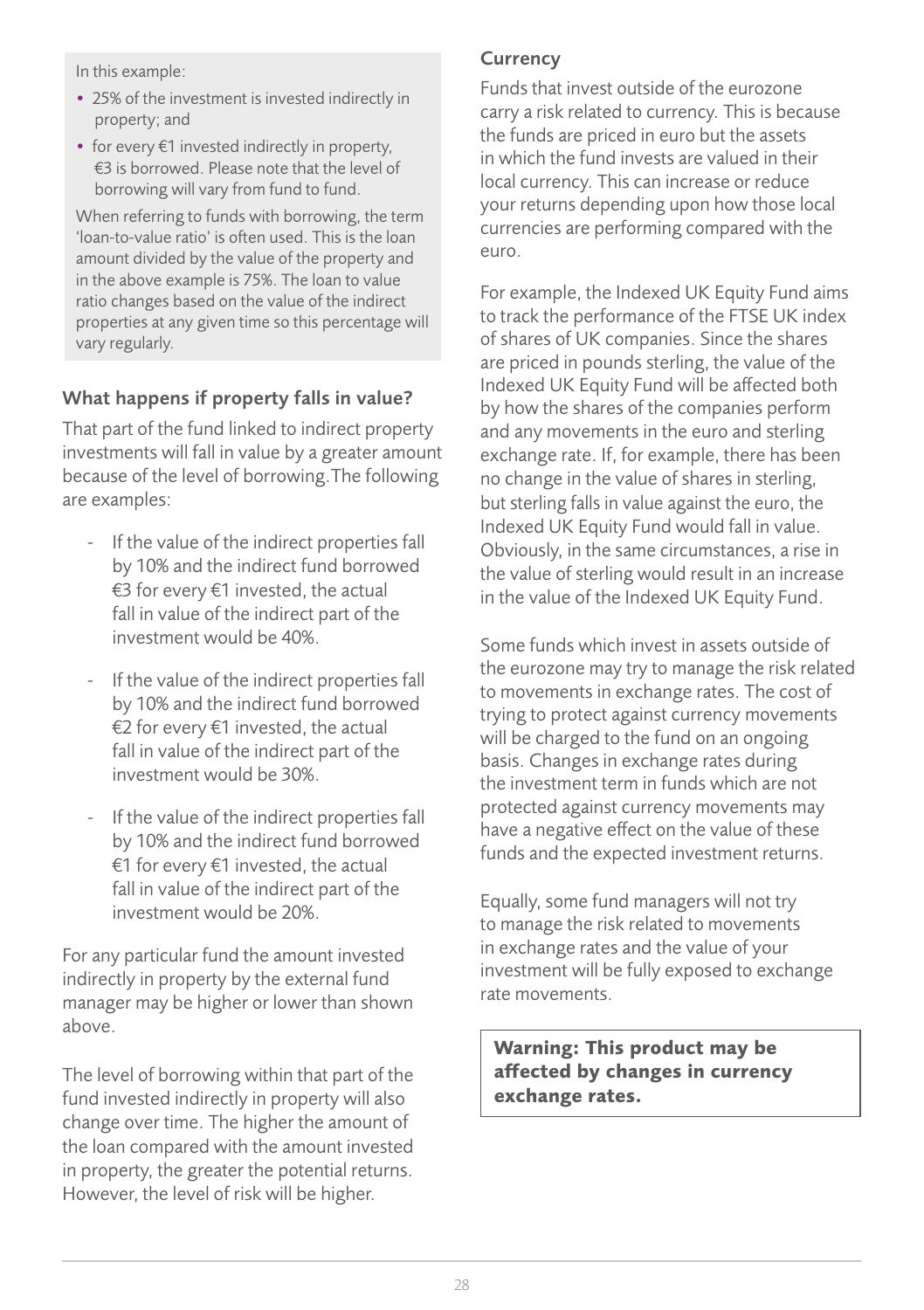#### Counterparty Risk

It is important to note that the value of investments with any fund manager may be affected if any of the institutions money is placed with become insolvent or suffer any other financial difficulties. The value of your units will reflect the value of the assets recovered from that manager. We will not use any of our assets to make up any shortfall.

#### Tax

The personal income tax relief you may be entitled to is explained on pages 36 (personal pensions) & 40 (executive pensions).

Under current Irish tax rules, the growth of all pension funds is not taxed until the benefits are taken. However, if your chosen fund invests in assets outside Ireland, the fund may have to pay tax on these investments.

We will take tax on income or profits if this is necessary under the tax rules of the country the assets are held in. In some instances, withholding tax or other taxes may apply, depending on the tax rules of the country. We will take any tax due from the fund, and this is reflected in the returns of the fund.

You have to pay income tax, the Universal Social Charge (USC), Pay Related Social Insurance (PRSI) (if this applies) and any other taxes or government levies on the income you get from a pension.

If Irish tax law and practice change during the term of your plan, we will change the fund value and how your fund is taxed as a result.

This information is based on current Irish tax law, which could change in the future.

#### General Information

If you have chosen to invest in a fund that invests in shares or bonds, the assets in that fund may be used for the purpose of securities lending to earn an additional return for the fund. While securities lending increases the level of risk within a fund, it provides an opportunity to increase the investment return. The fund manager may keep some or all of the revenue from securities lending for themselves. At any stage we can change the range of fund options that are available. We may decide to stop giving you access to certain funds entirely. In this case you can switch out of those funds into any other funds that are open at the time. We can also restrict the option to switch to, or invest top-up contributions in, any funds.

We may also change the manager who manages a particular fund in the future. In various fund descriptions, we explain the asset split that currently applies. The fund manager can change this asset split at any stage in the future. You can contact us or your AIB Financial Advisor for upto-date information on your funds at anytime or visit the website www.irishlife.ie/investments/ fund-prices-and-performance/aib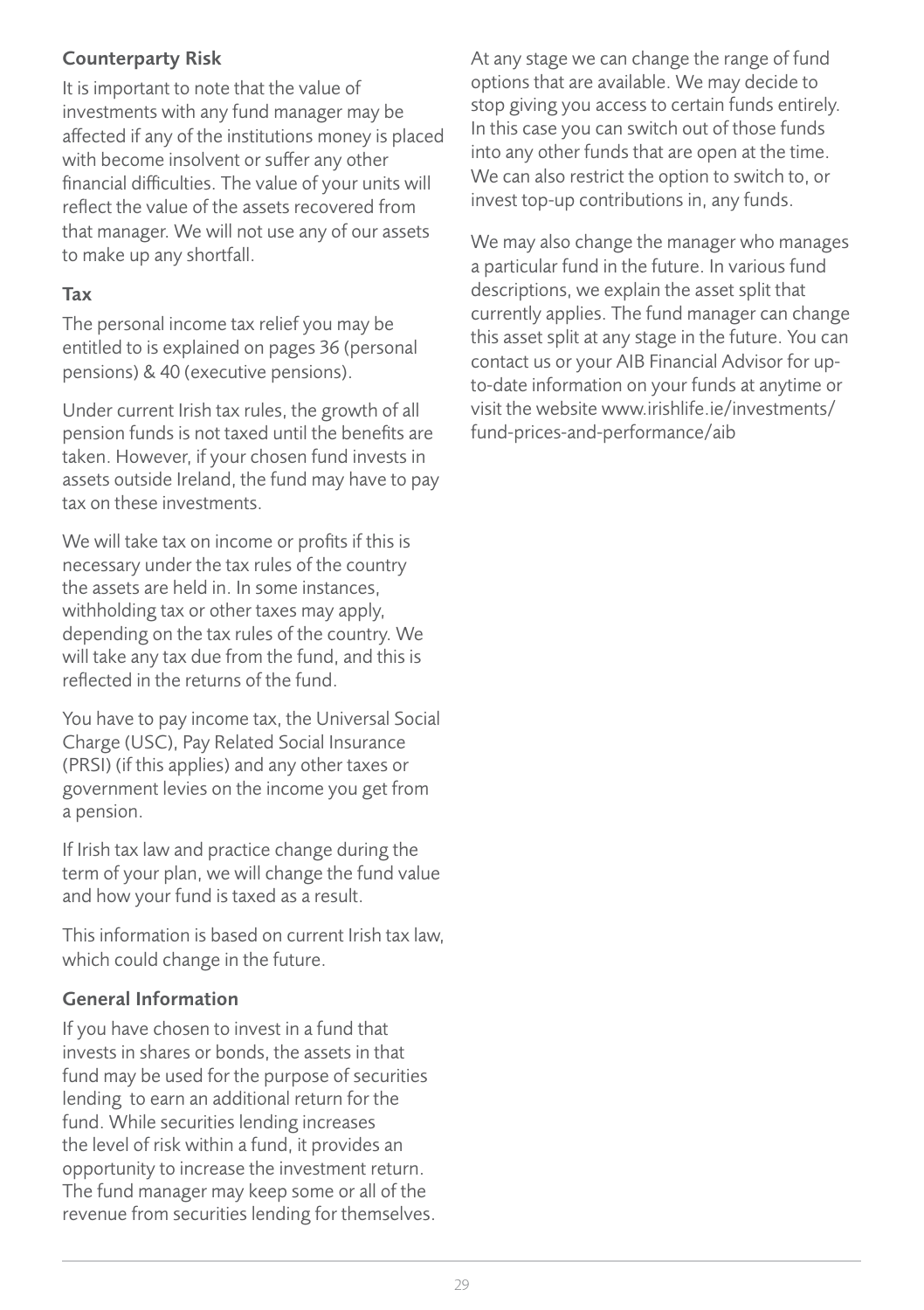## **5 SECTION**

## **YOUR OPTIONS WHEN YOU RETIRE**

With pension plans available through AIB, you have a number of options when you retire. It is not necessary to decide now on what option you should take. You can make this decision closer to retirement when it is easier to decide how you want to spend the fund you have built up.

#### **WHAT RETIREMENT AGE CAN I CHOOSE?**

#### Personal pension

You can decide to take your retirement benefits at any time between the ages of 60 and 75, whether you have stopped working or not.

If you do not take retirement benefits before your 75th birthday your personal pension will become a vested Retirement Annuity Contract (RAC). You will have 30 days from your 75th birthday to complete a benefit crystallisation event (BCE) certificate or we will deduct income tax at the higher rate (currently 40%) from the pension fund and pay it to the Revenue Commissioners.

If your personal pension becomes a vested RAC, you will have no access to your pension benefits. If you want to have access to your pension fund after age 75, you should speak to your AIB Financial Advisor about your options before your 75th birthday.

#### Executive pension

You can decide to take your retirement benefits at any age between 60 and 70. However, if your employer and the scheme trustees agree, you can retire early from the age of 50.

#### **YOUR OPTIONS**

#### Retirement Lump Sum

You can take 25% of your pension fund as a retirement lump sum. You may be able to take some or all of this retirement lump sum tax-free.

You can use the rest of the fund to do one or more of the following:

- **1.** Buy a pension for life (otherwise known as an annuity).
- **2.** Invest in an Approved Retirement Fund (ARF) or Approved Minimum Retirement Fund (AMRF).
- **3.** Take as a taxable cash sum.

If you have an executive pension, instead of taking 25% of the fund as a retirement lump sum, you can choose to take a retirement lump sum of up to one-and-a-half times your final salary, depending on the length of time you have actually been employed. You must use the rest of your pension to buy a pension for life.

However, your AVC fund can be used for one or more of the following:

- 1. buy a pension for life;
- 2. invest in an ARF or AMRF;
- 3. take as a taxable cash sum.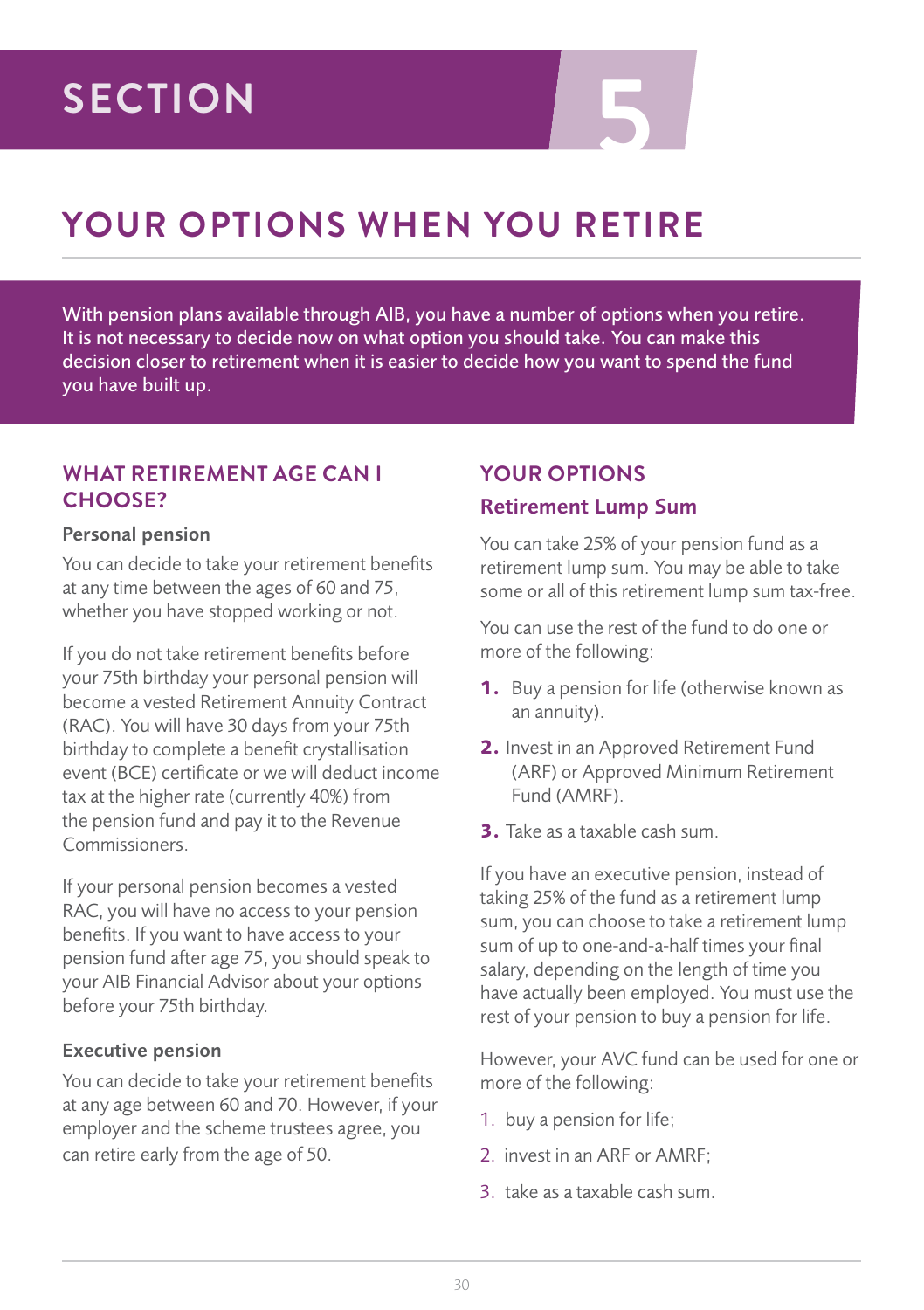As mentioned, you may be able to take some or all of your retirement lump sum without paying any tax. The maximum tax-free amount you can receive is €200,000. If you have a retirement lump sum of between €200,000 and €500,000, you will have to pay standard-rate income tax, which is currently 20%. Any retirement lump sums more than €500,000 will be taxed as income at your marginal rate. We will also take the USC, PRSI (if this applies) and any other taxes or government levies due at that time. Both the €200,000 and €500,000 limits include all retirement lump sums you have received since 7 December 2005.

Your AIB Financial Advisor can give you more information about what you are entitled to.

### 1 Buying a pension for life

You can use the rest of the fund (if any) to buy a pension (in other words, a regular income paid to you for the rest of your life, otherwise known as an annuity). You can choose from a number of different types of pensions, including the following.

- A pension paid to you for at least five or 10 years. This means that if you die during this period, we will pay the pension direct to your dependants up to the end of the five- or 10-year period.
- A pension which will increase. This means your pension increases each year, to take account of inflation, when it is being paid.
- A pension for your husband, wife, registered civil partner or dependant. This means that if you die, we will pay a pension to them until they die.

The type of pension you choose will affect the amount of income your pension fund can provide. When you retire you can decide whether to use your pension fund to buy a pension from us or another insurance company.

You may qualify for an enhanced annuity based on information on your lifestyle and medical history (and that of your dependant if this applies). Enhanced annuities offer a higher

income than standard annuities - this is because they work on the basis that, if you have a medical condition then you'll have a shorter life expectancy than somebody in a better state of health.

Your pension is treated as income so you will have to pay income tax at your highest rate on withdrawal, the USC, PRSI (if this applies) and any other taxes or government levies due at that time.

#### 2 Investing in an Approved Retirement Fund (ARF)

An ARF is a personal investment fund from a qualified fund manager that you can manage and control during your lifetime, and leave to your family when you die. Depending on your circumstances, you will have two main options for reinvesting your pension fund.

#### Approved Retirement Fund (ARF)

If you can show that you are receiving a guaranteed pension income for life (from other sources) of at least €12,700 a year, you can reinvest the rest of your pension fund in an ARF. An ARF gives you a choice of how you use your fund. You can:

- decide where you want to invest your money by choosing from a wide range of investment options;
- make withdrawals from your fund as and when you need them (you will be taxed on all withdrawals from your ARF fund); and
- use your ARF to buy a pension for life (annuity) at any time.

The money you invest in an ARF may be reduced if the level of income you take is high and the investment return is not high enough to maintain this, or is lower than expected. When you die, any money left in your ARF will pass to your estate.

Irish Life is obliged to take tax from ARF funds every year as if you had taken a minimum withdrawal. This is explained fully in a booklet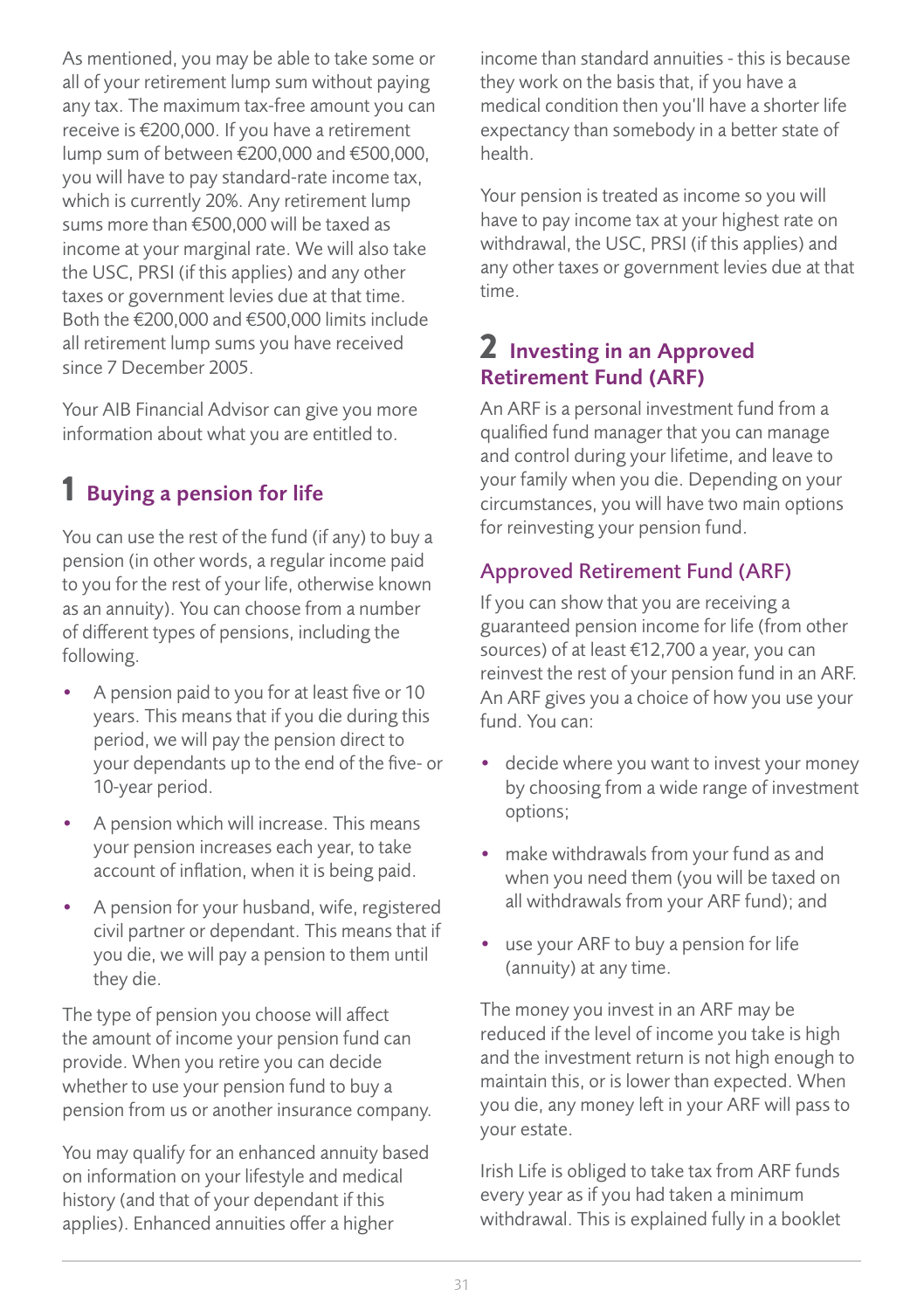specifically on ARFs which you can ask us for.

#### Approved Minimum Retirement Fund (AMRF)

If you do not have a guaranteed pension income for life of at least €12,700 a year, you must invest €63,500 (or the rest of the fund, whichever is lower), in an AMRF, or buy a pension with the same amount. You can use your AMRF to buy a pension at any time. The main difference between an AMRF and an ARF is that you do not have to make a minimum withdrawal from an AMRF each year.

You may make one withdrawal each year from an AMRF of up to 4% of the value of the AMRF at that time. You will have to pay tax on any withdrawal made and the withdrawal may be subject to an early withdrawal penalty.

Your AMRF will become an ARF when one of the following happens (whichever happens first).

- You start receiving a guaranteed pension income for life from other sources (currently €12,700 a year), or
- You reach age 75.
- You die.

It is your responsibility to let us know if your income changes.

**Warning: The income you get from this investment may go down as well as up.**

Making regular withdrawals from either an ARF or an AMRF may reduce the value of your fund, especially if investment returns are poor or you choose a high rate of withdrawal (or both). It is possible that your ARF or AMRF could run out before you die.

#### 3 Taking your pension fund as taxed cash

After taking your maximum retirement lump sum, you may be able to take the rest of the fund as a cash sum. There are certain legal restrictions on taking this option. If you can show that you are guaranteed to receive a pension income for life (from other sources) of at least €12,700 a year, you may take the rest of your pension fund as cash. You will have to pay tax on this at your highest rate of income tax and any other tax due at that time.

If you are not guaranteed a pension income for life of at least €12,700, you must invest €63,500 (or the rest of the fund, whichever is lower) in an AMRF, or buy a pension with the same amount. You can take any fund left as cash, which you will pay tax on. These limits may change over time.

#### Your open-market option

You can choose to buy your pension income (annuity) from any provider. This is called an 'open-market option'. If you move to another provider, you may get a higher or lower pension income. Once you know what type of pension interests you, you can compare the different levels of income on offer. Your AIB Financial Advisor can help you with this and you can also visit the Competition and Consumer Protection Commission at **www.consumerhelp.ie.** It is also possible to buy an ARF or AMRF from a qualified fund manager other than us.

#### Maximum pension fund

The maximum pension fund allowed from all sources when you retire for tax purposes is currently €2,000,000. This is called the standard fund threshold (SFT). Any fund more than €2,000,000 will be taxed at the higher rate for income tax. This tax is taken from the pension fund before your retirement benefits are paid to you.

We advise that you speak to a tax adviser as the information given is only a guideline and does not take account of your personal circumstances.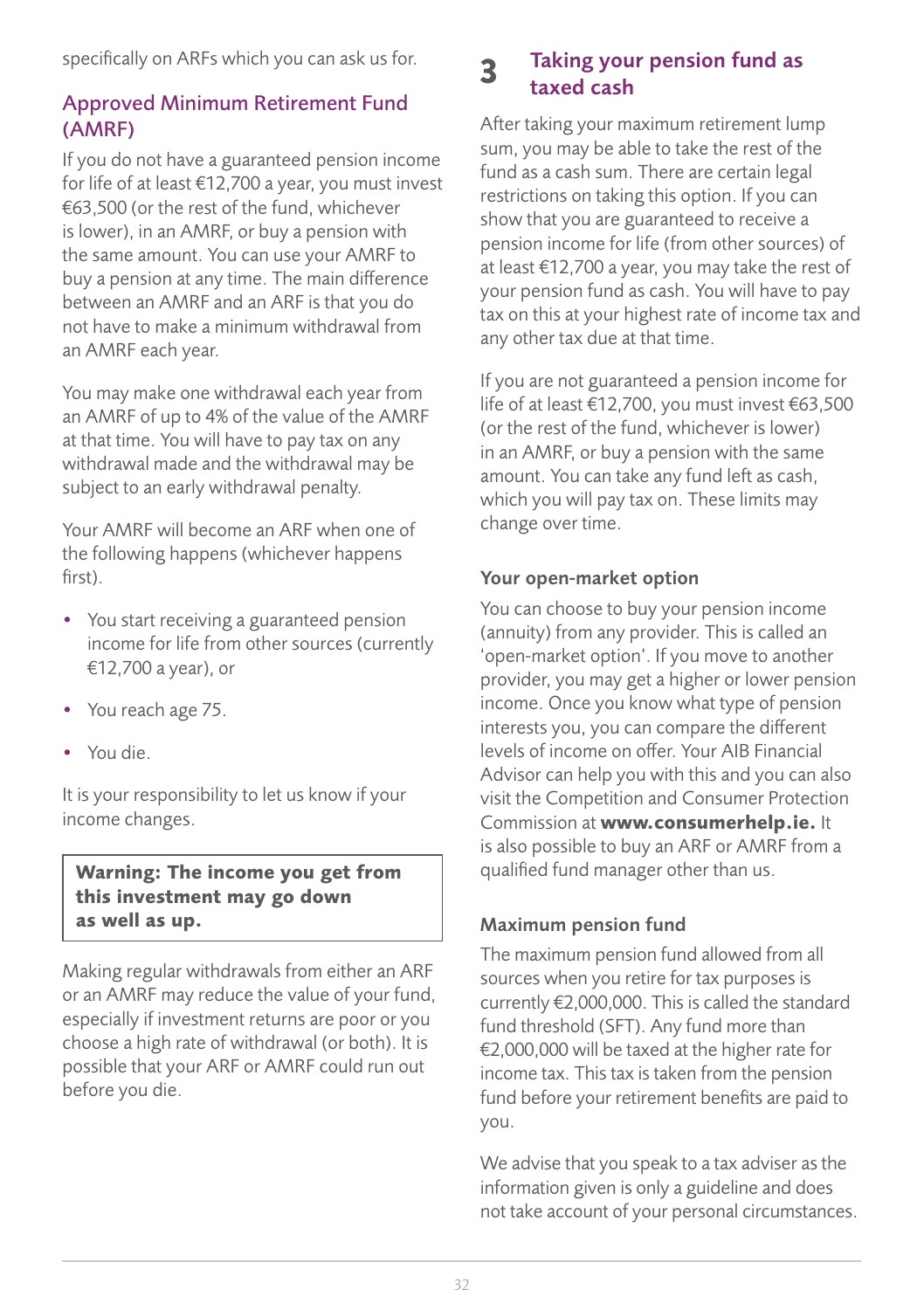## **YOUR QUESTIONS ANSWERED**

#### **CAN I HAVE MORE THAN ONE PENSION PLAN?**

Yes, if you are eligible for a personal pension, you can have a number of plans. The Revenue Commissioners will add up all the contributions and you will get income tax relief up to a certain limit. If you are eligible for company or AVC contributions, you may have more than one plan but you cannot contribute above a certain limit.

#### **CAN I USE MY PENSION PLAN AS SECURITY FOR A LOAN?**

No. You cannot transfer the rights to your pension plan to a lending agent because pension plans cannot legally be assigned.

#### **CAN I CANCEL A PENSION?**

If, after taking out this plan, you feel that it is not suitable, you may cancel it by writing to us at:

AIB service team Irish Life Assurance plc Irish Life Centre Lower Abbey Street Dublin 1.

If you do this within 30 days of the date we send you your Welcome Pack (or a copy), we will cancel the plan. We will refund any regular contributions you have made. We will return any single contributions or transfers, after taking off any fall in value due to market conditions and in line with Revenue rules.

If you decide to permanently stop making contributions at any stage, you can make the plan 'paid-up'. This means that the value of your pension fund stays invested without you or the

company making more contributions. When you reach retirement age you can use this fund to buy a pension. If you stop your contributions for any reason, the effect will be the same as if you made your plan paid-up. Before cancelling, you should be sure that you have made other arrangements for your retirement. You should contact your AIB Financial Advisor for more details.

#### **HOW CAN I PAY?**

You can choose to make regular contributions. You can pay by direct debit (every month, every three months, every six months or every year), or by cheque every year.

- If you are paying by direct debit, the smallest regular contribution amount is €750 a month (Personal pension) and €150 a month (Executive pension) and the largest is €50,000 a year.
- If you are paying by cheque, the smallest contribution amount is €3,000 a year, and the largest is €50,000 a year.

You can also invest a lump sum at any time. (You can do this instead of, or as well as, making regular contributions). If you start off with just a one-off contribution, you can't add regular contributions at a later date. The smallest oneoff contribution you can invest is €500 if you already have a plan in place or €3,000 if it is your first contribution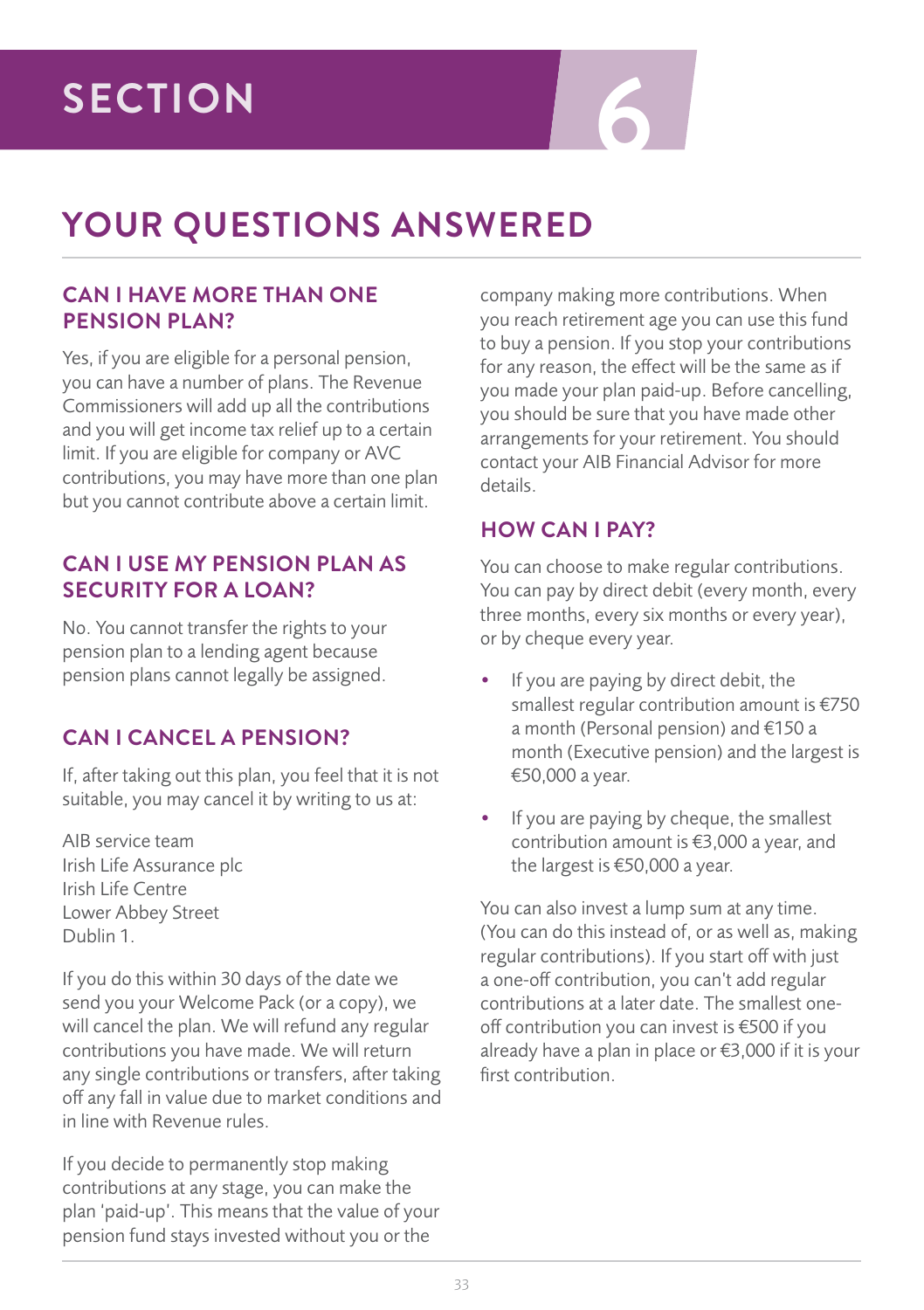#### **CAN I CHANGE MY CONTRIBUTION LEVEL?**

You can increase your contributions at any time. You can also reduce your contributions to the minimum allowed or take a break from making contributions if you want to. However, you need to remember that reducing (or stopping) your contributions will affect the value of your pension fund when you retire.

To help you to decide whether you need to increase your pension benefits, we will send you a statement each year showing:

- the contributions you have made;
- the value of your fund; and
- an estimate of the pension you will receive when you retire.

We recommend that you review your level of benefit each year.

#### **CAN I PROTECT MY CONTRIBUTIONS AGAINST INFLATION?**

Yes, when you take out your plan, you can choose to have your contributions increase with inflation. If you choose this option, your contributions will increase each year in line with:

- the consumer price index; or
- 5%:

whichever is higher.

#### **DO I HAVE TO PAY TAX ON MY PENSION?**

Under current Irish law, when you retire you can take some of the fund as a retirement lump sum. You will have to pay standard rate income tax on any retirement lump sums between €200,000 and €500,000.

Any amounts over €500,000 will be taxed as income at your marginal rate. The USC, PRSI (if this applies) and any other taxes or government levies will also be taken. You will have a number of options as to how you can use the rest of

your pension fund, and how you are taxed will depend on which one you choose.

- If you choose to buy a pension for life (annuity), your income will be taxed as income in the normal way and will include any tax due at that time.
- If you have the option to invest in an ARF, or AMRF, you will have to pay tax on any withdrawals that you make.

Under current law, the maximum pension fund allowed for tax purposes is €2,000,000. The relevant maximum will apply to the total of all pension funds you may hold. You will pay tax on any amount over this as a one-off income tax charge when you retire. Tax will be paid at the higher rate of income tax.

#### **WHAT IS A PERSONAL FUND THRESHOLD?**

If you have a personal fund threshold certificate issued from the Revenue, your maximum pension fund at retirement may be more than €2,000,000. You should contact your AIB Financial Advisor or our AIB service team at Irish Life for more details.

#### **WHAT HAPPENS IF I HAVE TO RETIRE EARLY BECAUSE OF ILL HEALTH?**

If you have to retire early because of ill health, and you apply for and get Revenue approval, you can take your pension benefits immediately. However, your pension may be low because your contributions are stopping at an earlier age and the pension will have to last longer as you will be retiring earlier.

#### **WHAT IS THE MINIMUM TERM?**

The minimum investment period on AIB personal and executive pensions is two years. However, there is no minimum investment period for bond plans.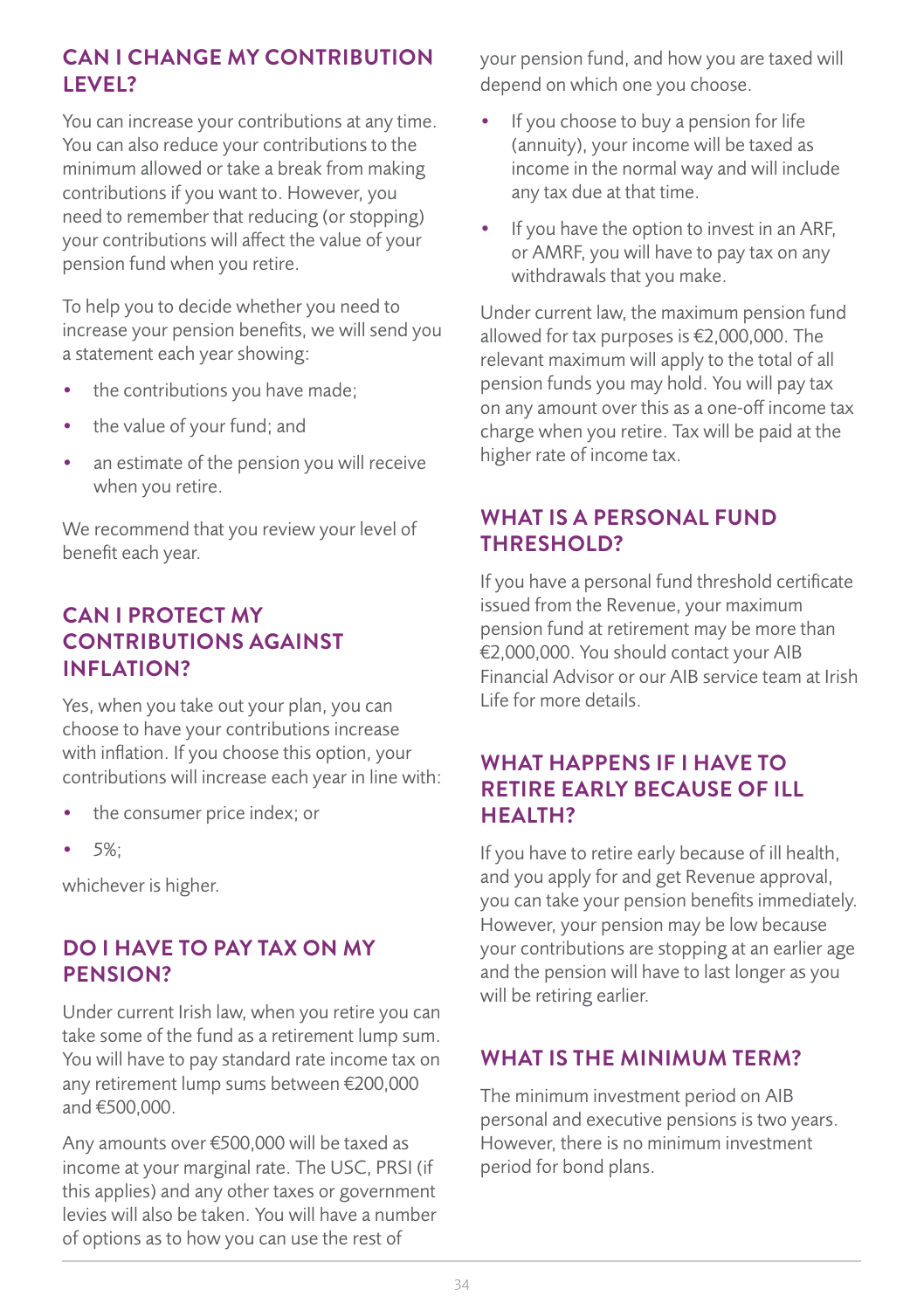#### **FAMILY LAW AND PENSIONS**

If you are involved in a judicial separation or divorce or dissolution of a civil partnership or your relationship with a qualified cohabitant ends, of a relationship with a qualified cohabitant, a pension adjustment order may be granted by the court. There is no option to set up an independent benefit within this plan. A pension adjustment order issued by the court will override the terms and conditions of this plan. This will direct us to pay all or part of the benefits under this plan when you retire or die, to any person named in the pension adjustment order. You can get more information on how a pension adjustment order works from your solicitor or the Pensions Authority. If a pension adjustment order has been granted on your plan you must let us know.

- Write to: The Pensions Authority Verschoyle House 28-30 Lower Mount Street Dublin 2
- Lo-call: 1890 656565
- Email: info@pensionsauthority.ie
- Website: www.pensionsauthority.ie

#### **PENSION LIFE INSURANCE**

The value of your fund may not be enough to provide for your dependants when you die, particularly in the early years when the value of the fund is low. Pension Life Insurance is life cover that you can take out and which will pay your dependants a guaranteed lump sum if you die during the term of the plan. The advantage of this type of life cover is that, if you are eligible, you can claim income tax relief on your contributions. This is a separate standalone product. If you want more information on this product your AIB Financial Advisor can give you full details.

#### **EUROPEAN COMMUNITIES (DISTANCE MARKETING OF CONSUMER FINANCIAL SERVICES) REGULATIONS 2004**

If a financial service or product is provided on a 'distance basis' (in other words, with no faceto-face contact), we have to give you certain information. We have included this information under various headings in this booklet and the terms and conditions. All information (including the terms and conditions of your plan) will be in English.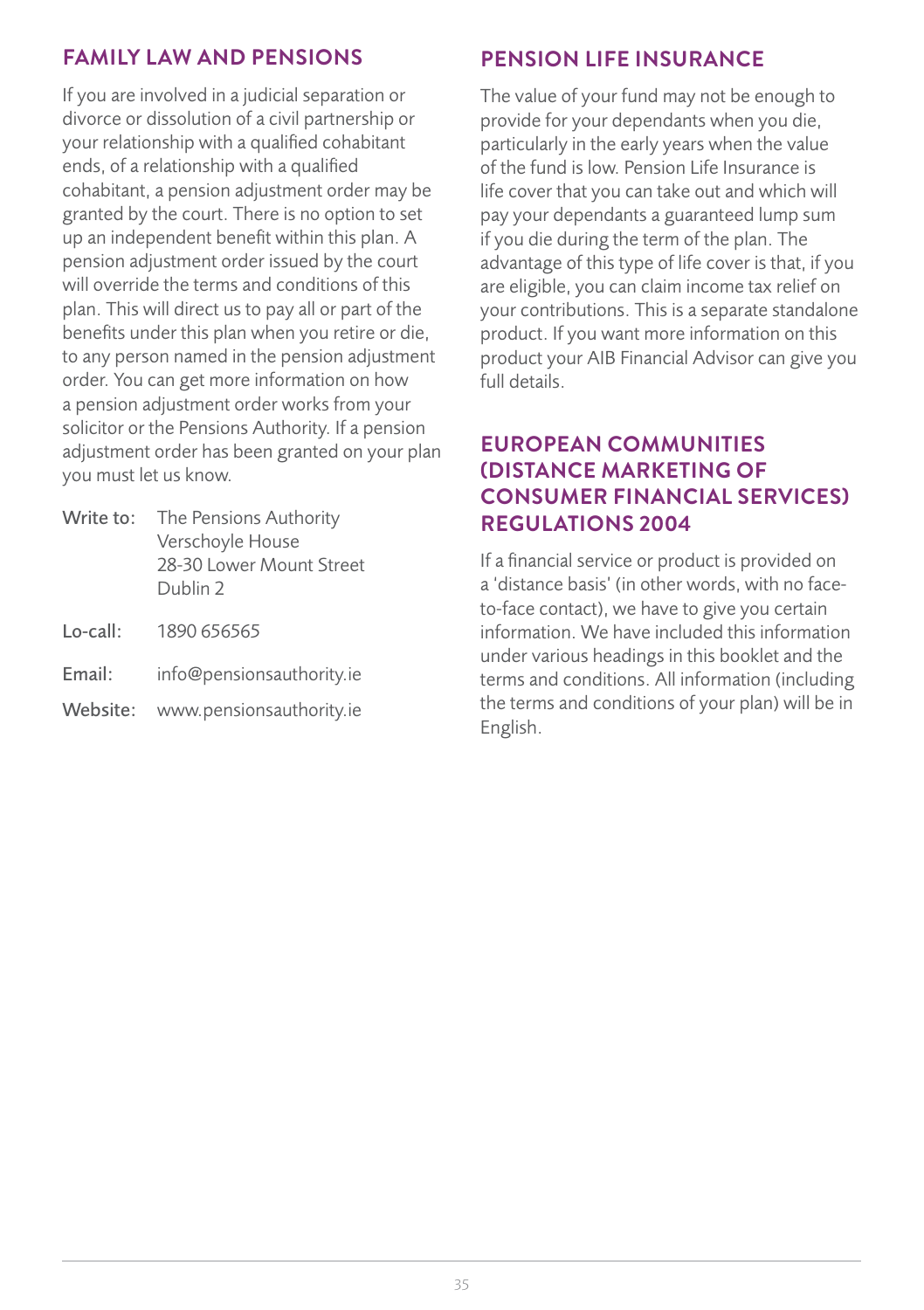#### **AM I ELIGIBLE TO TAKE OUT A PERSONAL PENSION PLAN?**

As income tax relief is available on contributions into the plan, up to certain limits, you must meet certain conditions to be eligible to take out a personal pension plan.

- You must be legally responsible for paying tax in Ireland (this means Irish tax is due on any profits or earnings you make).
- Your income must be 'earned' this means that you can't use money you've made from rent, dividends from shares or returns you've made on investments.

Basically, you can only use the money you've earned from your job.

• To be eligible to take out a personal pension plan, your income must be taxable under Schedule D (case 1 or 2) or Schedule E if you are in 'non-pensionable employment'. Schedule D (case 1 or 2) income is profits from a trade or profession, and usually applies if you are self-employed or working as a sole trader. Schedule E income includes earnings from employment and benefitsin-kind. 'Non-pensionable employment' is where you work for someone else but there is no pension scheme for you to join.

#### **HOW MUCH SHOULD I INVEST IN MY PENSION PLAN?**

The amount of money you should invest in your pension plan depends on:

- your age;
- how much money you want when you retire;
- what benefits you've already built up; and
- when you'd like to retire.

If you want to retire quite soon with large retirement benefits, you will need to contribute more than someone who has longer to go to

retirement and who doesn't want as much. The Government has set certain limits for income tax-relief purposes.

Your AIB Financial Advisor will be able to recommend a level of funding based on your needs. You can get income tax relief on up to medast four dark get medine take for the percentage of your earnings shown below. e percentage or your earnings si



#### Earnings are defined as follows.

- If you are an employee, your earnings are your salary plus any overtime, bonuses and benefits in kind.
- If you are self-employed, your earnings are your 'net relevant earnings'. That is, your income during a tax year, less any allowances, losses and certain charges and deductions (such as mortgage interest) you can claim income tax relief on.

Income tax relief is not available on earnings which are more than €115,000.

#### **CLAIMING INCOME TAX RELIEF**

Income tax relief is not guaranteed and rates used in this booklet are current. To claim income income tax relief, you can apply to your Inspector of Taxes to adjust your tax credits. Contributions taken from salary will receive immediate income tax relief. If you are selfemployed, you must include your pension contributions in your self assessment tax returns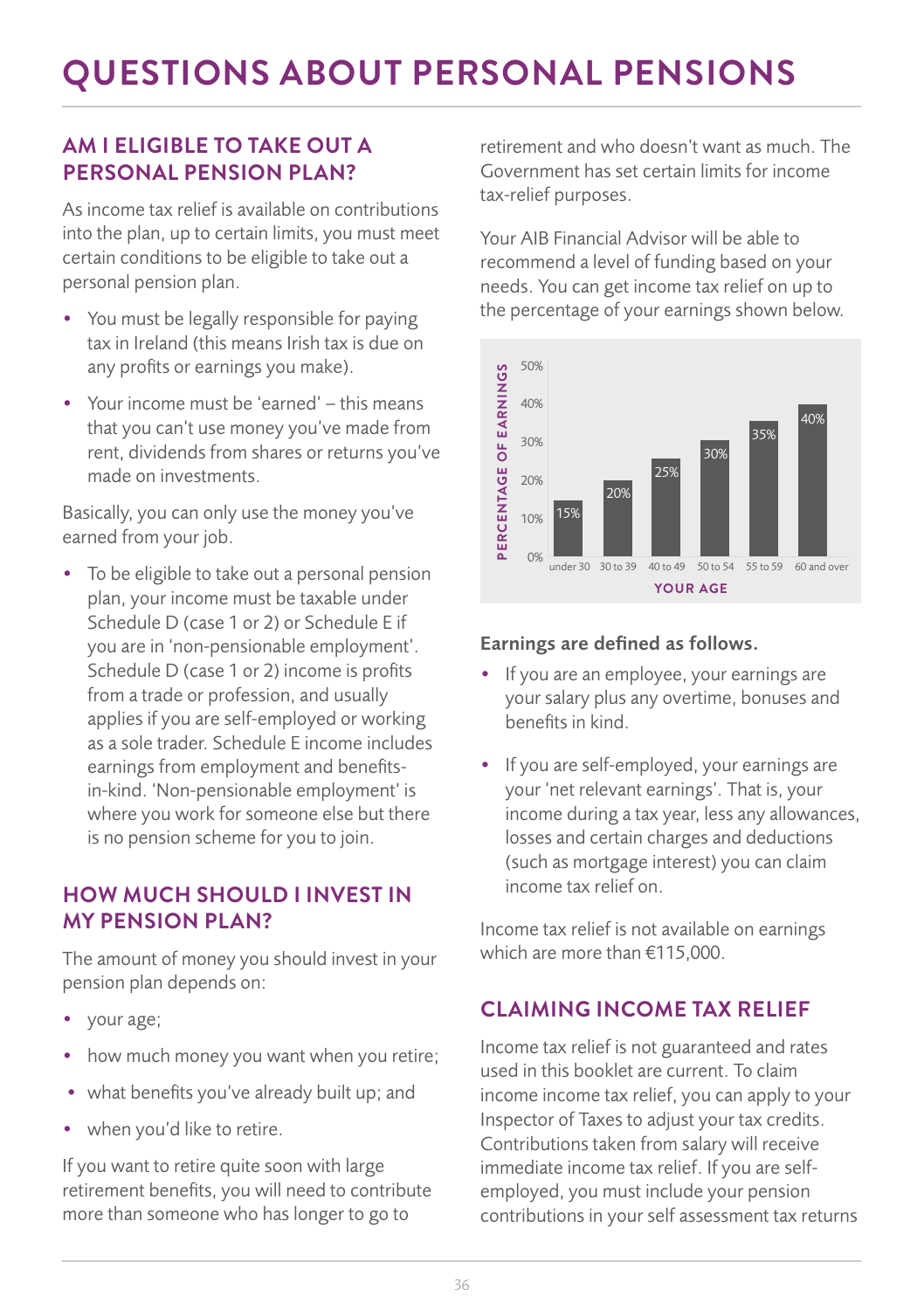to get income tax relief. To be eligible to claim income tax relief, your income must be taxable under Schedule E or Schedule D (case I or II). Pension income in retirement has income tax, the USC, PRSI (if this applies) and any other taxes or government levies taken from any withdrawal you make.

Income tax relief is not available on net relevant earnings which are more than €115,000 including contributions to other approved pension arrangements. For certain occupations you may get tax income relief of 30% of your earnings, no matter how old you are. In general, these tend to be professional sportspeople who earn their income from that occupation.

#### **ARE THERE ANY AGE RESTRICTIONS ON A PERSONAL PENSION PLAN?**

You must be between age 18 and 73 (next birthday) to invest in a personal pension plan. You can take the benefits at any age between 60 and 75, or earlier in certain circumstances.

You must take your benefits before your 75th birthday. If you do not then your personal pension will automatically become a Vested RAC. If that happens you will have no access to your pension. If you want access to your pension fund after age 75 you should speak to your AIB Financial Advisor about your options before your 75th birthday.

#### **WHAT HAPPENS AFTER I APPLY FOR MY PLAN?**

After we assess your application, we will send you:

- your terms and conditions booklet (which outlines the standard terms of your contract with us); and
- your plan schedule and customer information notice (which outlines the specific details of your particular investment with us).

It is important that you read the details of your plan to make sure it meets your needs. Remember that a pension plan is a long-term commitment.

You have 30 days after we send you this information to cancel your plan. If you decide to do this, we will refund any regular contributions you have made, depending on Revenue rules. We will also refund any one-off contributions or transfers you make, after taking off any reduction in value due to market conditions and in line with Revenue rules.

#### **WHAT HAPPENS IF I TAKE OUT A PERSONAL PENSION PLAN AND THEN AM NO LONGER ELIGIBLE?**

You will no longer be eligible if you do not earn an income that is taxable in Ireland or if you move into a pensionable job. If this happens, you can continue contributing but cannot claim income tax relief.

#### **CAN I TAKE MONEY OUT OF MY PENSION?**

You cannot take money out of your pension before you reach 60 unless you have to retire early because of ill health. You can transfer your plan to another approved personal pension plan with another insurance company or to a PRSA. Depending on the funds you have chosen, there may also be a delay in moving your fund. Please see the Fund Guide section for more details.

#### **DO I HAVE TO RETIRE TO TAKE MY BENEFITS?**

You do not need to retire to get your pension. You can take your pension at any time from age 60 and continue to work. You can retire because of ill health at any time. However, the Revenue Commissioners must agree and you must take your pension immediately.

#### **WHAT HAPPENS IF I DIE BEFORE I RETIRE?**

#### Before age 75

If you have a personal pension and die before your 75th birthday, we will pay the value of your pension fund to your estate. As with any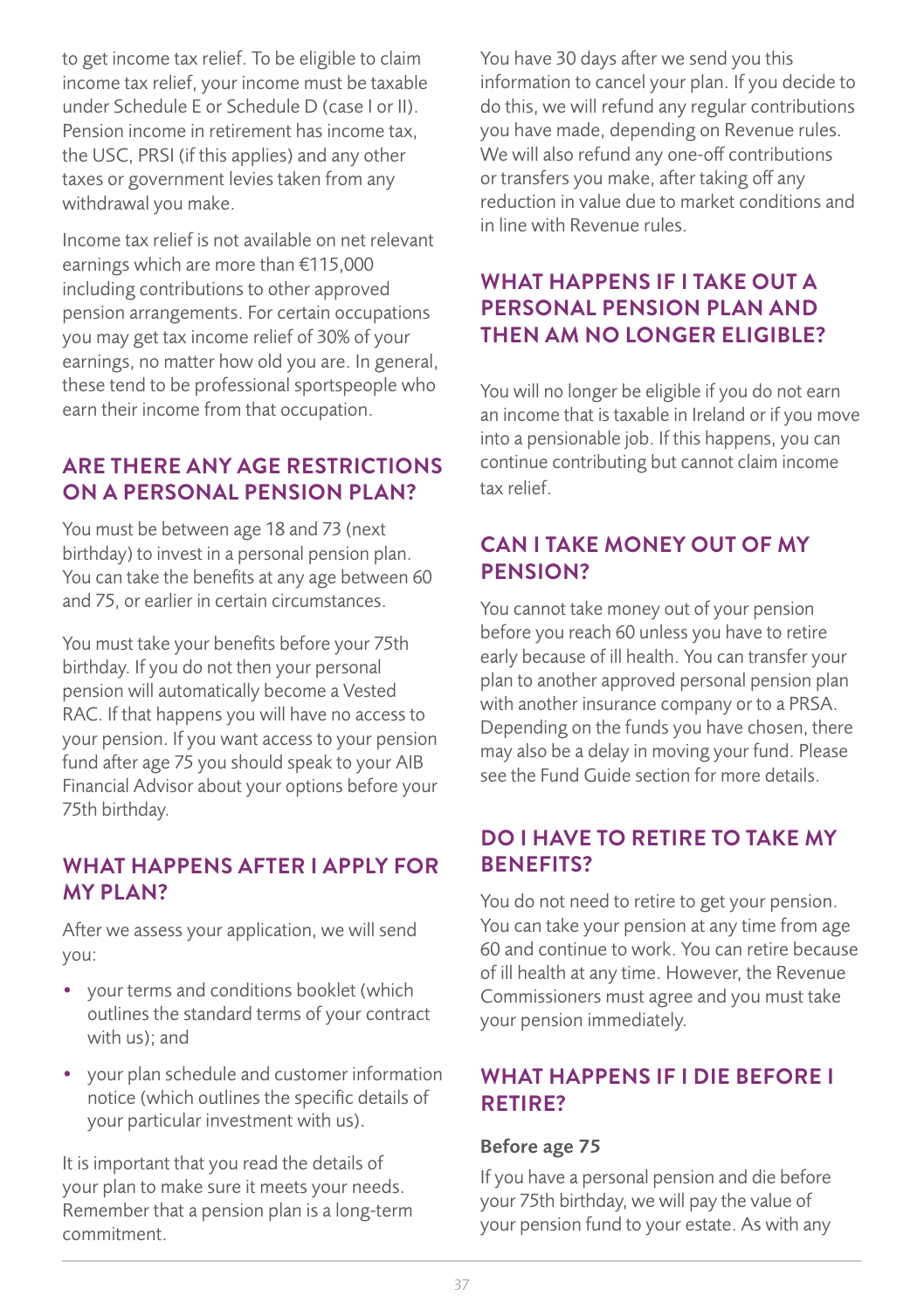inheritance, your dependants may have to pay inheritance tax on any benefits we pay them.

#### From age 75

If you do not take your retirement benefits, your personal pension will automatically become a Vested RAC on your 75th birthday.

If you leave the funds to your spouse or registered civil partner, they can transfer the funds to an ARF in their own name. In all other cases, we pass the funds to your estate. If your estate has to pay income tax, we must deduct this before paying the proceeds to your estate.

Generally the amount that is left is treated as income for the year of your death. There are a number of exceptions to this rule.

Income tax is not due if:

- The funds are transferred to an ARF in your spouse's or registered civil partner's name. However PAYE is due on any future withdrawals
- The funds are transferred for the benefit of your children who are under 21 on the day you die.

Income tax will be due at a rate of 30% if the value of your Vested RAC is transferred for the benefit of any of your children who are over 21 on the day you die.

As well as income tax, there may also be Capital Acquisitions Tax (CAT) due on the value of your plan, if your Vested RAC is not paid to your spouse or registered civil partner or to any of your children over 21 years of age. The beneficiaries are responsible for paying this tax. Irish tax law changes over time and you should get independent tax advice on this.

#### **WHO SHOULD I TALK TO IF I HAVE ANY QUESTIONS OR COMPLAINTS?**

If you have any questions about your pension, you should talk to your AIB Financial Advisor or contact our AIB service team at Irish Life. If you have a complaint and are not satisfied after contacting the above, you should write to:

AIB service team Irish Life Assurance plc Irish Life Centre Lower Abbey Street Dublin 1

If you are still not satisfied, you can contact:

Financial Services and Pensions Ombudsman

Lincoln House Lincoln Place Dublin 2, D02 VH29

Phone: 01 567 7000 Email: info@fspo.ie Website: www.fspo.ie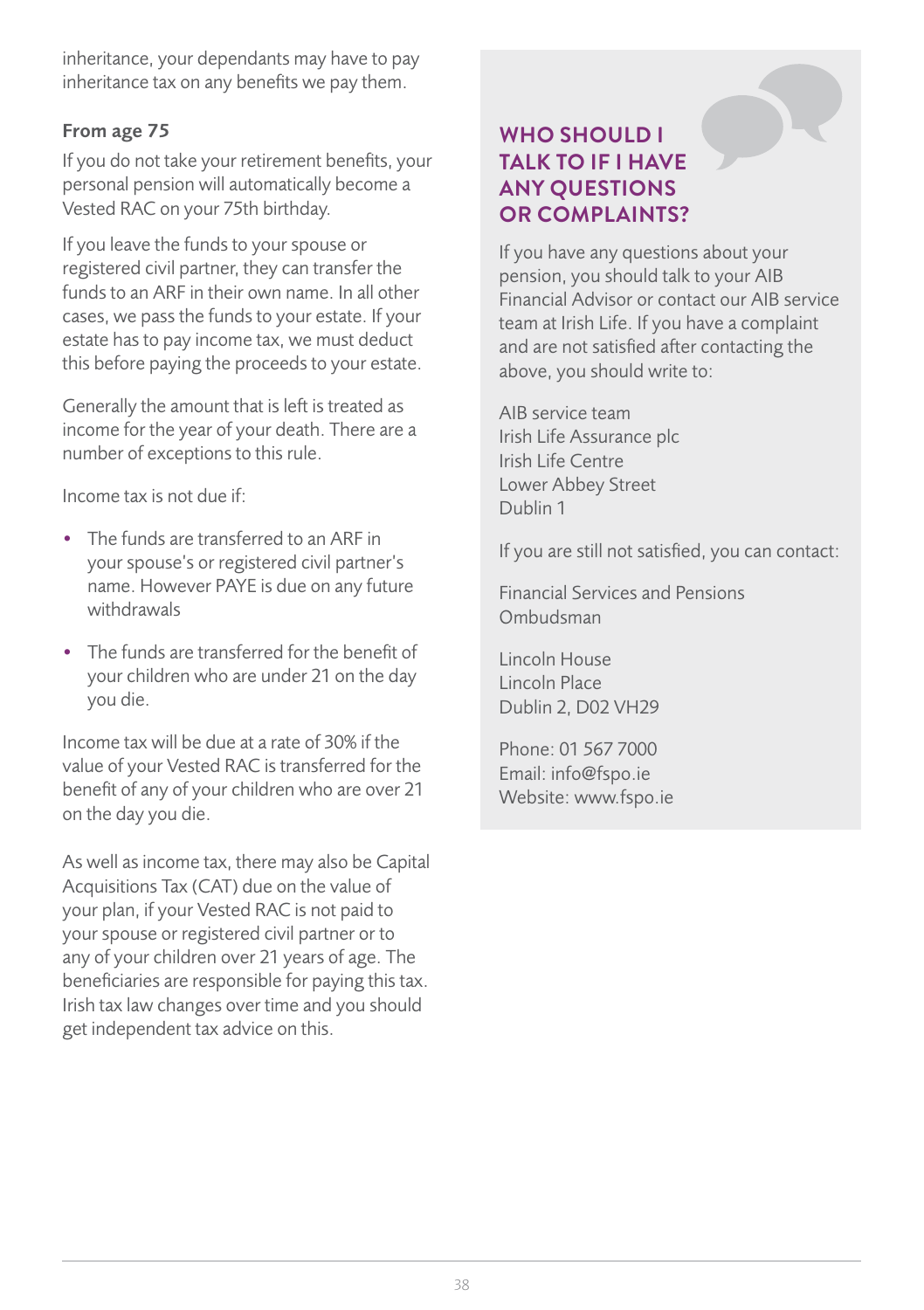## **QUESTIONS ABOUT EXECUTIVE PENSIONS (AND AVCS)**

#### **CAN MY EMPLOYER TAKE OUT AN EXECUTIVE PENSION FOR ME?**

As income tax relief is available on contributions into the plan, up to certain limits, you must meet certain conditions to be eligible to take out any type of pension plan.

- You must be legally responsible for paying tax in Ireland (this means Irish tax is due on any profits or earnings you make).
- Your income must be 'earned' this means that you can't use money you've made from rent, dividends from shares or returns you've made on investments.

Basically, you can only use the money you've earned from your job. As well as meeting these conditions, to be eligible to take out an executive pension plan, you must have an income which can be assessed for income tax under Schedule E. This income would include salaries, bonuses, benefits in kind and directors' fees. In an executive pension plan, the company must contribute.

#### **CAN I MAKE CONTRIBUTIONS INTO THE EXECUTIVE PENSION ARRANGEMENT?**

Yes. If you make contributions yourself into the executive pension plan you can make AVCs. If your employer requires you to pay a compulsory amount towards the arrangement these are 'employee contributions'.

The limits on this page apply to both your AVCs and employee contributions.

The main difference between AVCs and employee contributions is that if you decide to take your retirement lump sum based on your salary and service with the company, your AVCs will give more options with the balance of the fund.

If you have any questions about this important aspect of pension planning you should speak to your AIB Financial Advisor.

#### **HOW MUCH SHOULD I INVEST IN MY EXECUTIVE PENSION PLAN?**

Remember that your employer must contribute. If you know how much your employer is going to pay, you can decide how much you want to pay as AVCs. Executive pension contributions are limited, they are based on your age and if you already have pension benefits from previous jobs. If you don't have pension benefits from a previous job, your employer can pay the following for you.

#### Sample maximum contribution (% of salary)

| Current age | Percentage of earnings<br>allowed as contributions |
|-------------|----------------------------------------------------|
| 30          | 54%                                                |
| 35          | 63%                                                |
| 40          | 76%                                                |
|             | 95%                                                |

Note: The figures above assume:

- that the member will have completed at least 10 years' service when they retire;
- the member is a married male retiring at 65;
- existing pension benefits are not included in the above rates; and
- the rates are worked out using capitalisation factors published by the Revenue Commissioners.

These figures could change over time.

As an employee, you can make contributions up to the limits outlined below. Income tax relief is not available on earnings more than €115,000.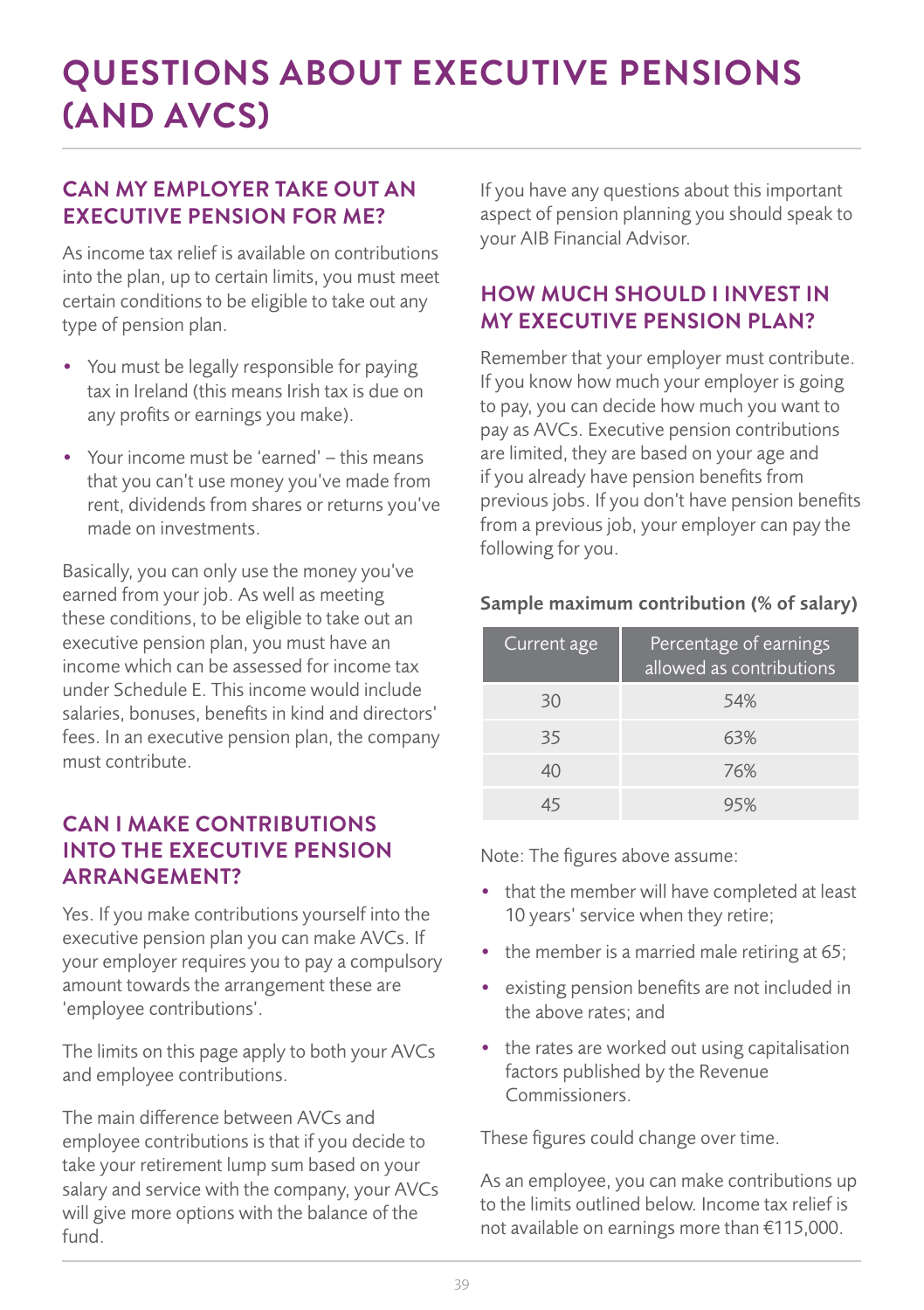

Any contributions you make will reduce the limits available to your employer. For example, if you are 35 and don't have any previous pension benefits, your employer can pay up to 63% of your salary a year into a pension plan for you. If you also decide to pay into it and want to pay the maximum available to you, such as 20% of your salary a year, your employer's contributions must reduce to 43% (63% less 20%). It is important that you get advice on the amount you should be paying into your pension. You should also learn about the amount of pension benefits that will be available to you when you retire. If you have any questions on this, you should speak to your AIB Financial Advisor.

#### **CLAIMING INCOME TAX RELIEF**

Your employer gets corporation tax relief on any contributions the company makes towards a pension plan for employees (as long as the contributions are within the agreed limits). You can claim income-tax relief on contributions you make towards the pension plan, up to the limits described earlier. To be eligible to claim income tax relief your income must be taxable under Schedule E. Your employer will usually agree to take these contributions direct from your salary before tax. In this case, income tax relief is immediate. If contributions are taken from your net salary, you can apply to your inspector of taxes to adjust your tax credits.

#### **ARE THERE ANY AGE RESTRICTIONS ON AN EXECUTIVE PENSION PLAN?**

You must be between age 18 and 68 (next birthday) to invest in an executive pension plan. You can choose a retirement age between 60 and 70. If you want to retire earlier, the maximum benefits you can take may be reduced.

#### **ARE THERE ANY LIMITS ON CONTRIBUTION LEVELS OR BENEFITS?**

To make sure the Revenue Commissioners approve the plan, certain limits apply to contribution levels and benefits.

#### Contribution limits

The maximum contribution that you, as an employee, can make that qualifies for personal income tax relief in any tax year depends on your age. These limits are shown across the page and apply to your total contribution to your company pension plans (in other words, your AVCs and employee contribution). In an Executive pension plan, the company must contribute. The company can contribute as much as is needed to provide the maximum benefits.

#### **BENEFIT LIMITS**

The following limits apply to the combined benefits from your pension plans when you reach normal retirement age.

- The maximum pension is 2/3 of your salary. If you have less than 10 years employment with your company when you retire, your limits reduce, depending on the length of time you have actually been employed.
- The maximum retirement lump sum is one-and-a-half times your final salary. If you take a retirement lump sum, this reduces the pension you are allowed. If you have less than 20 years employment with your company when you retire, the limits for your retirement lump sum reduce, depending on the length of time you have actually been employed. You also have the option instead to take 25% of the fund as a retirement lump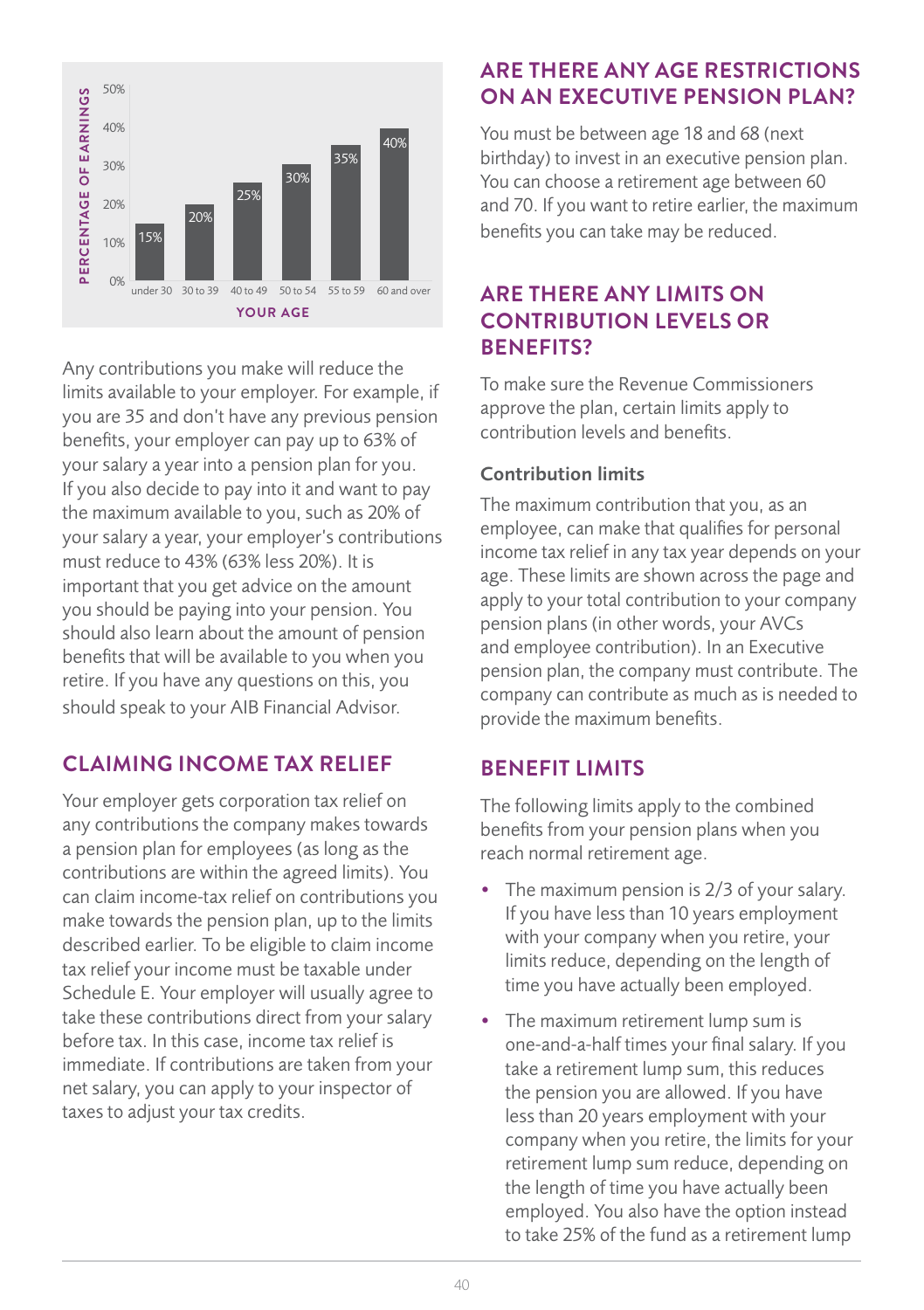sum. The maximum lump sum you can receive tax-free from all sources is €200,000. Any lump sums greater than €200,000 will be subject to income tax, please see page 28 for more information.

• The maximum dependant's pension, available when you die, is 100% of your retirement pension. Any children's pension plus your dependant's pension must not be more than your own retirement pension.

There are also limits to:

- the rate at which your pension can increase while you are paying it;
- early retirement pensions; and
- pensions we pay to directors who directly or indirectly control more than 20% of the voting rights in the company (20% director).

Under current law, the maximum pension fund allowed for tax purposes is €2,000,000.

#### **WHAT HAPPENS IF I LEAVE THE COMPANY?**

If you leave the company, there are a number of options available.

You can:

- make your pension plan 'paid-up' (leave the money in your pension plan);
- take a refund of your own contributions to the plan; or
- take a transfer value.

#### **REFUNDING CONTRIBUTIONS**

You are entitled to a refund of your own (not your employer's) contributions if you have been in the executive pension less than two years (depending on certain conditions). This refund is only based on the fund built up by your contributions and is taxed at the standard tax rate which applies on that date. In this case, we return the fund built up by the company's contributions to the company.

They then have to pay corporation tax on this. 20% directors do not have the option to take a refund of contributions.

#### **TRANSFER VALUE**

You can take a transfer value from the plan. You may be able to transfer the value to another pension scheme (depending on certain restrictions) for example, the pension plan of a new employer, a PRSA (depending on certain restrictions) or a personal retirement bond (a pension plan in your own name which gives you control over the fund).

#### **IS MY PENSION PROTECTED IF MY COMPANY GOES INTO LIQUIDATION?**

The assets of your pension plan are totally separate from the assets of the company. In most cases, if a company goes into liquidation, the executive pension plan will be 'wound up'. The trustees of the pension plan are responsible for winding up the pension plan, according to the rules of the plan and current law. You have a number of options that are similar to those available to you if you leave the company, but they do depend on the terms which apply when the company is wound up. We have already described these options in the previous answer.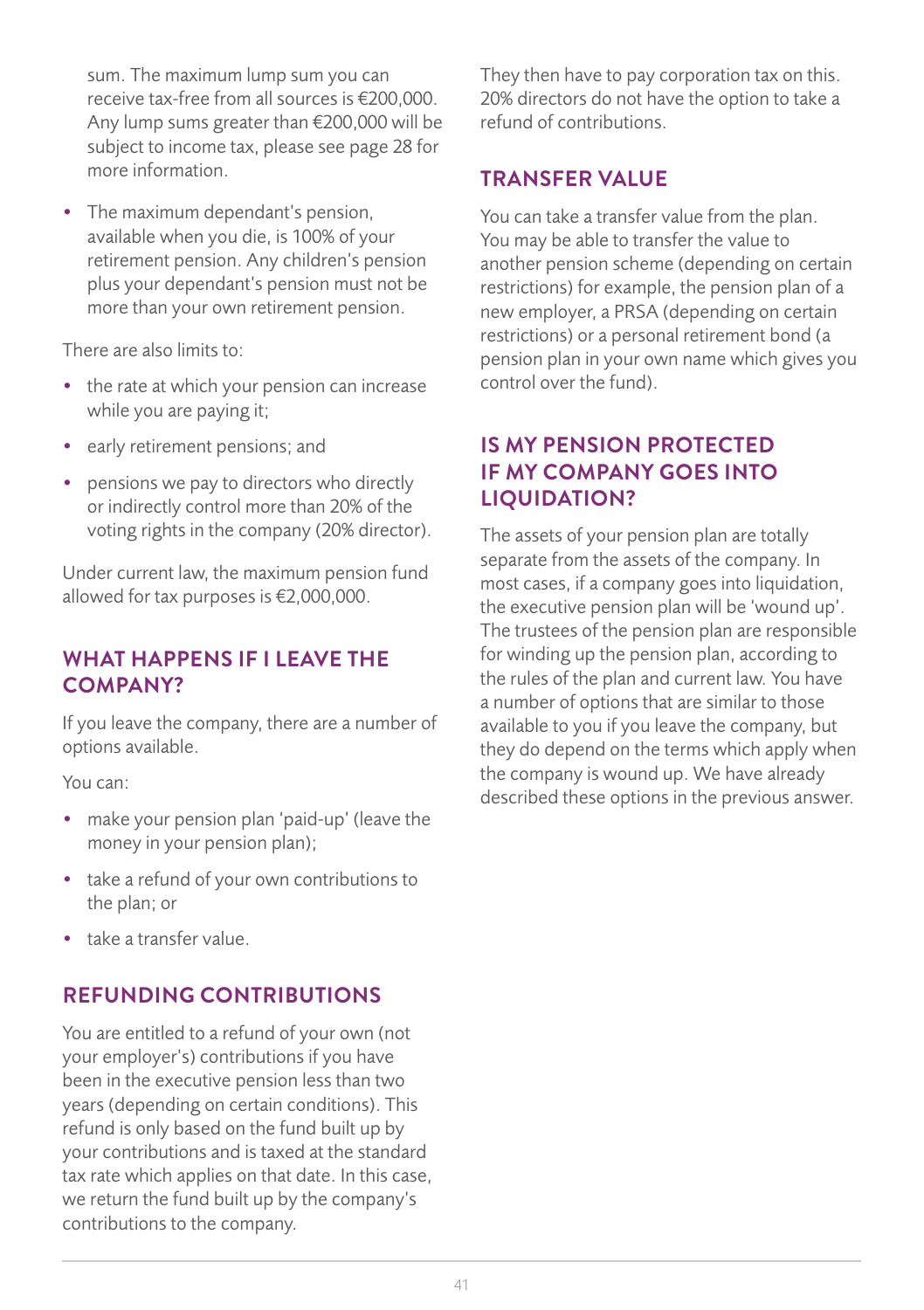#### **DO I HAVE TO RETIRE TO GET MY PENSION?**

Once you have reached retirement age, you do not need to actually retire to take your pension. If you stay working after your retirement age, you can:

- delay taking the payment until you retire;
- take the pension and retirement lump sum at your normal retirement age; or
- if you take your retirement lump sum based on your salary and service you can take your retirement lump sum at your normal retirement age and delay the pension until you retire. The option of delaying your pension until you retire is not available if you take 25% of the fund as your retirement lump sum. See pages 28 to 30 for more details about your retirement options.

#### **CAN I RETIRE EARLY?**

If your employer and scheme trustees agree, you can retire at any time after you reach 50. However, this will reduce your pension benefits.

#### **WHAT HAPPENS IF I HAVE TO RETIRE EARLY BECAUSE OF ILL HEALTH?**

If the Revenue Commissioners, your employer and the trustee approve, you can retire early because of ill health and take your pension benefits immediately. The pension may be low because your contributions are stopping at an earlier age and the pension will have to last longer as you will be retiring early.

#### **WHAT HAPPENS IF I DIE BEFORE I RETIRE?**

We will pay this value to the trustees of your pension plan (usually your employer). They will then pass the benefits to your dependants, according to the rules of your scheme.

#### **CAN I TAKE MONEY OUT OF MY AIB EXECUTIVE PENSION?**

In most cases you will only be able to access your company pension at your normal retirement age or if you retire early. Please see page 32 for more information on retiring early.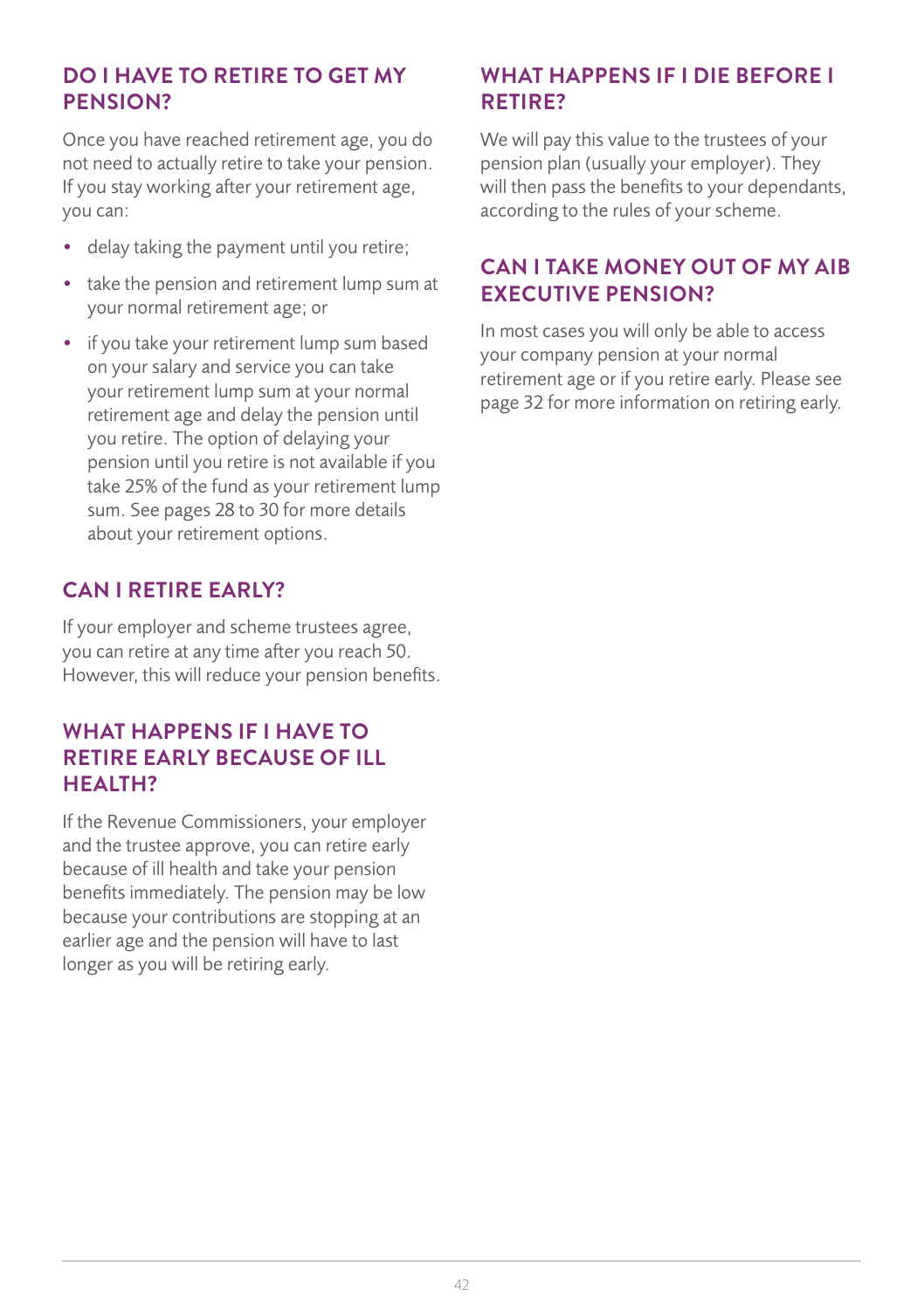#### **WHO SHOULD I TALK TO IF I HAVE A COMPLAINT?**

If you have a complaint, please contact your trustee or our AIB service team at Irish Life. If you believe that you have suffered a financial loss as a result of poor administration of your scheme, or if there is a dispute, you should first talk to the trustee.

By law, the trustee has to set up and follow an internal disputes resolution procedure, which they must publish and make available to you.

You can find more information on this from the Financial Services and Pensions Ombudsman at:

Financial Services and Pensions Ombudsman Lincoln House Lincoln Place Dublin 2, D02 VH29

Phone: 01 567 7000 Email: info@fspo.ie Website: www.fspo.ie

The trustee will investigate the matter for you. You can appeal against their decision to the Financial Services and Pensions Ombudsman. Both you and the trustee can appeal against the decision of the Financial Services and Pensions Ombudsman to the High Court.

You should contact the Pensions Authority at the address below if you have any other complaints.

The Pensions Authority Verschoyle House 28/30 Lower Mount Street Dublin 2

Phone: 01 613 1900 Fax: 01 631 8602 For all other questions, please contact our AIB service team at Irish Life and we will try our best to sort out the matter.

If you, as the trustee and owner of the plan, have a complaint, you should contact:

AIB service team Irish Life Assurance plc Irish Life Centre Lower Abbey Street Dublin 1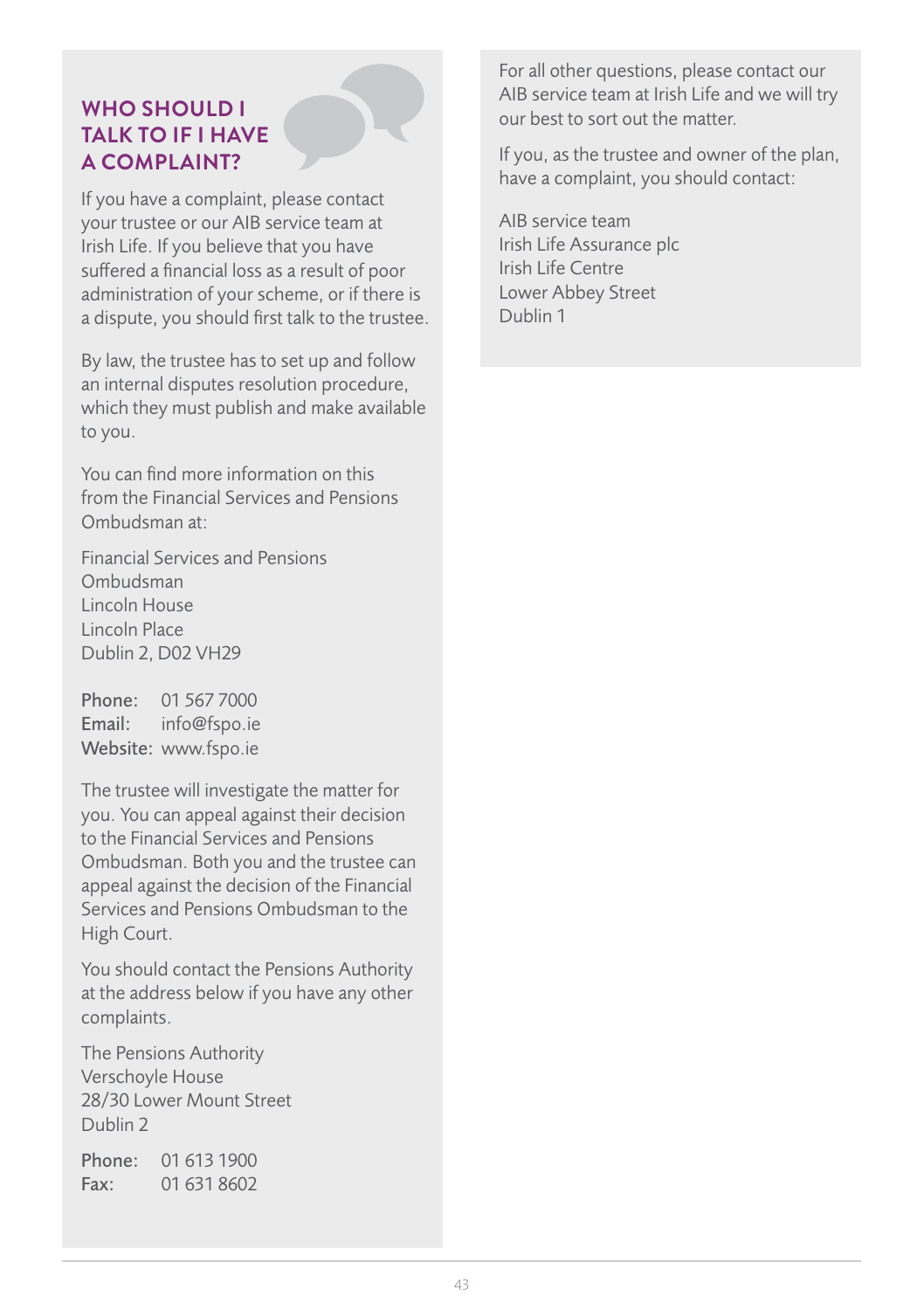## **INFORMATION FOR THE EMPLOYER/TRUSTEE**

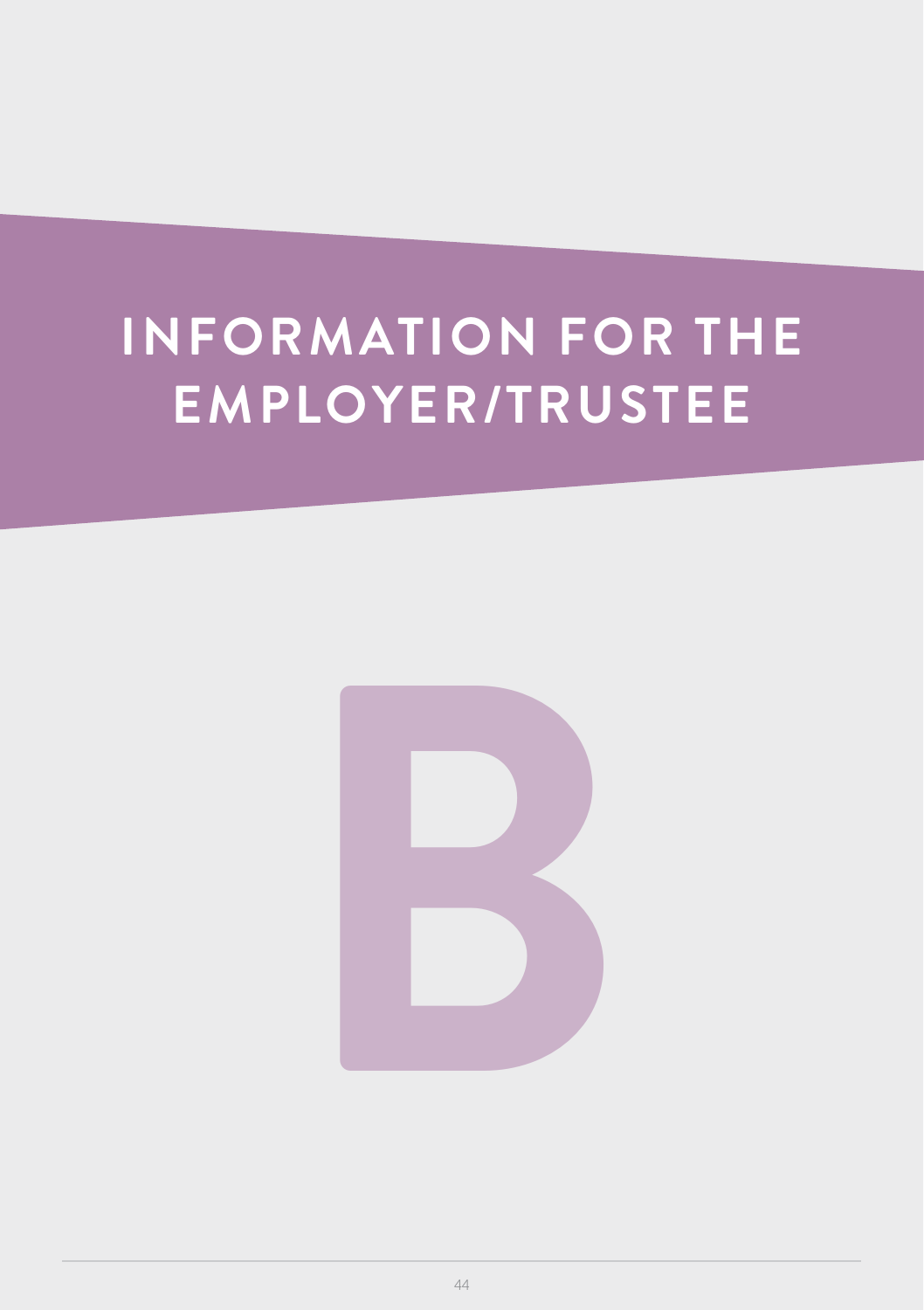# **7 SECTION**

## **INFORMATION FOR THE EMPLOYER/TRUSTEE**

The AIB Executive Pension plan is a contract with you, the trustee. The contract is provided by Irish Life Assurance plc, which is regulated by the Central Bank of Ireland

The AIB Executive Pension plan is a retirement benefits scheme, as defined by Chapter 1 of part 30 of the Taxes Consolidation Act 1997. The contract details are in our terms and conditions booklet, the scheme rules (with Letter of Exchange), the plan schedule and the application form. The contract is governed by Irish law. The Irish courts are the only courts that are entitled to hear disagreements.

Our head office is at: Irish Life Assurance plc Irish Life Centre Lower Abbey Street Dublin 1 Ireland

The contract is a pension plan, which is used to invest contributions for retirement. The fund built up by the contributions will be available when the member retires to provide pension benefits in the form of a retirement lump sum, an annuity and possibly other options. We invest the contributions in units within a fund or funds the member chooses.

The term of your contract is shown on your plan schedule.

You, as the employer, do not choose the fund or funds. If a member does not choose any funds, then you as the trustee, will decide how to invest the contributions until the member says otherwise.

Each fund contains a number of identical units. We will work out the value of each unit by referring to the net value of the assets of the fund after deductions. A list of these funds is included in this booklet which you should read before you decide to invest.

The value of these units can fall and rise over the term of the plan. If the member dies before they retire, we will pay the value of the fund to you to pass on to their next of kin.

The contract term depends on the retirement age you have chosen for the member and which you will have given on the application. The member, if you agree, can change this date during the term of the plan but the Revenue must be told if they do this.

If you want to stop this contract, you can do so within 30 days of us sending you your Welcome Pack. If this happens, we will refund the contributions paid under the plan in line with Irish Revenue rules. If any single contributions or transfers have been made, we will refund these (less any reduction in the investment value over that period). Please write to us at the address shown across the page if you want to cancel your plan within the period shown. We strongly recommend that you contact your AIB Financial Advisor before you cancel the plan. You can stop contributions at any time. Any fund built up will stay with us until benefits can be taken or if you want to transfer the funds.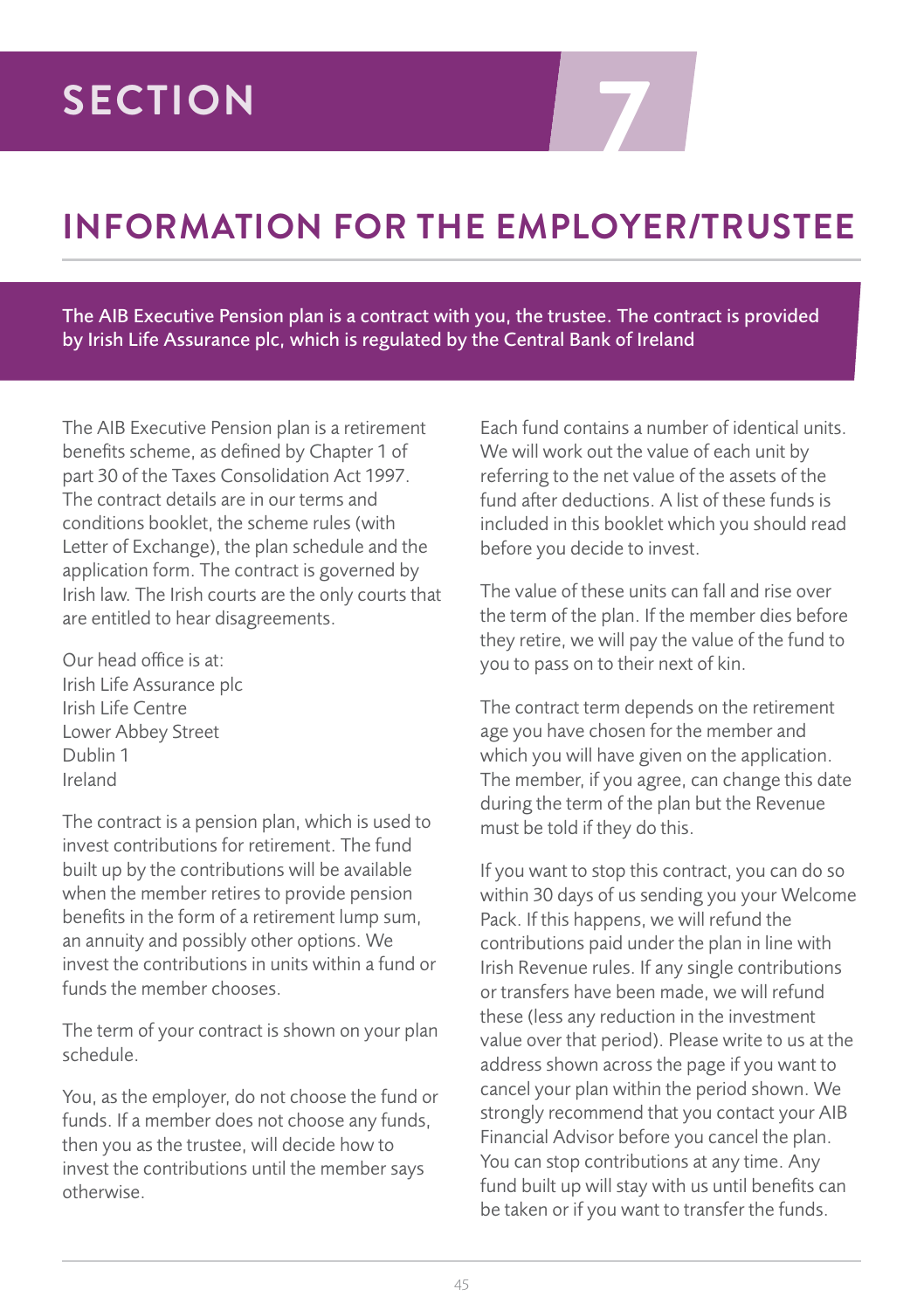You can make contributions every month, every three months, every six months or every year by direct debit (usually from the company's account) or every year by cheque. You can also make single contributions by cheque. The contribution you want to pay at the start of the contract will be shown on your plan schedule. Your AIB Financial Advisor can give you a more specific quotation.

There are certain tax advantages to taking out a company pension. You can use the employer contributions against the employer's liability to pay corporation tax in the company tax year in which contributions are made. Corporation tax relief on single contributions may have to be spread over a maximum of five tax years. However, this must keep within Revenue contribution limits.

Member contributions can count towards the members liability to pay income tax in the tax year in which they make their contributions. Again this depends on Revenue contribution limits. Contributions are invested in a taxexempt fund chosen by the member. When the member retires, they may be able to take part of the fund as a tax-free lump sum, within Revenue limits. Income tax is due on income from a pension (an annuity) or withdrawals made from ARF (and the AMRF gains) after retirement.

There may be other taxes due at that time. If the member dies before they retire, we will pay the benefit to you as trustee. Capital Acquisition Tax (CAT) may be due depending on who will receive the benefits.

#### **IRISH LIFE AS REGISTERED ADMINISTRATOR**

You must appoint a registered administrator under section 59 of Part VI of the Pension Act, 1990 to provide various services such as the member's annual pension benefit statement. On entering into the plan, linked to your onemember company pension scheme, you as trustee will be appointing us to act as registered administrator of the scheme. We agree to act as registered administrator when we accept your

application. You or we can choose to end this appointment by giving at least 90 days' written notice to the other.

This 90-day notice period may only be reduced if both you and we agree, or if we have to do it by law.

As part of our job of providing the annual pension benefit statement, you must make sure that you keep us regularly updated on member details; especially if these change since the date you apply to join the scheme.

We will keep the Pensions Authority register updated with your scheme information.

#### **CONTRIBUTIONS**

Generally you have to make sure that you pay your contributions over to the pension scheme within 21 days of the end of the month in which they are due.

If you take contributions from the member's salary, you must pay these over to the pension scheme within 21 days of the end of the month in which they have been taken.

If you take any money from the salary of a member, you must give the member a statement at least once a month confirming (for the previous month or since the last statement):

- the amount taken from the member's salary and paid to the pension scheme; and
- the amount of the employer contribution paid to the pension scheme for the member.

Generally, you will have met this requirement if you show on the member's payslip the total amount paid into the pension scheme by both you and them.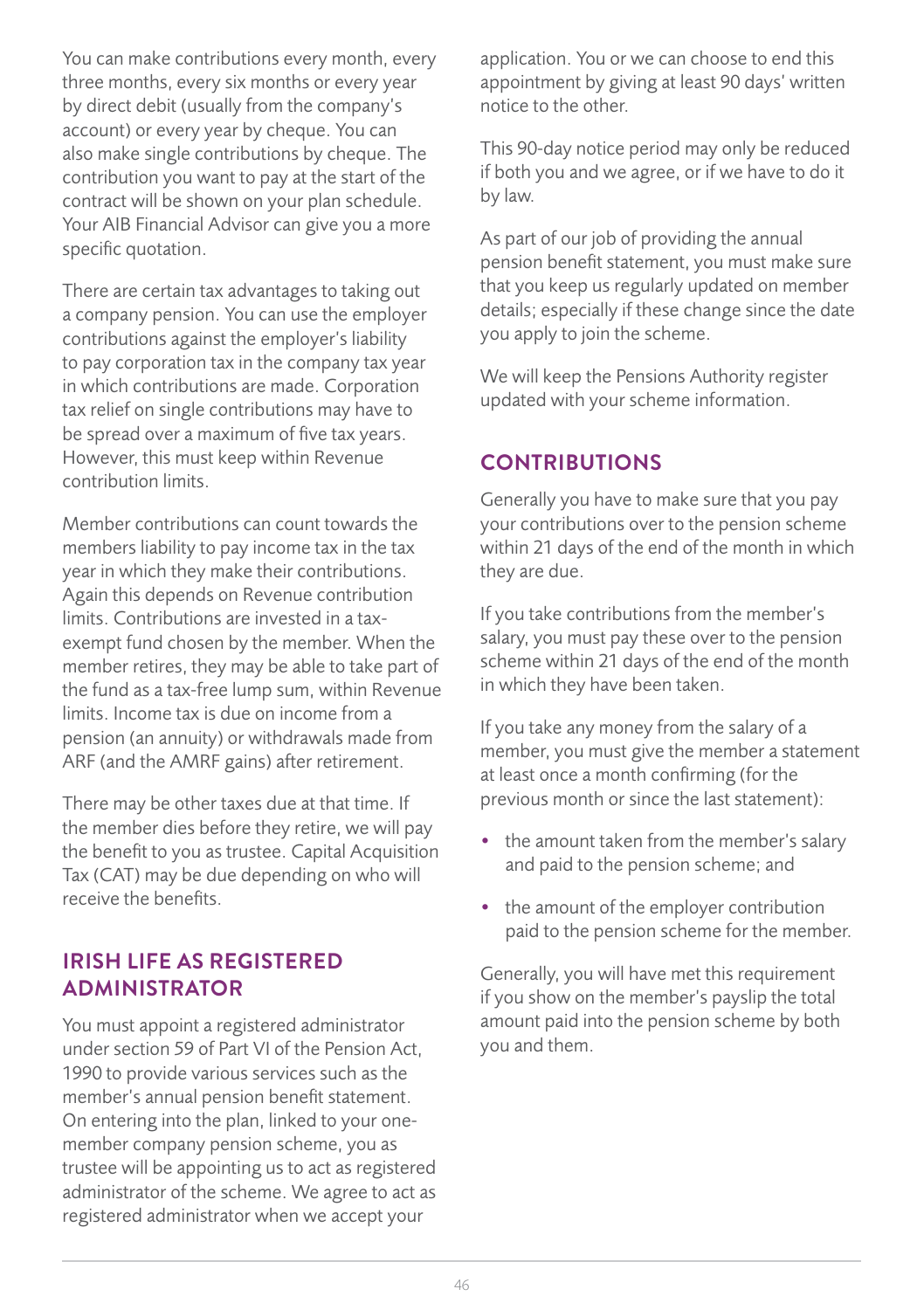#### **INVESTMENT DUTIES**

Our scheme rules allow for the member to choose the investment strategy. If the member does not choose funds to invest in, then you as the trustee, must make the investment decision. We will only accept investment instructions from the trustee.

#### **APPOINTING A NEW TRUSTEE**

You, as the employer, have the power under the scheme rules to appoint a new trustee. If you have appointed an independent trustee to act as trustee for this company pension and the independent trustee resigns, you can use your power as employer to appoint a new trustee. If you do this, you must let us know. If you do not appoint a trustee, you will automatically be appointed as trustee.

#### **TRUSTEE TRAINING**

Employers who have set up a company pension scheme must arrange training for the trustees of their pension scheme unless a professional independent trustee has been appointed. This is to make sure that trustees understand their role and their pension scheme. For one member company pension schemes set up through Irish Life, the employer is usually appointed as trustee. This means that the employer as trustee must receive trustee training and this includes all directors of the company. The training must be completed within six months of becoming a trustee and every two years after this. For more information on your trustee duties and how we support you please see our Trustee Training Workbook included in your Welcome Pack.

The Pensions Authority also issue guidance on trustee duties and responsibilities. See their website www.pensionsauthority.ie.

#### **WHO SHOULD I TALK TO IF I HAVE ANY QUESTIONS?**

If the employee believes they have suffered a financial loss as a result of the poor administration of the scheme, or if there is a dispute, they must contact you first. You should write to us at the below address if you have any questions or complaints about this plan:

AIB service team Irish Life Assurance plc Irish Life Centre Lower Abbey Street Dublin 1, Ireland

Under the Pensions Ombudsman Regulations 2003 (S.I. Number 397 of 2003) you must set up and follow an internal disputes resolution (IDR) procedure, which you must publish and make available to the member if they ask. You can get more information from the Financial Services and Pensions Ombudsman office at the following address:

Financial Services and Pensions Ombudsman Lincoln House Lincoln Place Dublin 2, D02 VH29

Phone: 01 567 7000 Email: info@fspo.ie Website: www.fspo.ie

You must then issue a decision on the matter. The employee does not have to accept this decision and can take the matter to the Financial Services and Pensions Ombudsman. Both you and the employee can appeal against the decision of the Financial Services and Pensions Ombudsman to the high court.

All other complaints, which you cannot settle, should be sent to the Pensions Authority at: Verschoyle House 28/30 Lower Mount Street Dublin 2

Phone: 01 613 1900 Fax: 01 631 8602

For any help, or for questions you may have, please contact our AIB service team at Irish Life.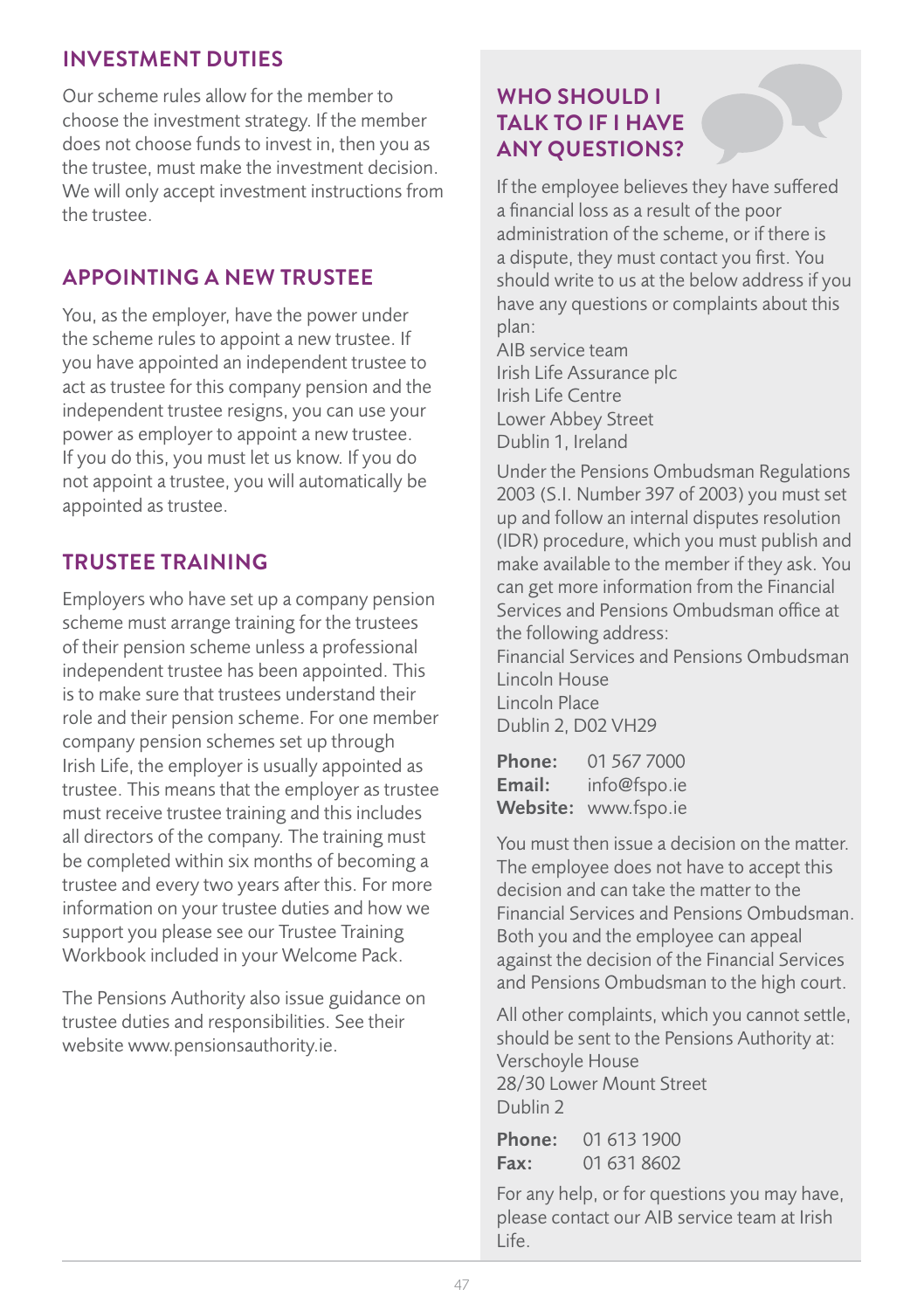# **8 SECTION**

## **GLOSSARY**

#### **ADDITIONAL VOLUNTARY CONTRIBUTIONS (AVCS)**

Extra contributions you can pay into your company pension to add to the pension benefits already available from your company pension scheme.

#### **ANNUITY OR PENSION FOR LIFE**

When you retire you can use your retirement fund to buy an annuity. This is a guaranteed income from your pension fund after you retire. This income is paid on a regular basis for the rest of your life.

#### **APPROVED RETIREMENT FUND (ARF)**

When you retire, you can invest your retirement fund in a personal investment account called an approved retirement fund. You can withdraw money from the account when you need it.

#### **APPROVED MINIMUM RETIREMENT FUND (AMRF)**

When you retire, if you do not have a guaranteed pension income for life of €12,700 a year, and you are not buying an annuity, you invest €63,500 from your pension fund into a personal investment account called an AMRF.

These limits may change in the future.

#### **BONDS**

A bond is a type of loan given to a company or a government. Say for example a government wants to raise money, they can issue a bond. If you loan money to a government you get your money back after the set timeframe and you will also receive a fixed interest rate.

#### **COMMODITIES**

Raw materials or basic agricultural products that can be bought and sold in recognised markets. Examples of commodities include oil, gas, gold, wheat and cattle.

#### **DIVERSIFICATION**

A technique used in risk-management which mixes a variety of investments within a portfolio.

#### **EQUITIES/SHARES**

Investing in equities means investing in companies on the stock market, and the investor becomes a shareholder. For the purpose of the funds that invest in shares, as described in this booklet, we are the investor and so the shareholder. How those companies perform affects whether the price of units in the fund rises or falls.

#### **GOVERNMENT BONDS/GILTS**

Bonds issued by governments. These governments regularly pay a fixed rate of interest for a set period of time, after which the initial investment is returned.

#### **INDEX-LINKED FUND**

A fund that is index-linked, means it tracks the performance of a particular stock market index, rather than investing directly in specific assets that the manager believes will do better.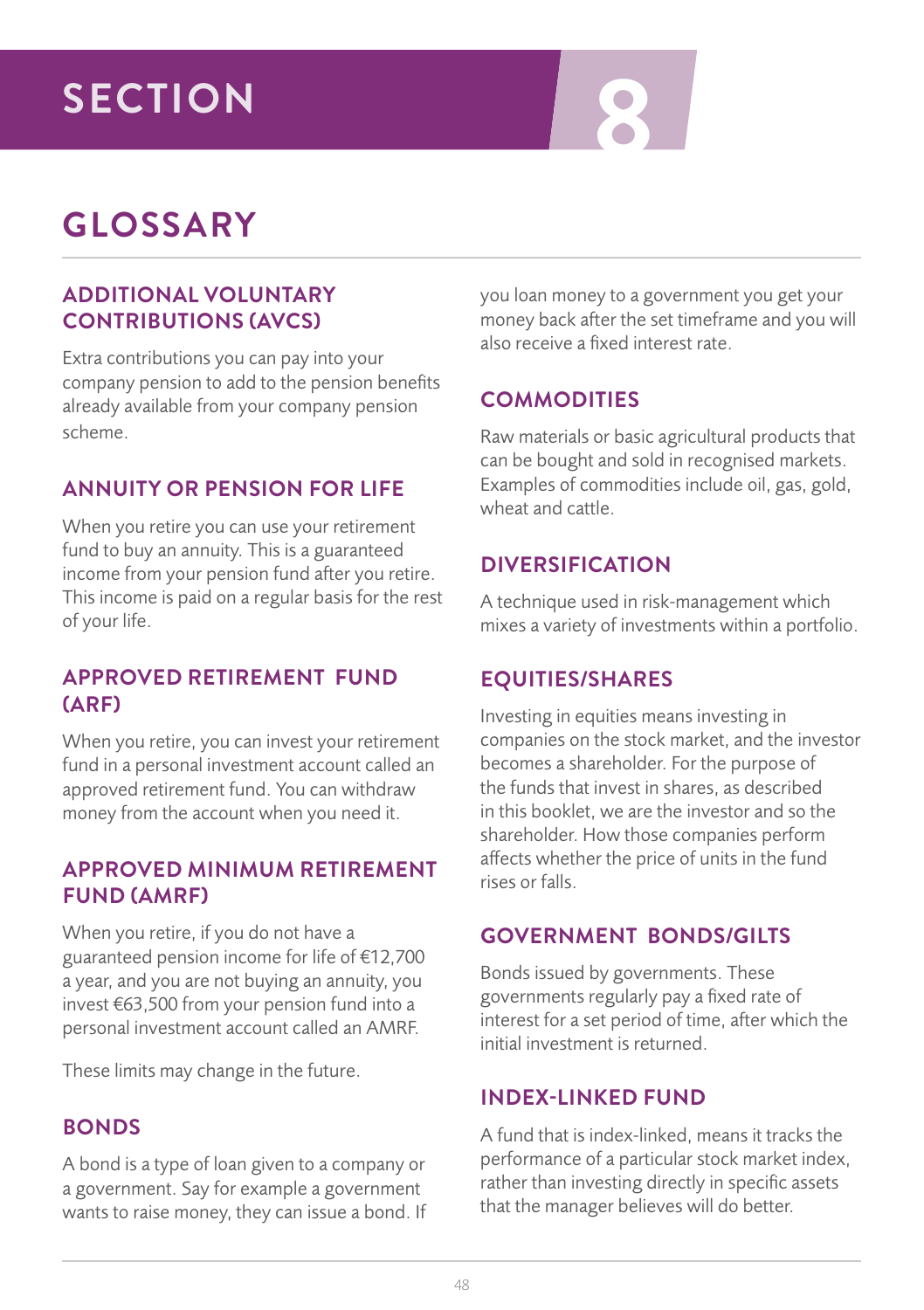#### **INFLATION**

The rate at which the general level of prices for goods and services increases, and as a result, the buying power of money falls.

#### **PERSONAL FUND THRESHOLD (PFT)**

A threshold above the standard fund threshold called the personal fund threshold (PFT) may apply if, on 1 January 2014, the value of the individual's pension was greater than €2 million or greater than €2.3 million on 7 December 2010, or greater than €5 million on 7 December 2005.

#### **QUALIFIED COHABITANT**

One of two adults who live together as a couple and are not related to each other. A qualified cohabitant must have been living with their partner for at least five years if there are no dependent children, and two years if there are dependent children.

#### **UNIT-LINKED FUND**

A unit-linked fund combines your money with money from other investors and buys units in a fund. The number of units you get depends on how much you invest and the price of the units at the time you buy.

#### **VESTED RAC**

If a customer does not take their retirement benefits from their personal pension it will automatically become a Vested RAC on their 75th birthday.

#### **VOLATILITY**

The potential ups and downs that a fund may experience. The more volatile a fund is, the more likely it is to experience ups and downs that could have a significant effect on the value of your retirement fund.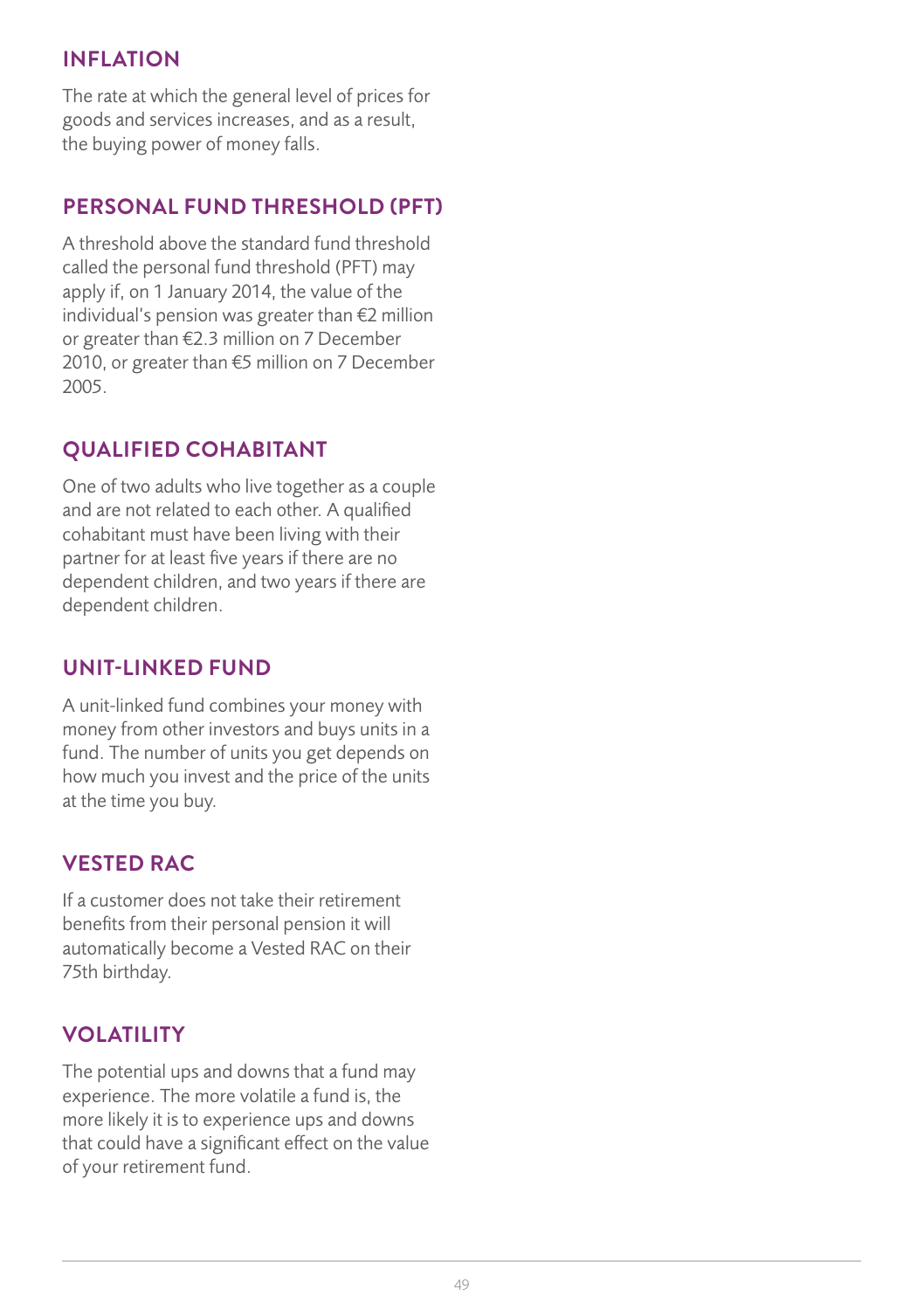Notes: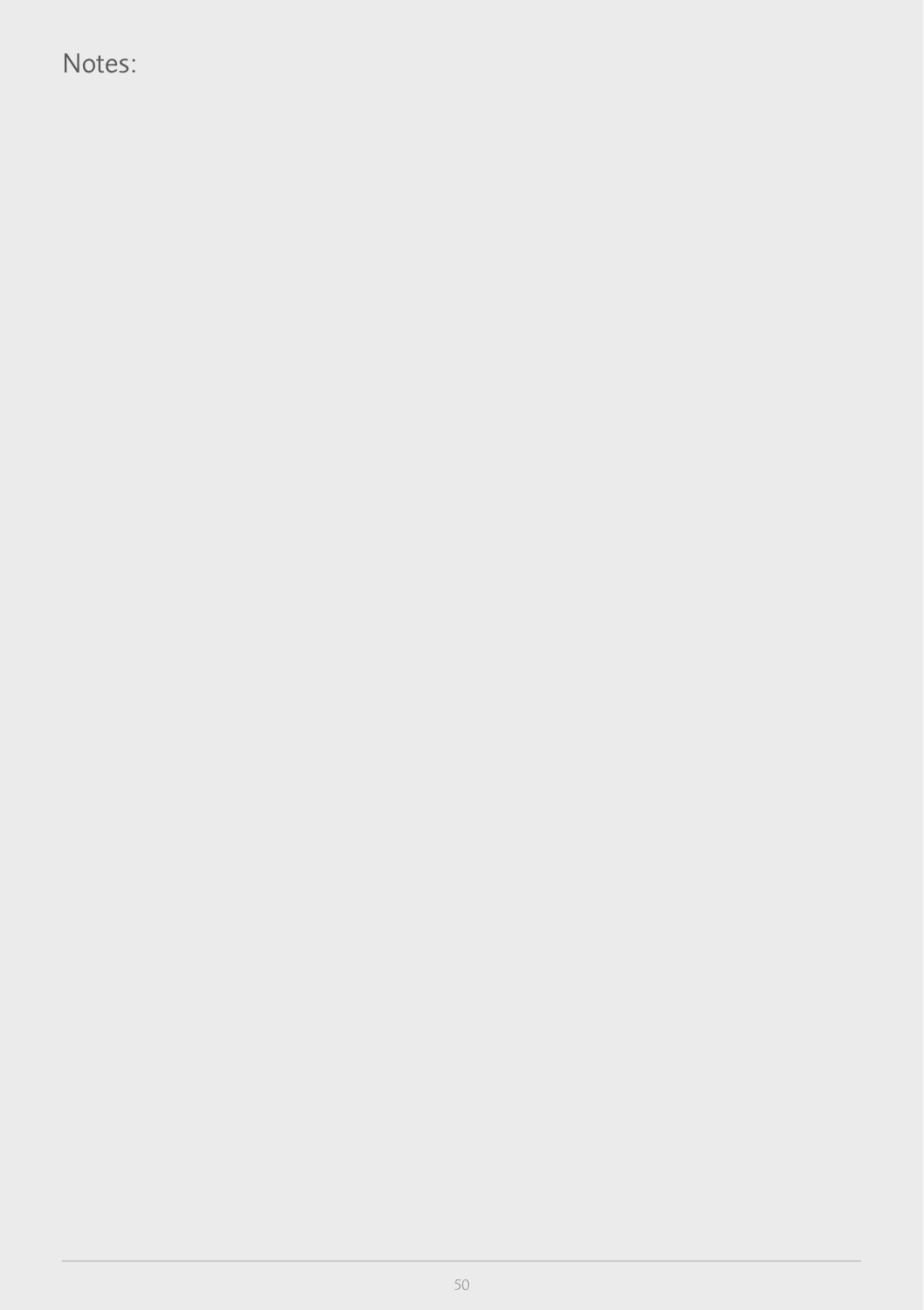Notes: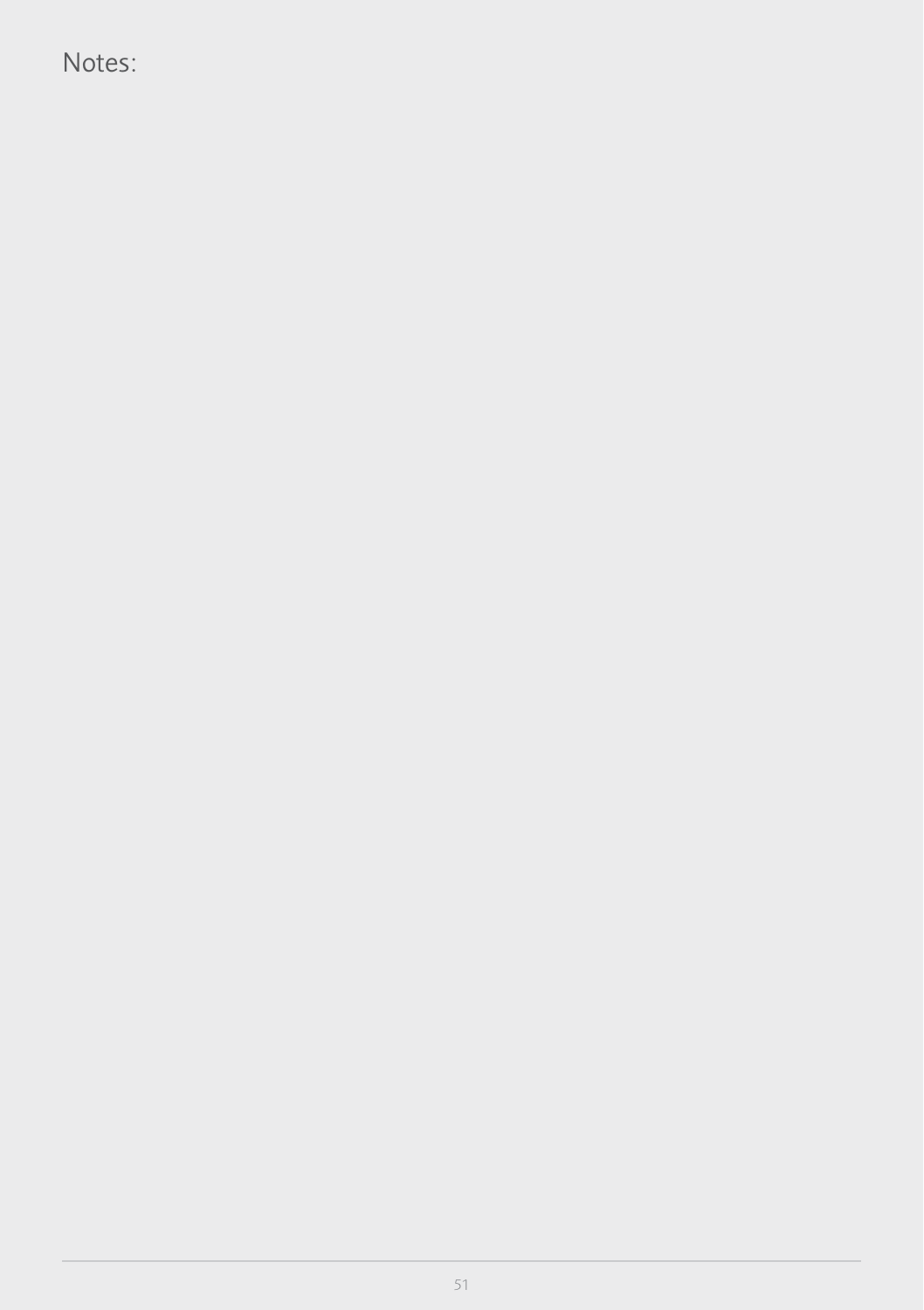Notes: